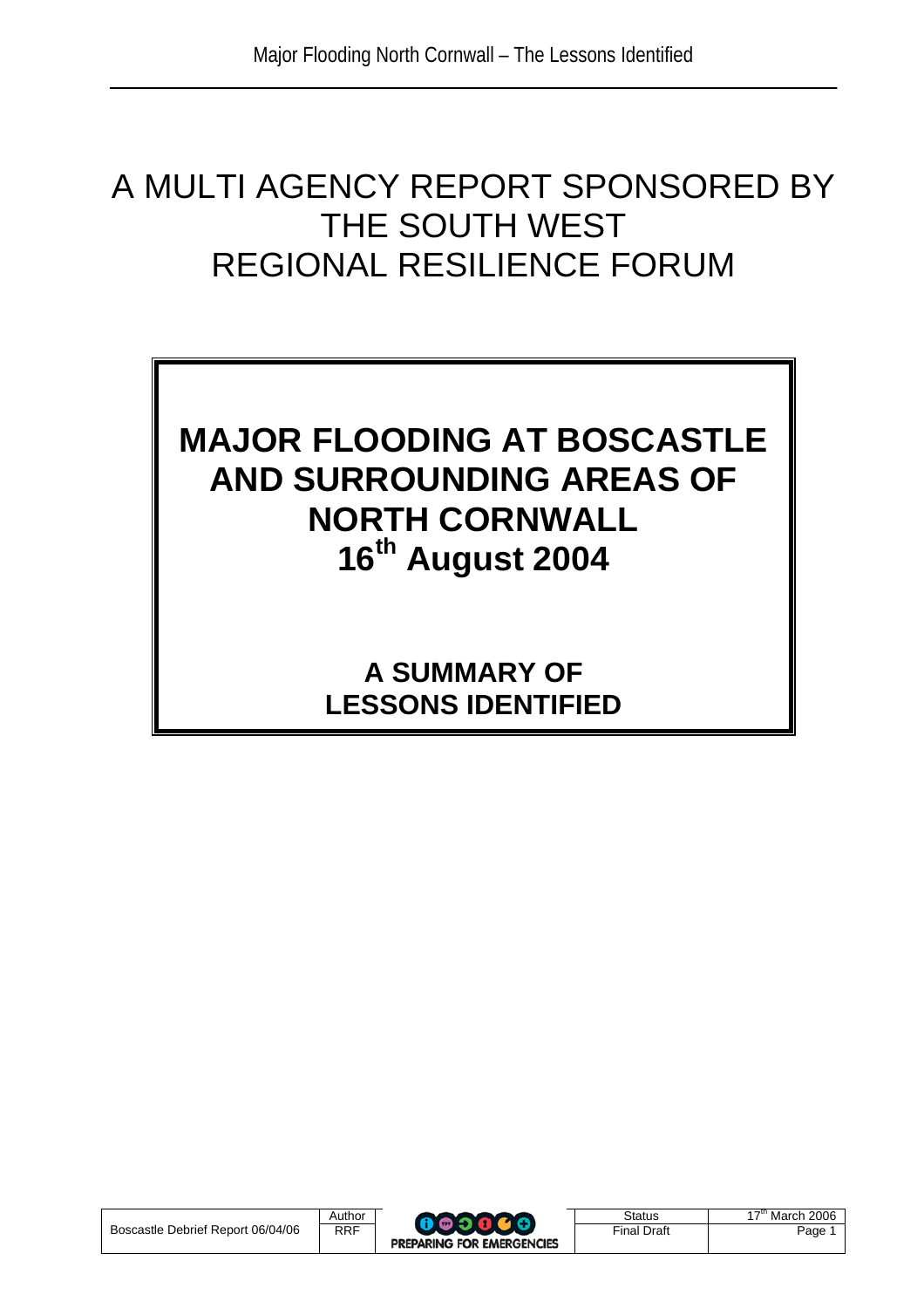This report records the outcomes of debriefs undertaken soon after the events in August 2004. Since that time the gaps identified in processes and procedures have been addressed by the relevant local, regional and national agencies in order to develop improved responses. The Local Resilience Forum has implemented an Exercise and Training sub-group who manage this process throughout Devon and Cornwall and the Isles of Scilly. The Regional Resilience Team at Government Office for the South West has worked with the Office of the Deputy Prime Minister and the Civil Contingencies Secretariat to incorporate the lessons into national guidance.

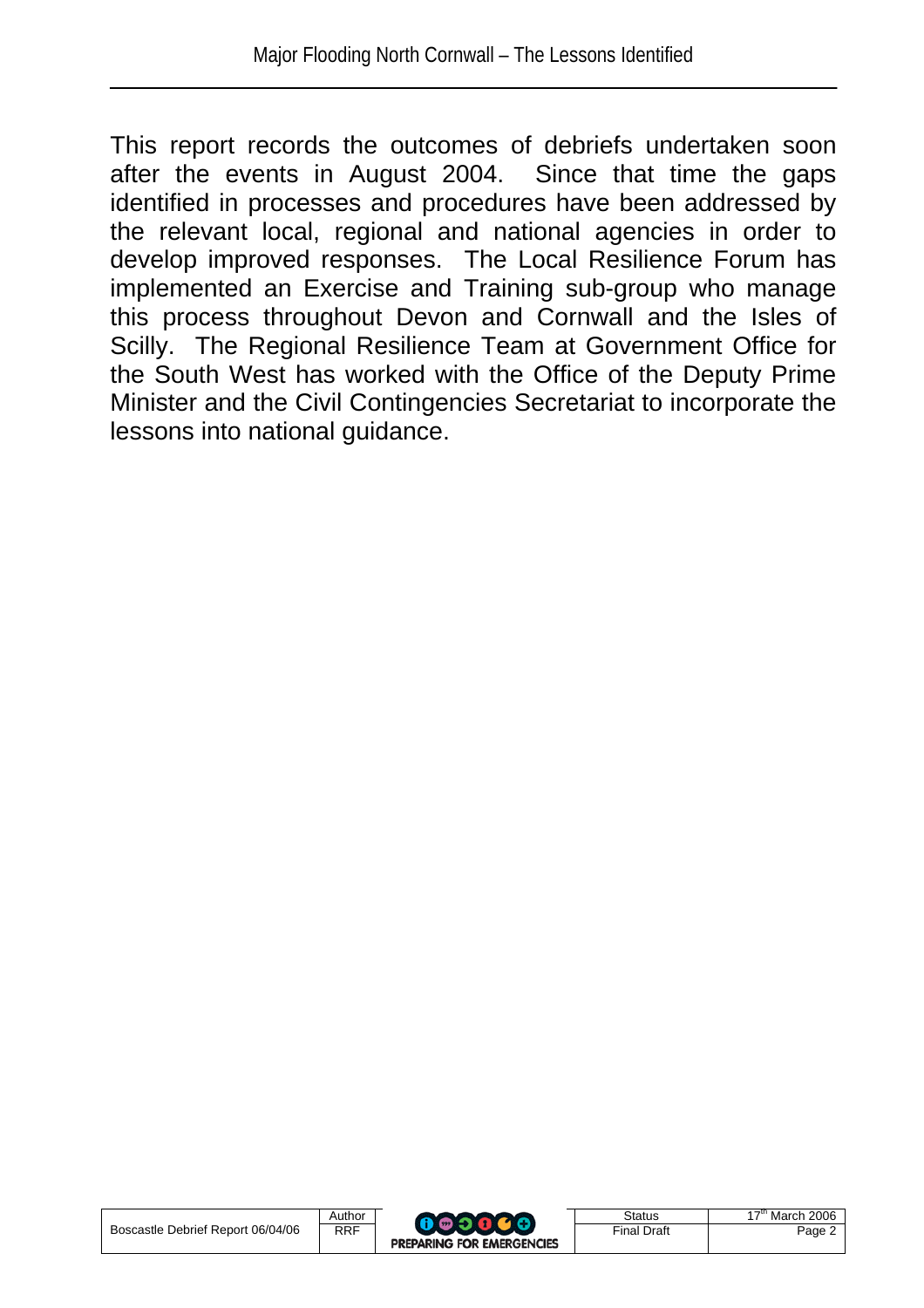| <b>Contents</b> |                                          |                                                                       |    |  |  |
|-----------------|------------------------------------------|-----------------------------------------------------------------------|----|--|--|
|                 | <b>The Incident</b>                      |                                                                       |    |  |  |
|                 |                                          | <b>Debrief Summary</b>                                                |    |  |  |
| 1.0             |                                          | <b>Introduction</b>                                                   |    |  |  |
| 2.0             |                                          | <b>The Events</b>                                                     |    |  |  |
| 3.0             | <b>Principles of Command and Control</b> |                                                                       |    |  |  |
| 4.0             | The Multi-Agency Debrief - The Approach  |                                                                       | 13 |  |  |
|                 | 4.4                                      | <b>Response Phase</b>                                                 | 13 |  |  |
|                 | 4.5                                      | <b>Recovery Phase</b>                                                 | 13 |  |  |
|                 | 4.8                                      | Methodology                                                           | 14 |  |  |
| 5.0             |                                          | The Emergency Response Phase                                          |    |  |  |
|                 | 5.1                                      | Gold / Silver Groups                                                  | 15 |  |  |
|                 | 5.2                                      | <b>Least Successful Aspects</b>                                       | 15 |  |  |
|                 | 5.3                                      | <b>Most Successful Aspects</b>                                        | 17 |  |  |
|                 | 5.4                                      | <b>Suggested Changes</b>                                              | 18 |  |  |
| 6.0             | <b>The Recovery Phase</b>                |                                                                       |    |  |  |
|                 | 6.1                                      | <b>Least Successful Aspects</b>                                       | 19 |  |  |
|                 | 6.2                                      | <b>Most Successful Aspects</b>                                        | 20 |  |  |
|                 | 6.3                                      | <b>Suggested Changes</b>                                              | 20 |  |  |
| 7.0             |                                          | <b>Future Intentions - Action Plans for Responders</b><br>21          |    |  |  |
| 8.0             |                                          | <b>Conclusions</b><br>22                                              |    |  |  |
|                 |                                          | <b>Appendices</b>                                                     |    |  |  |
| A               |                                          | List of Participants in Multi-Agency Debrief                          | 23 |  |  |
| B               |                                          | Response Phase - Transcripts of Least Successful Aspects              | 25 |  |  |
| C               |                                          | Response Phase - Transcripts of Most Successful Aspects               | 33 |  |  |
| D               |                                          | Response Phase - Transcripts of 'Changes for the Future'<br>37        |    |  |  |
| Е               |                                          | Recovery Phase - Transcripts of Least Successful Aspects<br>39        |    |  |  |
| F               |                                          | Recovery Phase - Transcripts of Most Successful Aspects<br>41         |    |  |  |
| G               |                                          | Recovery Phase - Transcripts of 'Opportunities for Improvement'<br>43 |    |  |  |
| н               | <b>Personal Objective-Setting</b><br>45  |                                                                       |    |  |  |
| L               | Glossary<br>50                           |                                                                       |    |  |  |

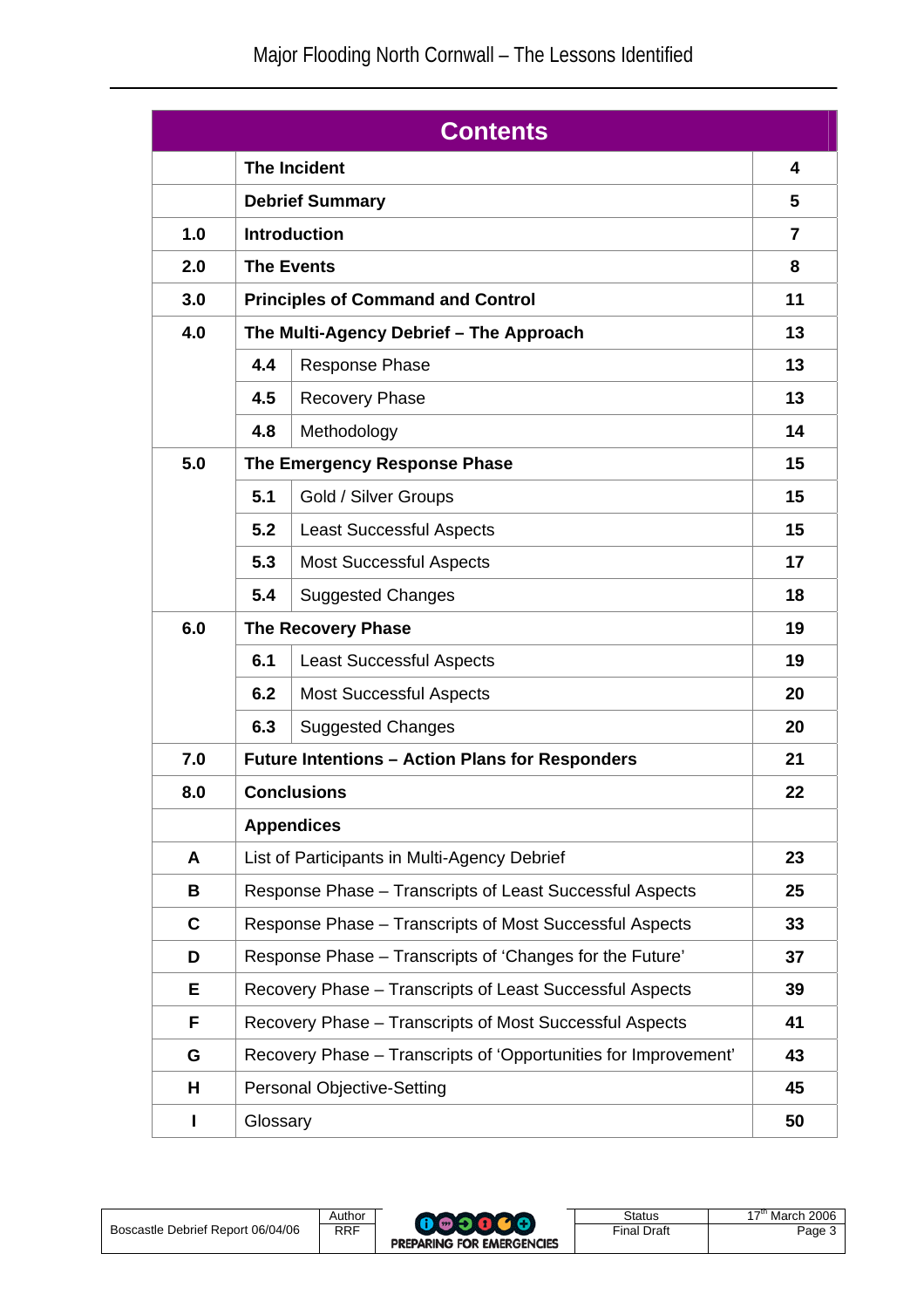## **The Incident**

During the afternoon of Monday 16<sup>th</sup> August 2004, heavy rainfall in north Cornwall caused a flash flood in the village of Boscastle on the north Cornwall coast, within North Cornwall District Council's area of responsibility. The first rainfall was recorded above Boscastle at about 12.30 p.m., with heavy rainfall over a concentrated area falling for the next hours. It is estimated that 1,422 million litres of rain fell in just two hours, with some areas in North Cornwall recording 200+ mm of rainfall between 11.00 a.m. and 6.00 p.m. The River Valency, which runs through the centre of the small village, quickly became a torrent and overflowed. An estimated three-metre depth of water poured through the village, washing away cars, trapping residents and tourists and leading to a major rescue operation.

The first call to the emergency services resulting from the weather was at 2.33 p.m. reporting the A39 flooded at Otterham Station. At 3.09 p.m., people were reported trapped in vehicles at Otterham Station, to which the Devon & Cornwall Constabulary and Cornwall County Fire Brigade responded. At 3.31 p.m., a report was passed to Cornwall County Fire Brigade that three people were trapped in woods above Boscastle, to which a Fire Appliance from Launceston was dispatched.

A local resident auxiliary coastguard informed the Maritime Rescue Co-ordination Centre at Falmouth at 3.46 p.m. of the significant rise in the level of the River Valency, and two Search and Rescue helicopters were initially dispatched to the incident. Based upon feedback from the first helicopters on the scene, a Major Incident was declared by H.M. Coastguard at 4.35 p.m. on the same day.

The pilot of the rescue helicopter from R.N.A.S. Culdrose (Rescue 193) reported at 5.10 p.m., *"Pass to all emergency services, this is a Major Incident. We request all the standby aircraft available and all available land based emergency services as we are in danger of losing Boscastle and all the people in it."* 

As a result, a major rescue operation commenced. Additional helicopters were requested from the Aeronautical Rescue Co-ordination Centre at Kinloss, and the land based emergency services built up their response.

About 200 people were rescued by the helicopters and others on the ground. There were only 8 minor injuries reported, and no-one is known to have died. However, damage to properties and infrastructure was substantial. The event was subject to considerable media coverage, both on a national and international basis.

This report focuses on the events in Boscastle, but it must be acknowledged that severe flooding affected other communities in North Cornwall, not just Boscastle.

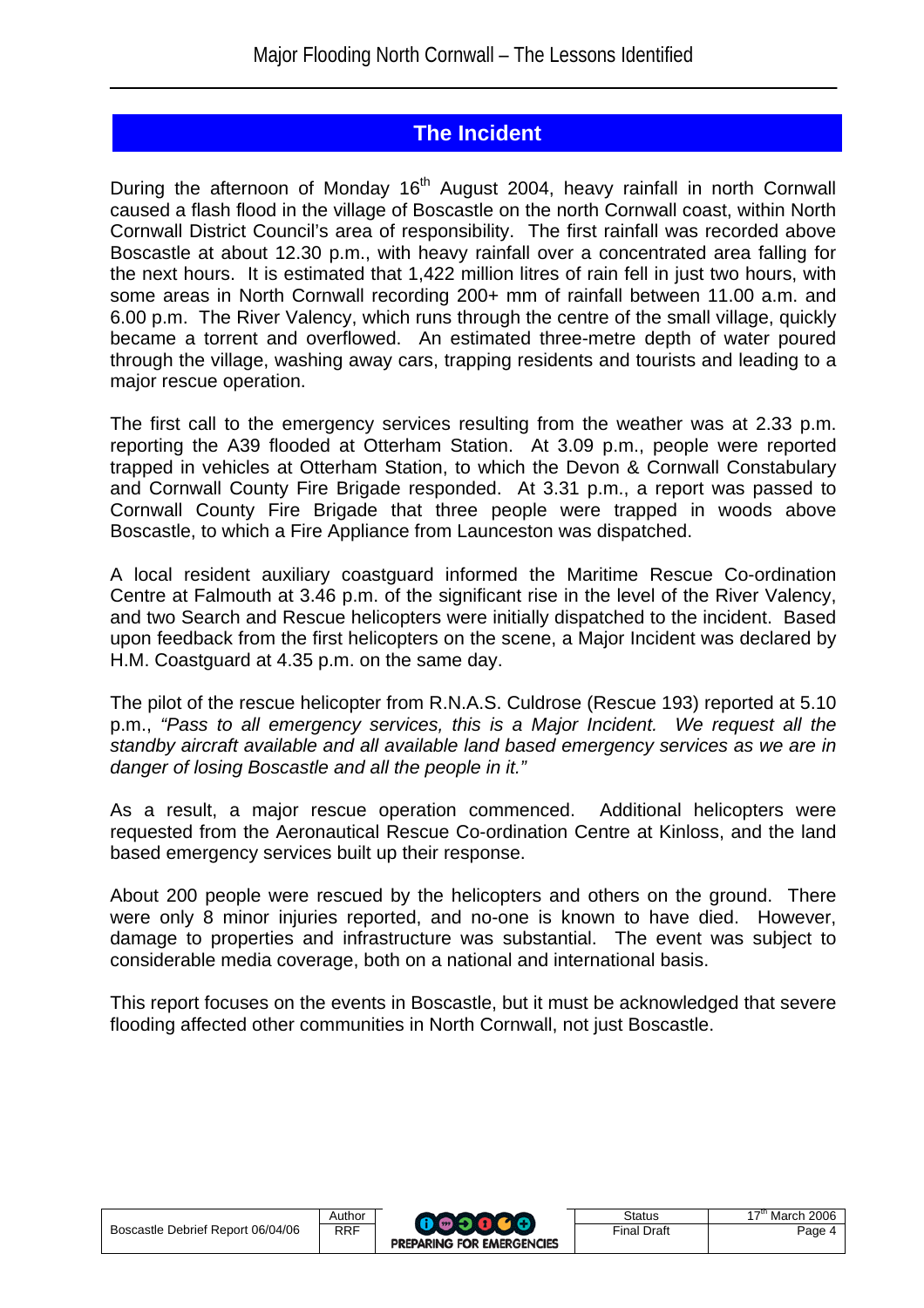## **Debrief Summary**

The emergency response phase of this major incident was hampered in the early stages by problems with communications, both within responding agencies and between them. This came about due to the location of Boscastle, combined with the scale of the swiftly developing emergency and an expectation – and perhaps reliance that mobile phone communications would provide responders with adequate interagency communications. The circumstances resulted in a developing appreciation of the real scale of the emergency, leading to responders being slow in putting in place their individual plans. This led to what was described as ineffective integrated emergency management for some hours. That said, there was evidence of some excellent work at the scene and the prompt deployment of military and coastguard helicopters ensured there was no loss of life, with almost one hundred people being airlifted to safety. As a consequence of this activity, there were no fatalities and no serious injuries.

The media response to the incident at Boscastle was swift and it was early pictures on broadcast television that gave responders' control room staff a real appreciation of the scale of the problem, in the absence of direct communication with their staff at the scene. In brief, radio communications from the scene to the 'blue light' services' control rooms did not work until remedial measures were put in place several days later. This also applied to mobile phone communications with only one service provider with coverage at the scene.

Media coverage was extensive, the incident drawing local, national and international attention. Whilst the overall coverage was considered to be very positive, the early lack of a co-ordinated response by emergency responders and the absence of a single point of contact at the scene led to inconsistencies and 'mixed messages'. This was eventually overcome when regular emergency services co-ordinating meetings were established and, in particular, when the Chief Executive of the local authority – North Cornwall District Council (NCDC) – began providing frequent and daily briefings.

Despite the early setbacks on the first day, all responders worked well together to achieve a co-ordinated response, much of which was due to the benefits of regular training and exercising, especially in a multi-agency context. However, an emerging theme at the debrief, was the lack of multi-agency training and exercising at the strategic level. Participants agreed this was an area they could take measures to improve on a local or sub-regional basis.

One area of concern was the 'handover' of the lead co-ordination role from the police to the local authority (North Cornwall District Council) on Day Four, to effectively mark the transition from the emergency phase to the recovery phase. The police service, through custom and practice, are experienced in co-ordinating other organisations in emergency situations. The same is not true with local authorities. There is a clear need to equip local authorities with appropriate training and advice as to what their role and responsibilities are when co-ordinating other organisations and agencies in such testing circumstances.

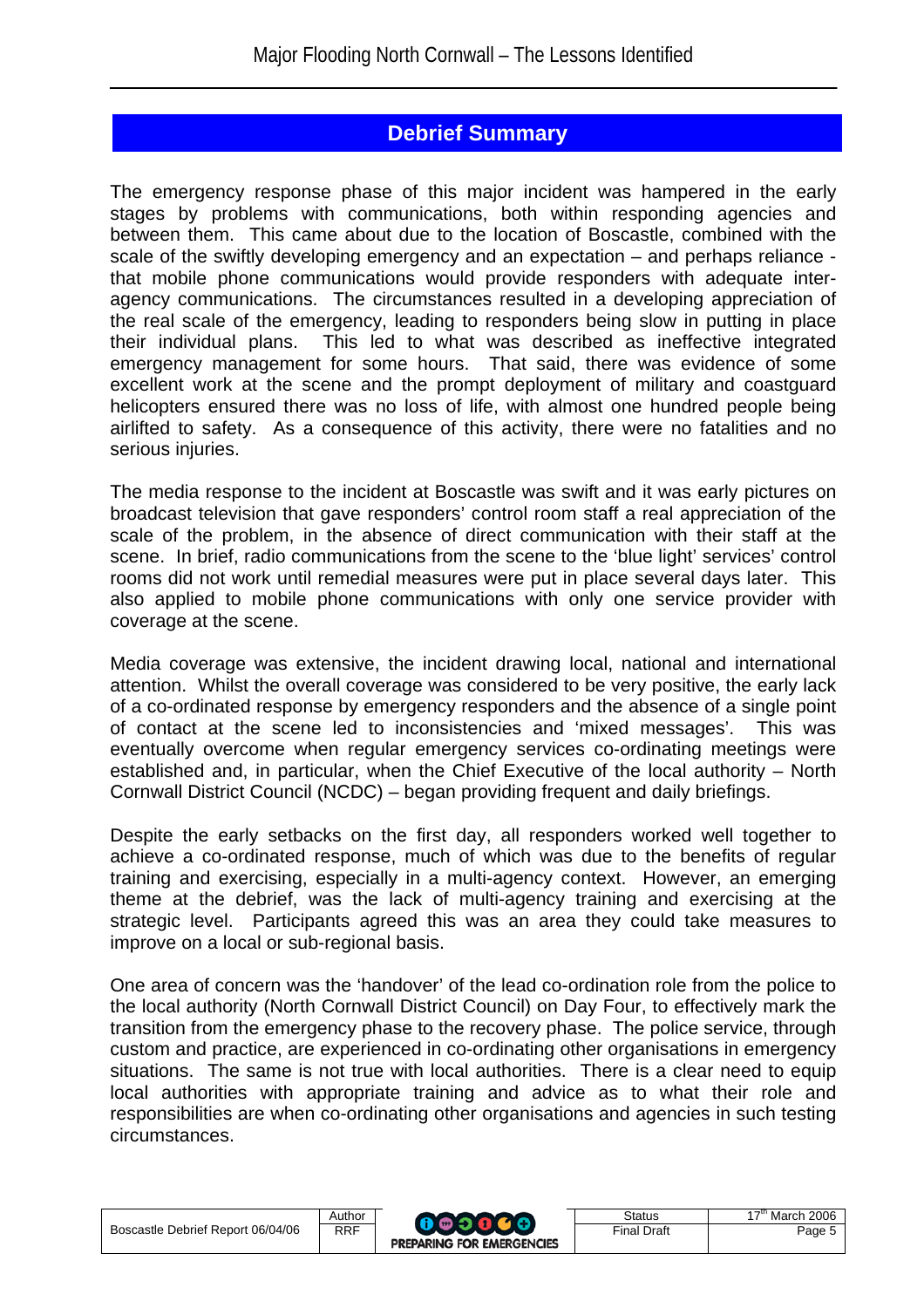During the recovery phase, the provision of information to the local community appeared to work very well, underpinned by the Chief Executive of NCDC providing twice-daily public briefings in a local hall in Boscastle. This continued until the village was 'passed back' to the community on Day 11, marked by the removal of police cordons. Some sensed an 'information gap' when this facility ended, and a lesson to emerge is the need to ensure other measures are put in place to keep the community informed of developments when such regular emergency service briefings terminate.

During the recovery phase, work to clear the site of debris and restore essential services progressed in a co-ordinated manner, although there was no single point of contact to deal with an array of insurance assessors. The placing of 'skips' (for debris removal), and co-ordinating the work of utility companies and contractors appointed by insurers could also have been managed better by a single point of contact. There is clearly scope for advice to be produced for local authorities faced with co-ordinating the response to major emergencies by insurance companies, contractors and others involved in clearing up a 'disaster site'.

Thanks are due to Nick Johns and Andy Hunt who facilitated the Gold and Silver groups at the multi-agency debrief at Camelford , Cornwall on 27 October 2004, and to Superintendent Mike Long and Tracey Quinn who took notes for the two groups. Also to Tony Thompson of GOSW.

This report is produced by the Regional Resilience Team at GOSW on behalf of the South West Regional Resilience Forum.

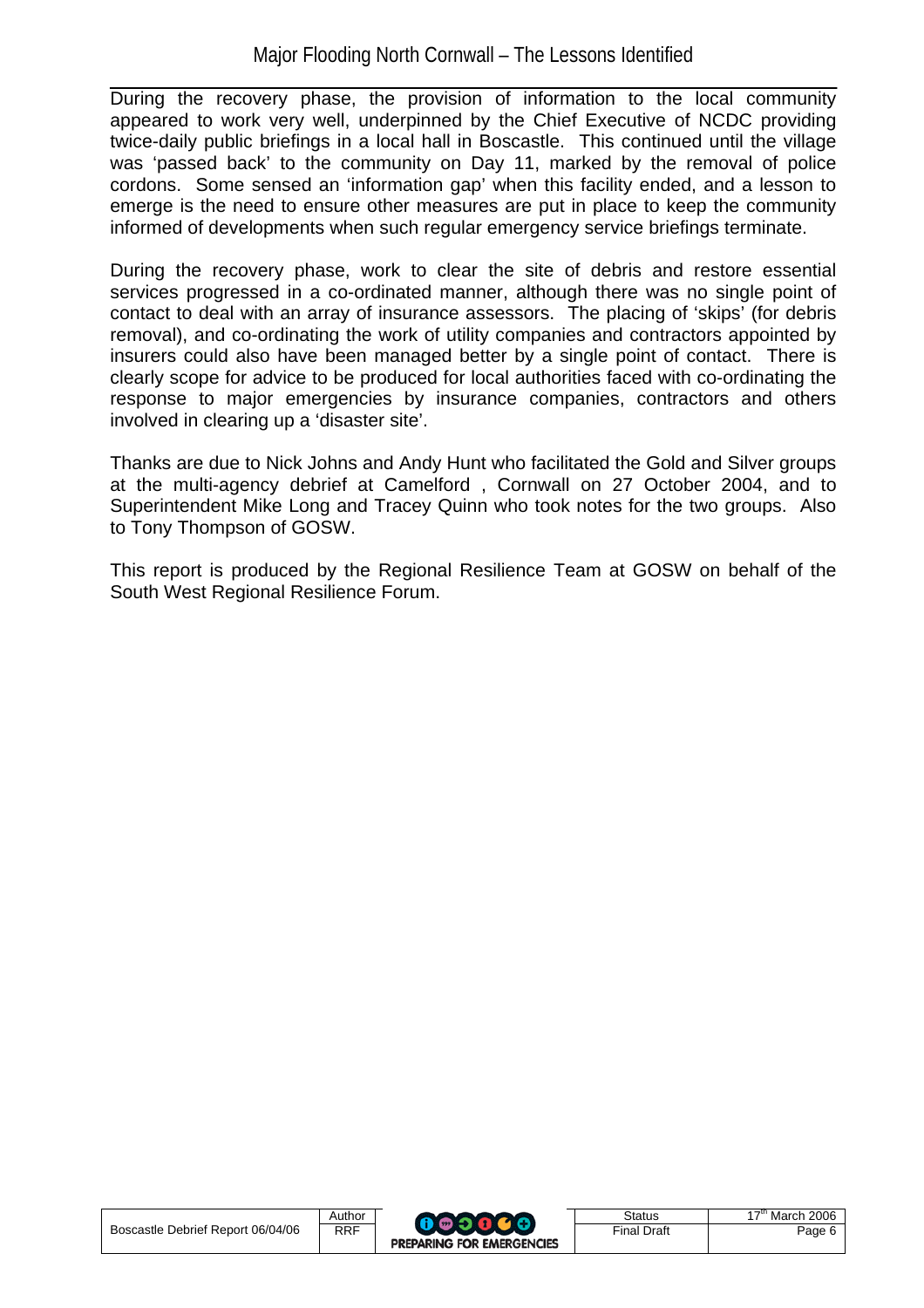## **1.0 Introduction**

- 1.1 This report contains the outcomes of a multi-agency debrief into the emergency response to the flooding that affected North Cornwall on Monday 16th August 2004, and the village of Boscastle in particular*.*
- 1.2 A multi-agency structured debrief was held on Wednesday 27 October 2004, in the Council Chamber, North Cornwall District Council, Camelford, Cornwall, and 22 organisations and agencies were represented, either as participants or observers. A list of participants and observers is at **Appendix A**, and shows the specific group each individual took part in. This was either at the strategic (Gold) or tactical (Silver) levels.
- 1.3 The debrief was facilitated by Nick Johns of the Police College (Centrex), and Andy Hunt of British Transport Police.
- 1.4 This report does not describe what the responding organisations and agencies actually did, or the individual challenges they faced. This report is concerned with the lessons identified as presented at the debrief. It examines the emergency response and recovery phases, and considers key elements of these two phases that were the least successful and those that could be improved. It concludes with some action points the participants agreed to take forward either individually, or within their own organisations, to improve future performance in the case of a major emergency occurring.

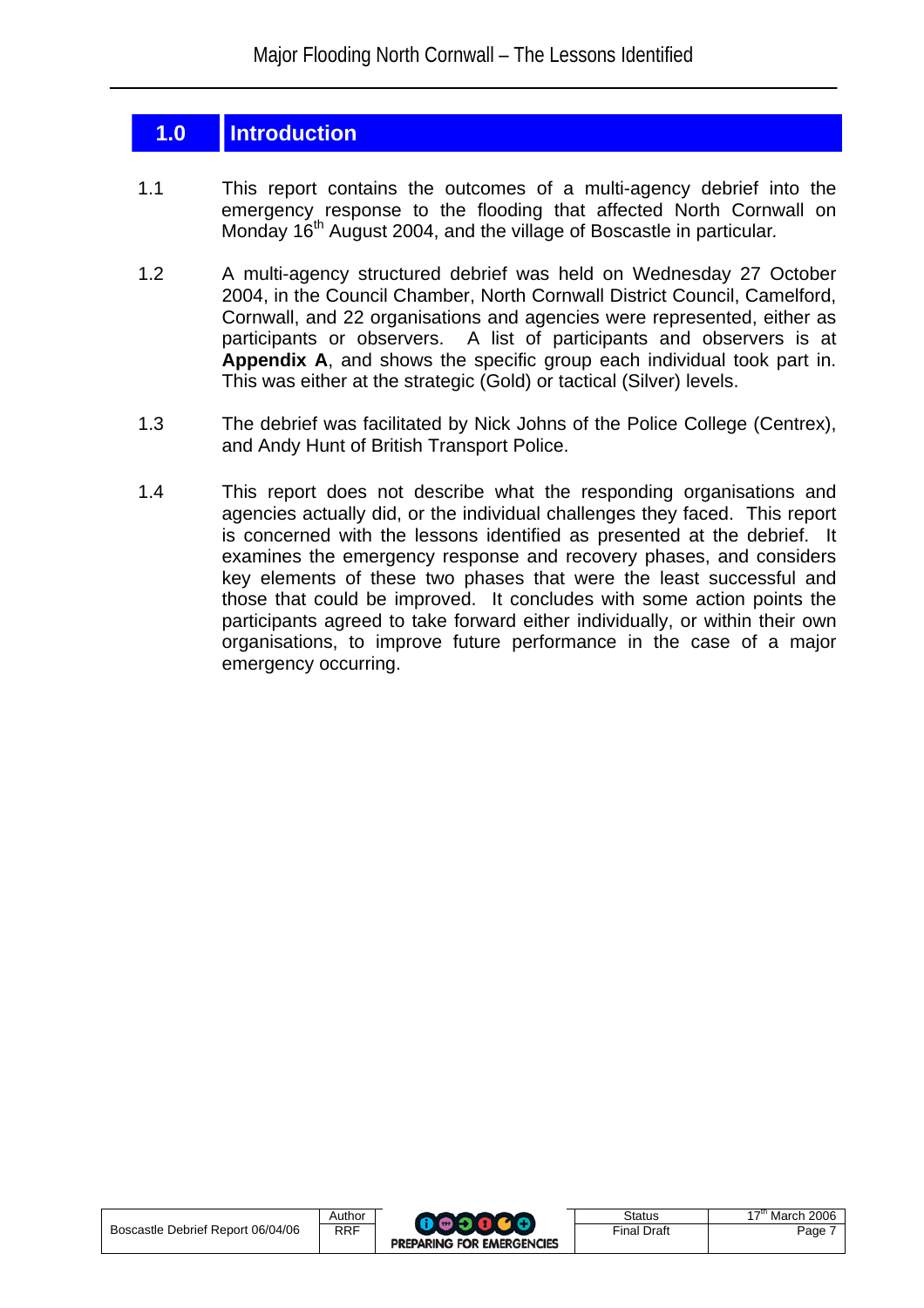## **2.0 The Events**

- 2.1. During the afternoon of Monday 16 August, heavy rainfall in north Cornwall caused a flash flood in the village of Boscastle on the north Cornwall coast, within North Cornwall District Council's area of responsibility. The River Valency, which runs through the centre of the small village, quickly became a torrent and overflowed. An estimated three-metre depth of water poured through the village, washing away cars, trapping residents and tourists and leading to a major rescue operation. Miraculously, no-one died and there were only several minor injuries. However, damage to properties and infrastructure was substantial.
- 2.2. A local resident who is an auxiliary Coastguard informed the MRCC at Falmouth of the deteriorating situation at 3.46 p.m. and the MRCC scrambled two Search and Rescue helicopters to the incident. Based on the feedback from the first helicopters on scene, (Rescue 169 and Rescue 193) MRCC at Falmouth advised the other emergency services of the developing situation. The MRCC declared a 'Major Incident' at 4.36 p.m.. MRCC at Falmouth requested additional helicopter assistance as available. Eight helicopters responded in total. These were deployed from R.N.A.S. Culdrose (three), R.M.B. Chivenor (two), R.A.F. St Mawgan (one), H.M. Coastguard at Portland and the Air Ambulance. They were co-ordinated by the Aeronautical Search and Rescue Co-ordination Centre at R.A.F. Kinloss. A total of 97 people were airlifted to safety by the six military helicopters. MRCC Falmouth also requested the launch of the three R.N.L.I. lifeboats to stand off the harbour entrance.
- 2.3. Many fire-fighters, police and other emergency workers and staff from the county and district councils were involved in the initial response. On Monday fire-fighters worked through the night to help rescue people trapped by the floods, whilst local authority staff spent the first night working on the A39 and surrounding roads, setting up diversions, placing flood boards and clearing drains to keep the road network safe.
- 2.4. A rest centre was opened at Camelford Sports Centre, several miles from Boscastle, to initially provide shelter for some 100 evacuees, mainly tourists and holidaymakers. It was operated jointly by staff and volunteers from the Salvation Army and WRVS with the Westcountry Ambulance Service NHS Trust providing health cover. The rest centre provided shelter, food and bedding for some 50 people and pets for the night of Monday 16 August. It closed at 5.00 pm on Tuesday 17 August.
- 2.5. Devon and Cornwall Constabulary co-ordinated the overall emergency response to the major incident, including the search and rescue phase, through their strategic (or 'Gold') command centre at Police Headquarters, Exeter, and through a tactical (or 'Silver') command post at Boscastle. The police led the co-ordination arrangements until 12:00 on Thursday 20 August when responsibility for the recovery phase passed to the Chief Executive of North Cornwall District Council.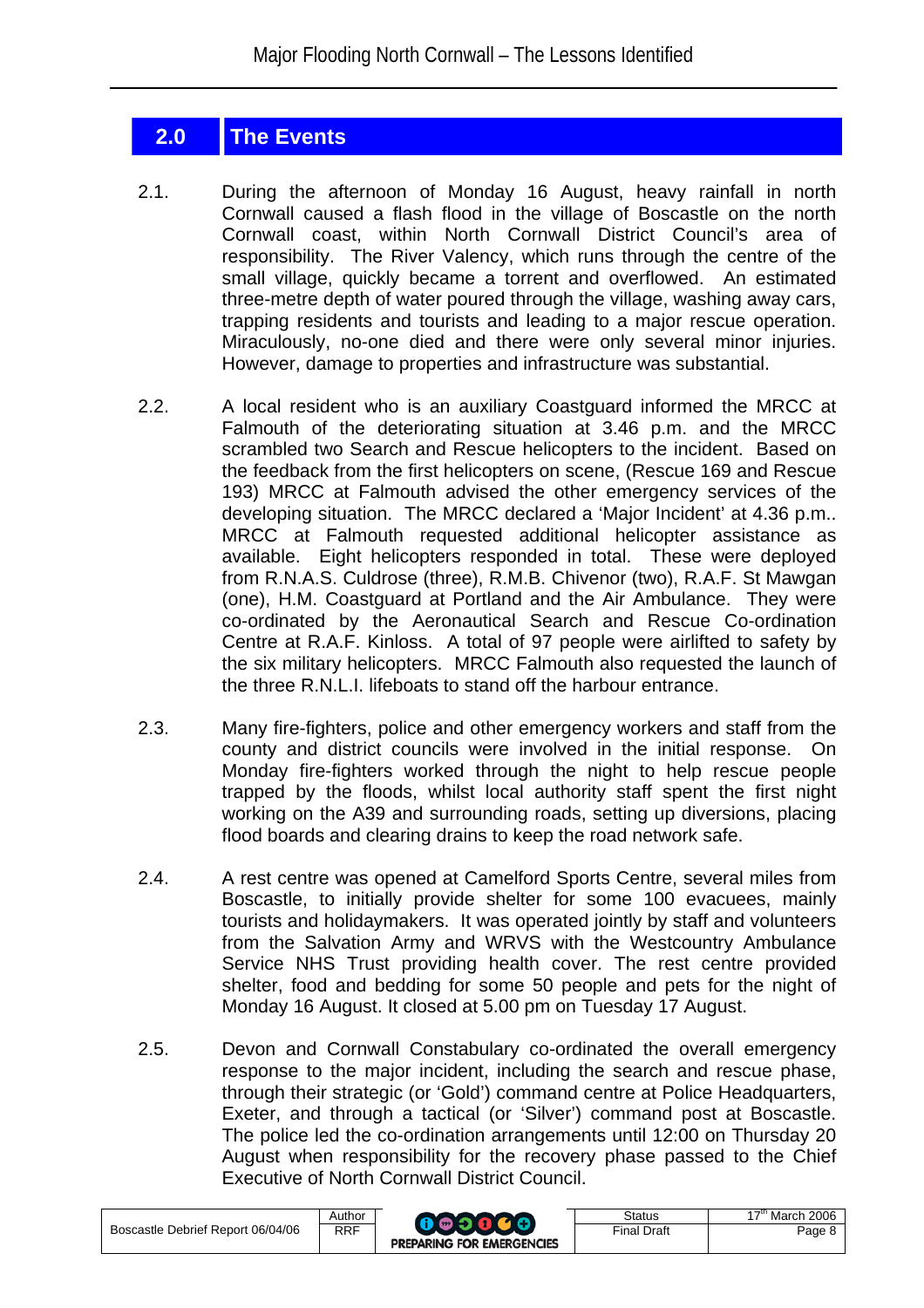- 2.6. Some 76 badly damaged motor vehicle were recovered from Boscastle. The immediate recovery work included the making safe of all damaged properties and the demolition of three on safety grounds; temporary repairs to bridges and roads; emergency repairs to the sewage system; restoration of fresh water supplies to all properties and electricity reinstated at street level and to meters.
- 2.7. North Cornwall District Council launched an emergency appeal to help people affected by the flooding throughout north Cornwall. The British Red Cross supported the Council by setting up and managing the fund until the fund trustees were appointed and able to take over this responsibility.
- 2.8. Fire-fighters remained on the scene for nearly two weeks, initially involved with the other emergency services in the search and rescue operation, and then helping to make the area safe for some people to return to their homes. They also escorted people to and from their homes in the area affected. Westcountry Ambulance Service NHS Trust provided health assistance during the first week.
- 2.9. The severe weather also caused major problems in other parts of North Cornwall, particularly in Otterham and Crackington Haven, where a number of bridges and footbridges were washed away, together with large stretches of road. The worst affected areas were:
	- Otterham Mill and Otterham Church
	- Crackington Haven
	- Higher Crackington
	- Jacobstow Bridge
- 2.10. Floods also caused damage to roads in Stratton, Widemouth Bay, Kilkhampton, Week Ford, Canworthy Water, Warbstow, Whitstone, Helebridge and Marshgate.
- 2.11. The Chief Executive of North Cornwall District Council 'handed back' the cordoned–off site to the community on Thursday 26 August and people were allowed to return to their properties.
- 2.12. The clean-up operation, repairs and renovation will take some time. A multi-agency task force has been established, led by North Cornwall District Council to deal with a range of issues including:
	- Regeneration
	- Economic development
	- Heritage
	- Tourism and marketing
- 2.13. A detailed programme of remedial work has been drawn up to tackle the damage to roads in the area.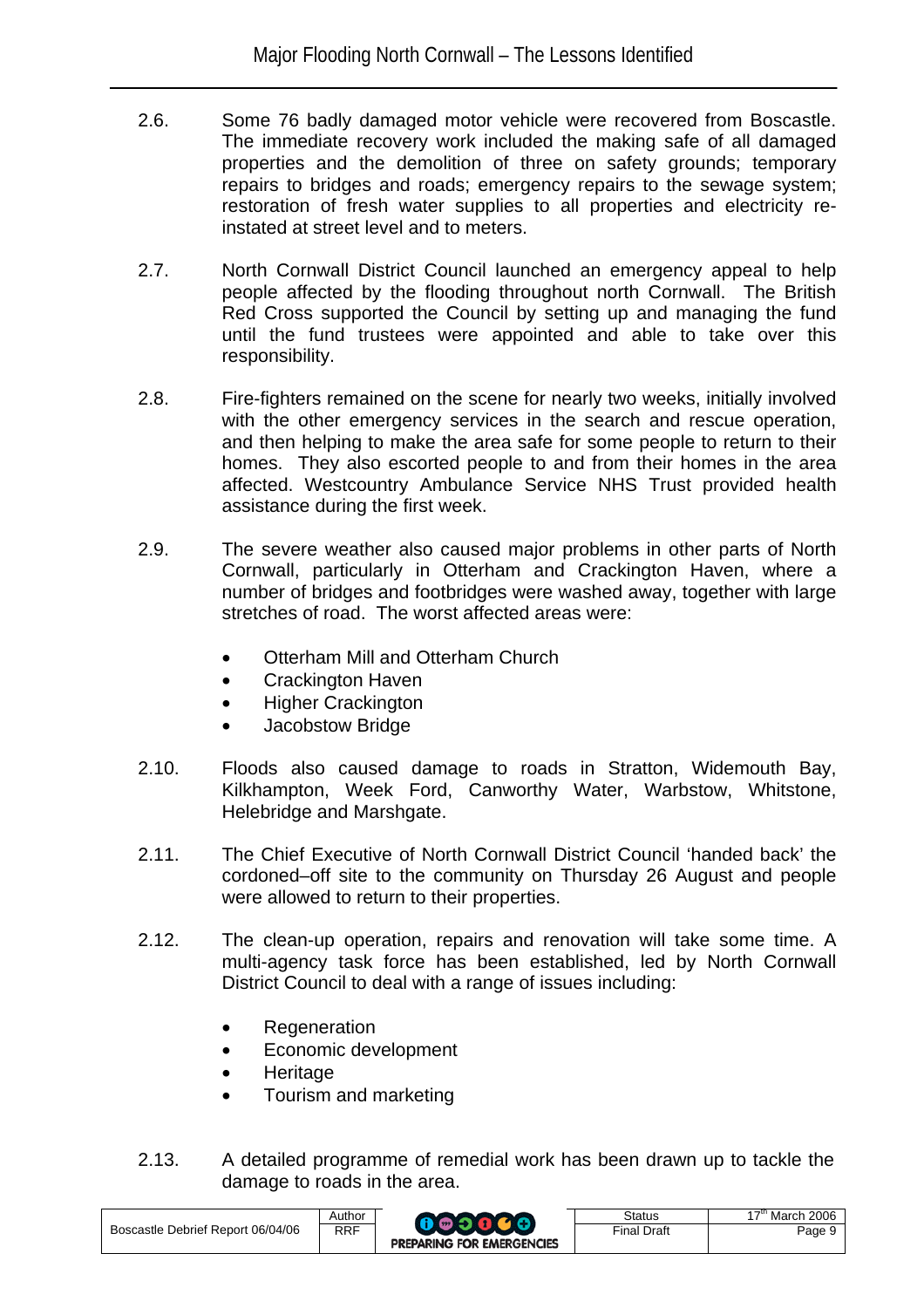- 2.14. The Deputy Prime Minister visited the Camelford Sports Centre on day two, Tuesday 17 August, and also went to the scene where he met representatives of the emergency and support services.
- 2.15. H.R.H. The Prince of Wales visited the scene on day three, Wednesday 18<sup>th</sup> August, and met local residents in the village.
- 2.16. The Environment Minister visited Boscastle on Thursday 16 September, where he met many people affected by the flooding.

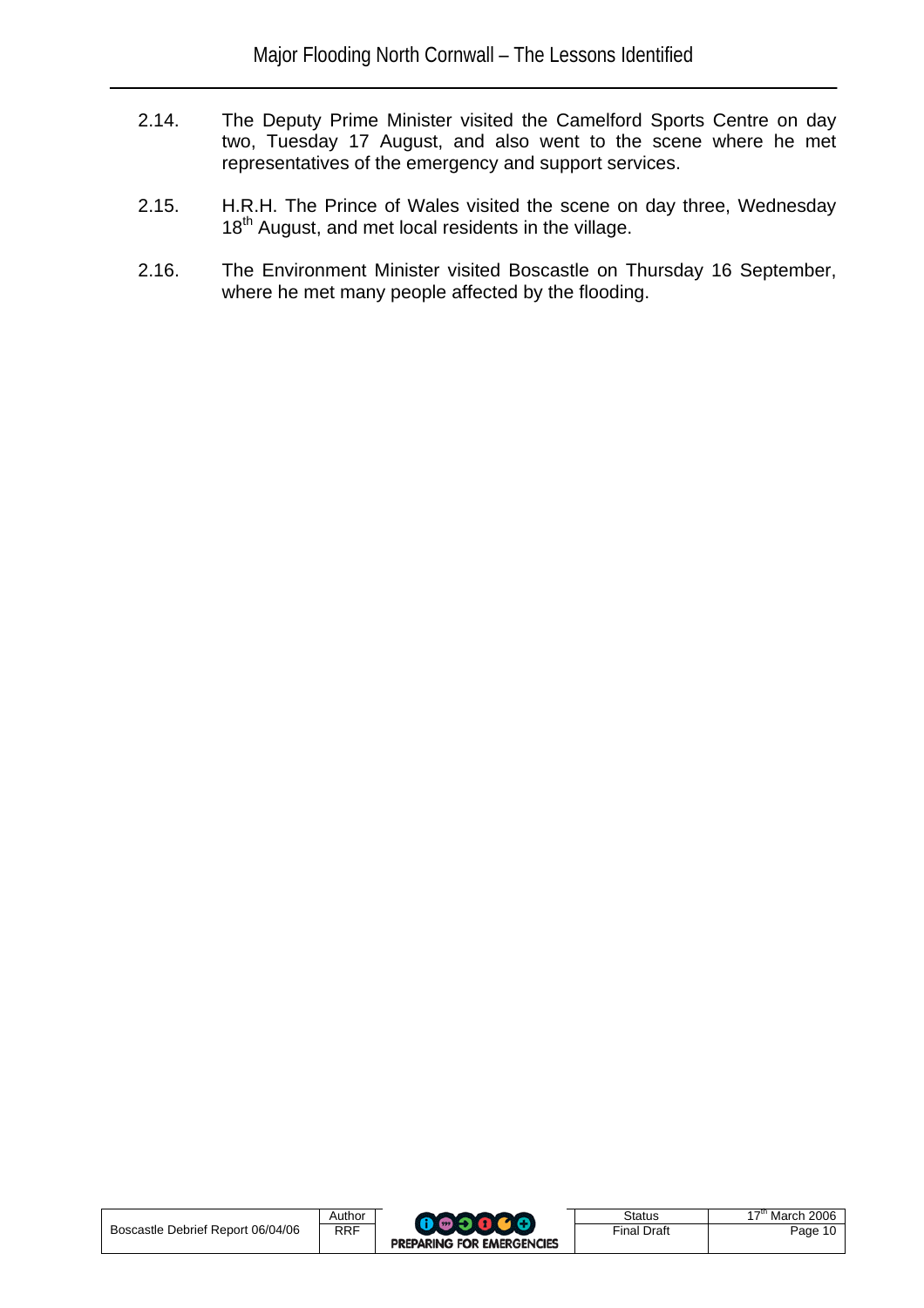## **3.0 Principles of Command and Control – A Combined Response**

- 3.1 Irrespective of the particular responsibilities of the numerous organisations and agencies involved in the emergency response, they all worked to the following common objectives:
	- Saving and protecting life
	- Relieving suffering
	- Protecting property
	- Providing the public with information
	- Containing the emergency and limiting its escalation or spread
	- Maintaining critical services
	- Maintaining normal services at an appropriate level
	- Protecting the health and safety of personnel
	- Safeguarding the environment
	- Facilitating investigations and inquiries
	- Promoting self-help and recovery
	- Restoring normality as soon as possible, and
	- Evaluating the response and identifying lessons to be learned
- 3.2 In order to achieve an integrated response to an emergency, the capabilities of the emergency services must be closely linked with those of local authorities and other agencies. The national generic management framework has a common structure irrespective of the cause or nature of the incident, but remains flexible to varying circumstances. This framework defines relationships between differing levels of command and control, and allows each agency to tailor its own response plans to interface with the plans of others. It also ensures that all parties understand their own and each other's roles in a combined response to a major incident.
- 3.3. Under the framework, the management of the response to major emergencies will normally be undertaken at one or more of three ascending levels – Operational, Tactical and Strategic – that are defined by their differing functions rather than by specific rank, grade or status,
- 3.4. The terms 'Bronze', Silver' and 'Gold' (for 'operational', 'tactical' and 'strategic' respectively) are in common use in many organisations, particularly the emergency services.
- 3.5. At the start of an incident for which there has been no warning, the operational level will be activated first. Escalation or a greater awareness of the situation may require the implementation of a tactical level and, finally, a strategic level should this prove necessary.

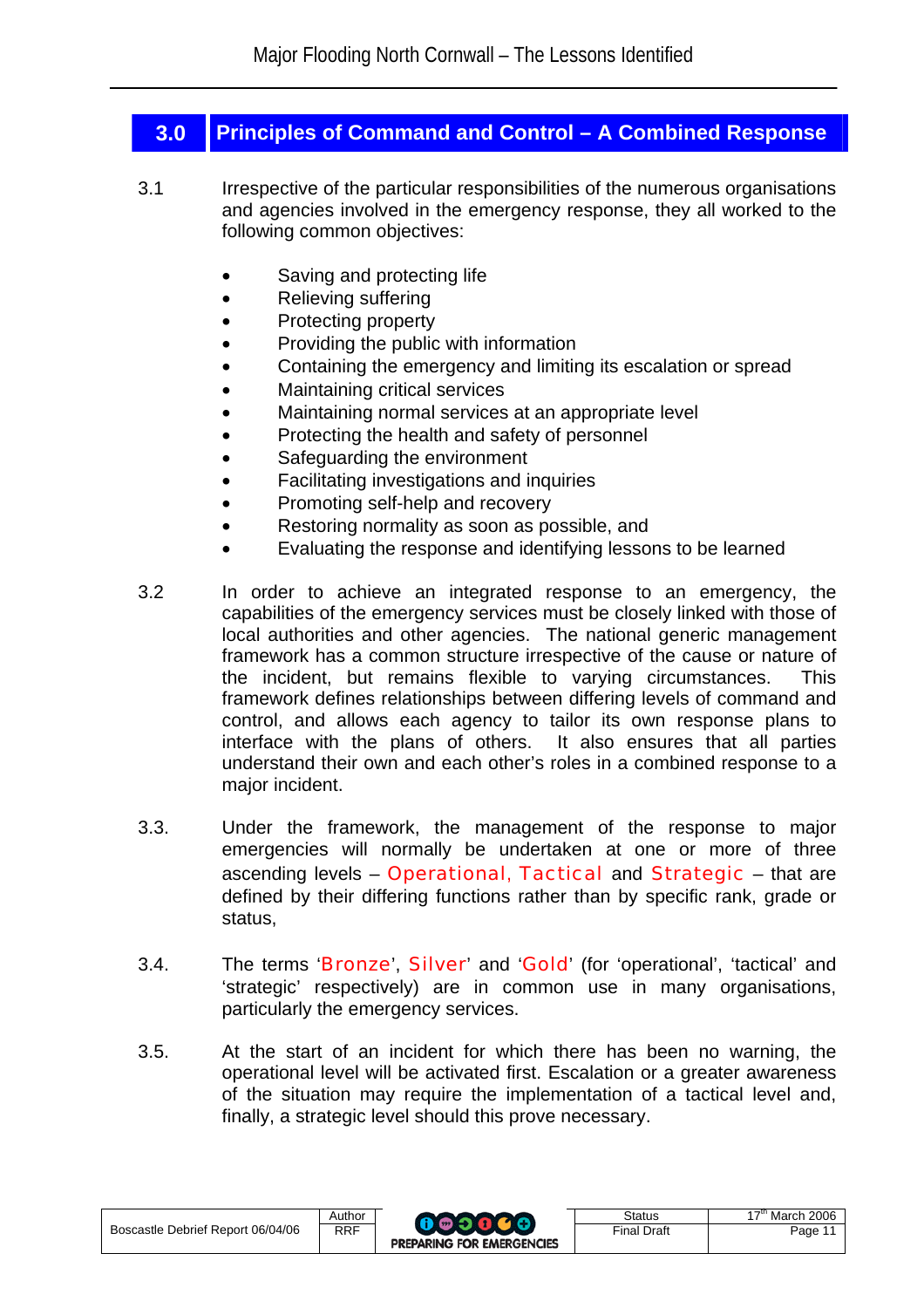- 3.6. In major incidents that occur without warning and where there is an incident scene – or scenes – the police usually assume the role of overall co-ordination of all other organisations and agencies during the emergency response.
- 3.7. The response to the Boscastle flood led to the implementation of all three levels of command, and the terms Bronze, Silver and Gold were used by most of the organisations involved in the emergency response. These terms feature throughout the multi-agency debrief.

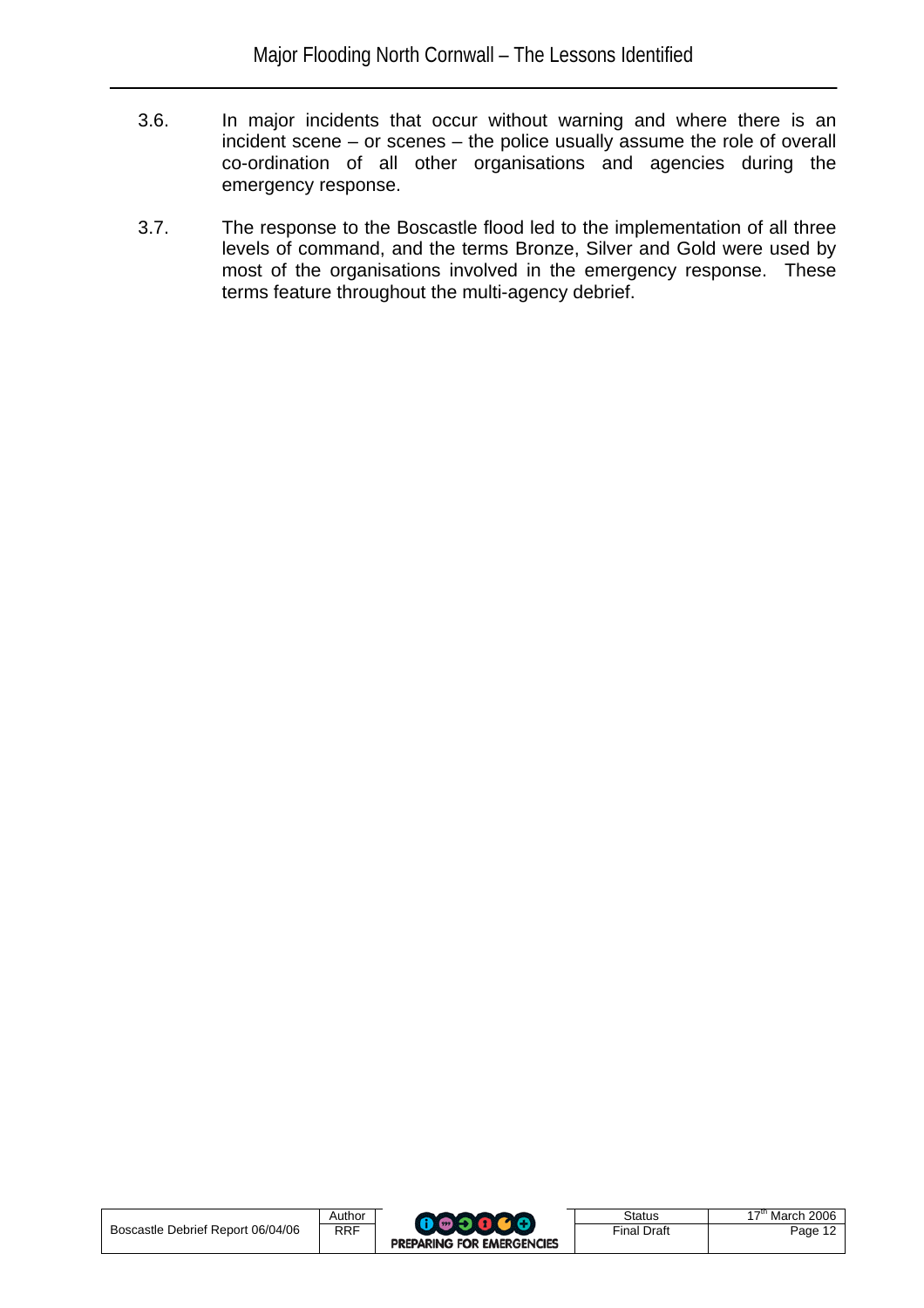## **4.0 The Multi-Agency Debrief – The Approach**

- 4.1 It was decided to review, in a multi-agency context, the Gold and Silver elements of the response to the Boscastle flood, examining two distinct phases, referred to as the **emergency phase** and the **response phase**.
- 4.2 Representatives from key organisations that responded to the emergency were asked, in advance, to nominate delegates to participate in either the Gold group, or in the Silver group, or both, as appropriate to their organisation's involvement in the incident.
- 4.3 The overall aim of the debrief was:

*'To use the experiences of nominated representatives from agencies involved in the incident to conduct a review, in order to learn lessons from those experiences and to inform the process of developing improved future responses to other multi-agency incidents'* 

4.4 **Response Phase -** The response phase was defined to cover the emergency response from the time the emergency arose on Monday 16 August, until Thursday 19 August when overall co-ordination was passed from the Devon and Cornwall Constabulary to the Chief Executive of North Cornwall District Council.

The objectives in this phase were to:

- Examine the response phase at Gold and Silver levels for all agencies, and
- Identify Lessons identified at these levels
- 4.5 **Recovery Phase** The recovery phase was defined as commencing on day four, from the time the Chief Executive of North Cornwall District Council formally took over the lead co-ordination role from the Devon and Cornwall Constabulary. It is recognised that some elements of recovery work took place earlier than day four but the broad division of phases occurred at 'handover' from the police to the local authority.
- 4.6 The objectives of this phase were to:
	- Examine the recovery phase at Gold and Silver levels for all agencies, and
	- Examine the hand-over of the incident from the police to the Chief Executive of North Cornwall District Council.

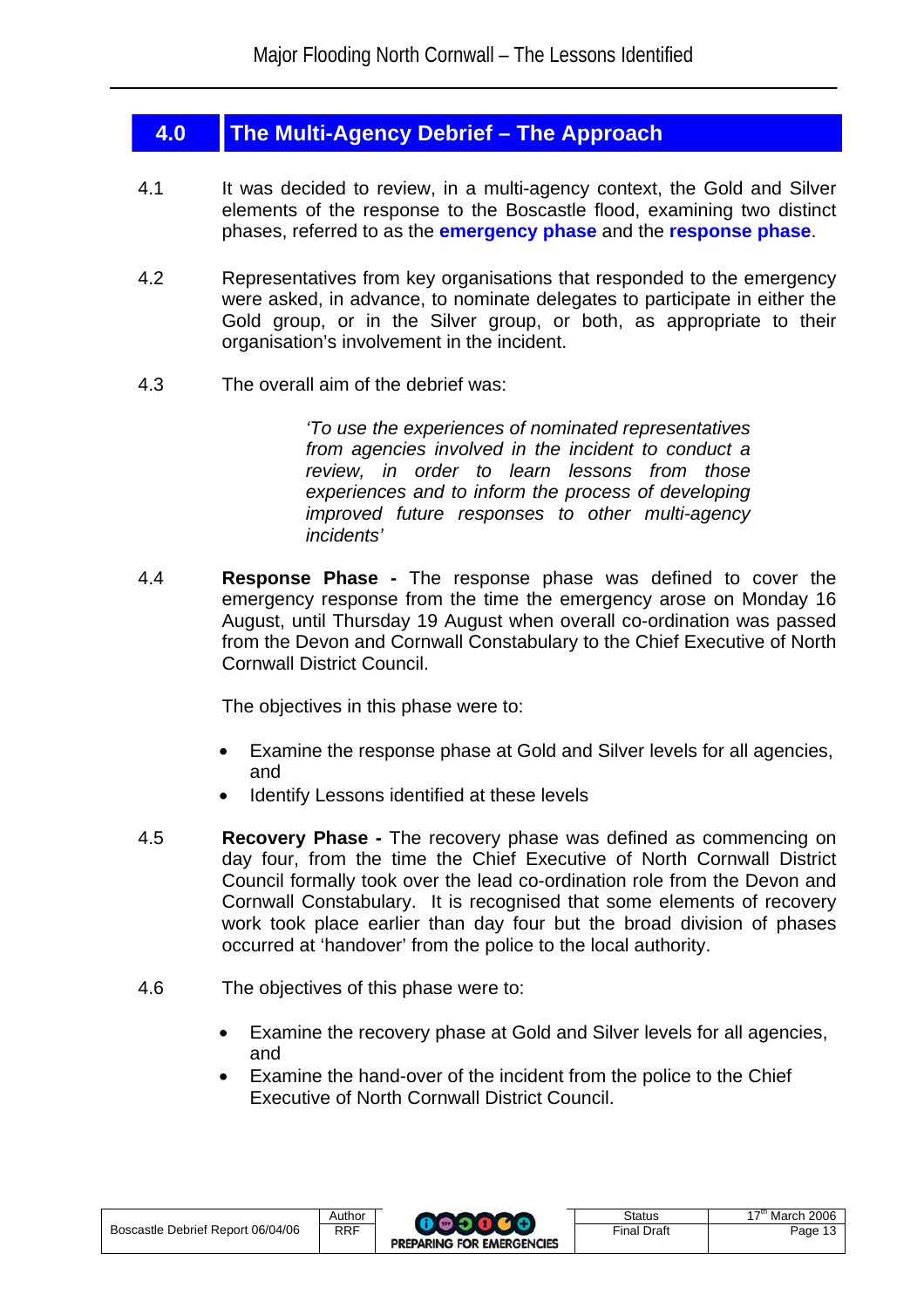- 4.7 A further objective was to invite the participants to consider actions that they could take to improve their own agency's response to future incidents requiring a multi-agency emergency response. This is known as 'action planning'.
- 4.8 **Methodology** The participants were divided into Gold and Silver groups. The groups were then led through parallel simultaneous debriefs that followed an identical format. The results are presented here retaining the separation of the output from the groups.

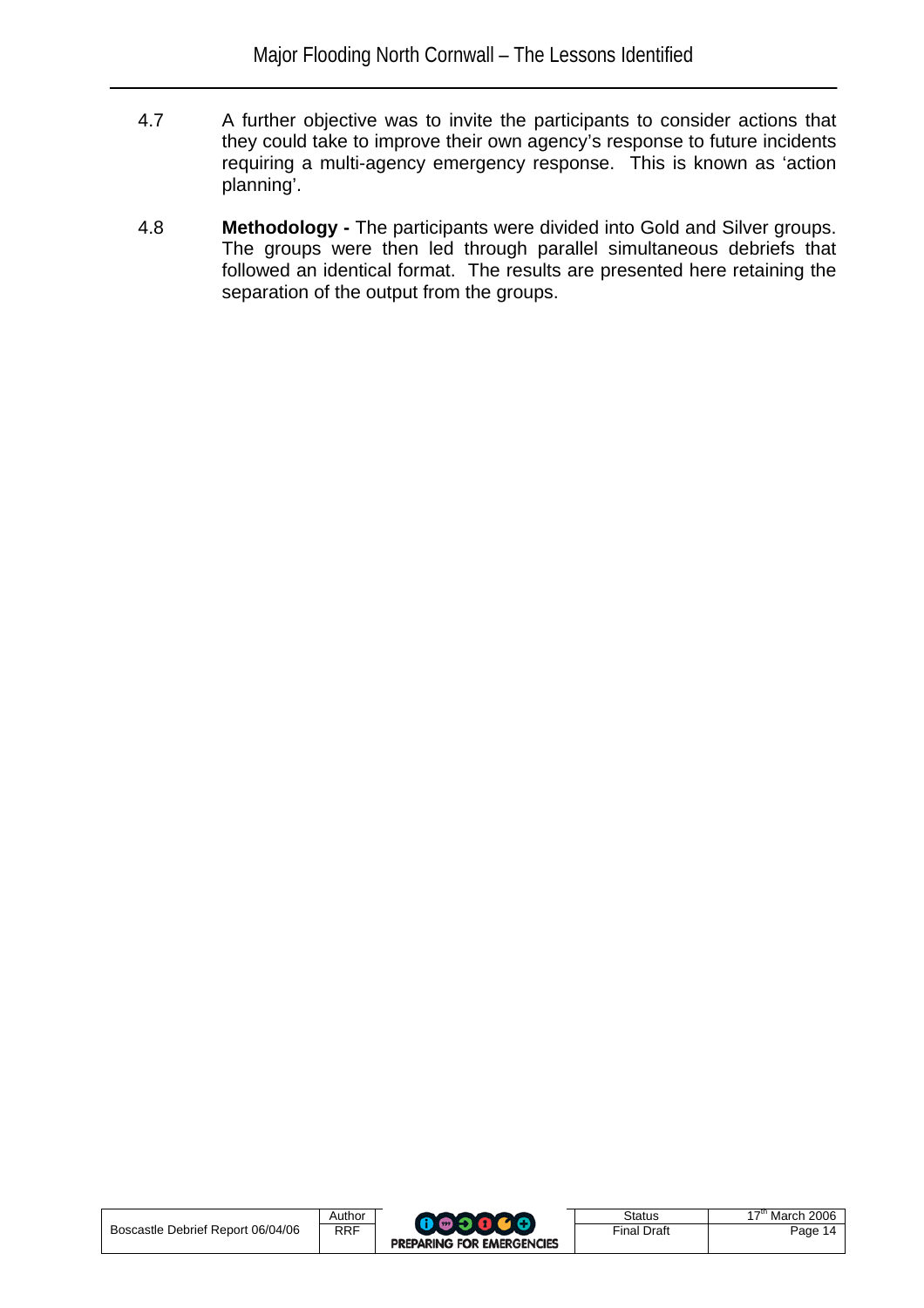## **5.0 The Emergency Response Phase**

**5.1 GOLD GROUP** - The Gold, or strategic level, group was facilitated by Nick Johns.

Agencies represented at the Gold level were:

- Cornwall County Fire Brigade
- Devon and Cornwall Constabulary
- Environment Agency
- Forrabury and Minster Parish Council
- 43 (Wessex) Brigade (Armed Forces)
- **HM Coastguard**
- North Cornwall District Council
- RSPCA
- South West Peninsular Health Protection Unit
- South West Peninsular Strategic Health Authority
- South West Water
- Westcountry Ambulance Service NHS Trust

**SILVER GROUP -** The Silver, or tactical level, group was facilitated by Andy Hunt.

Agencies represented at the Silver level were:

- Aeronautical Rescue Co-ordination Centre (RAF Kinloss)
- Cornwall County Fire Brigade
- Devon and Cornwall Constabulary
- Health and Safety Executive
- HM Coastguard
- National Trust
- North and East Cornwall Primary Care Trust
- North Cornwall District Council
- RAF Regional Liaison Officer SW Region
- Westcountry Ambulance Service NHS Trust
- Western Power Distribution
- WRVS

### 5.2 **Least Successful Aspects**

- 5.2.1 There was a delay in the incident being declared and accepted by all agencies as a 'Major Incident'.
	- i. Whilst this was a relatively short delay, the declaration of a major incident has some practical implications for many agencies. The delay was a result of a number of factors, many of which, like communications, feature later in this report. Others, like a lack of early appreciation of the scale of the incident, aggravated this delay.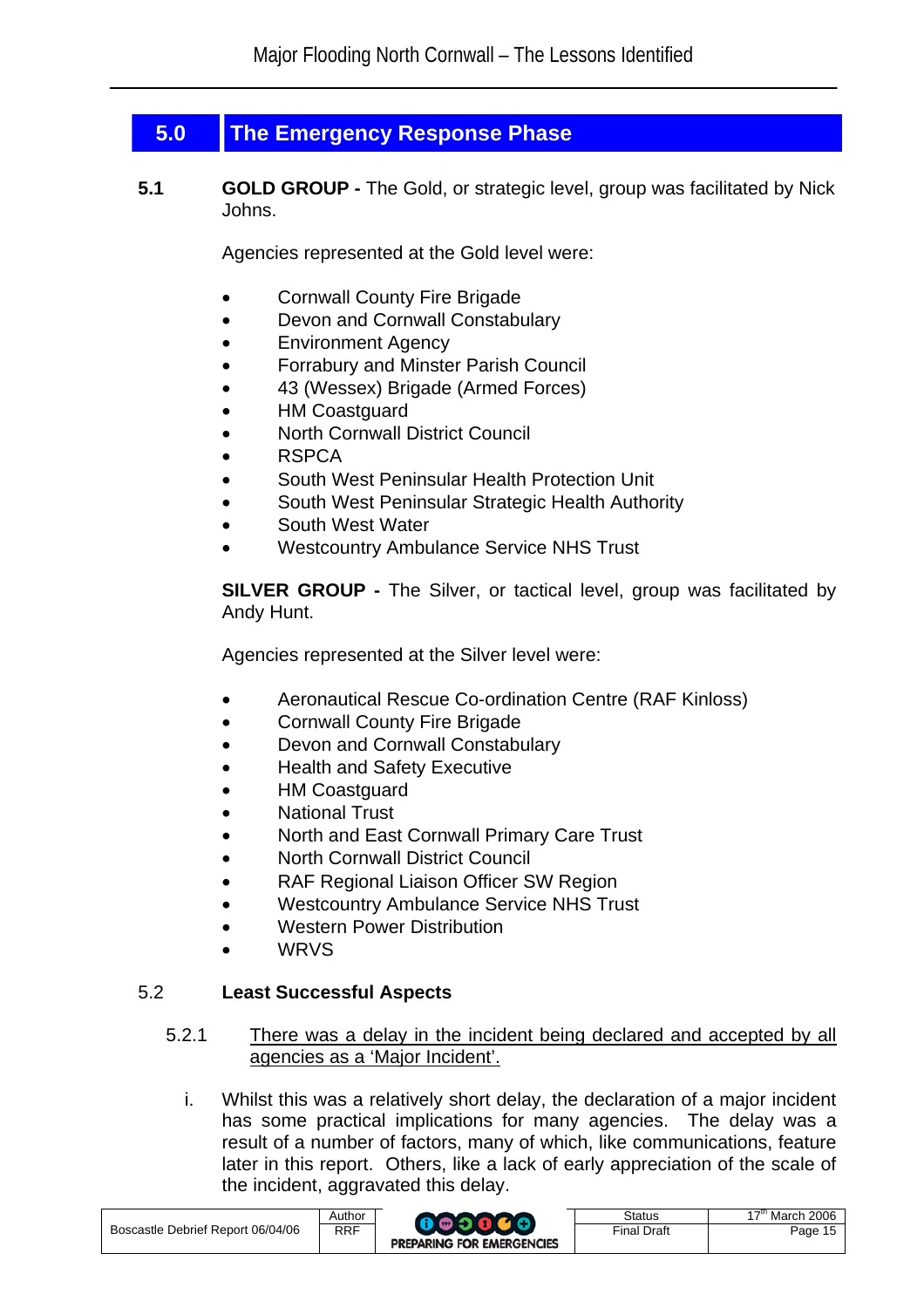- ii. There is a need to reinforce the principle that any agency can declare a major incident.
- 5.2.2 Directly linked to the delay in declaration of a major incident, many agencies felt that their response was in a 'catch up' mode for the early part of the incident.
	- **i.** One example concerns Cornwall County Council, who, due to the delay, lost the opportunity to contact many of their staff before 17:00, when they would still have been at work.
- 5.2.3 Communications problems caused significant negative aspects during the initial stages of the emergency response.
	- i. The 'blue light' agencies' initial responders were unable to communicate with their control rooms, as Boscastle was found to be a communications blank spot. As more resources were committed to the scene, they successively found themselves out of radio contact. Mobile telephones also did not operate at the incident location. Whilst this was later rectified, the inability to utilise their usual communication channels, hindered the expected and planned for disaster response.
	- ii. In the reflections of the Silver group, it was suggested that there were potential solutions available to the communications problem. It was, however, perhaps unrealistic to expect these solutions to be immediately recognised in the early stage of the incident. For example, HM Coastguard, who was in communication with other agencies at the scene, and the SAR Helicopters suffered from poor communications with their MRCC from the Boscastle valley as Coastguard remote radio sites are understandably situated to provide radio cover offshore, not inland.
	- iii. This lack of communication successively impacted on other agencies as they committed resources to the scene.
- 5.2.4 Initial ineffective integrated emergency management
	- i There were many examples of individuals taking initiative and working very effectively, but early command and control, and integrated, organised response was patchy, or in some cases lacking in the early stages of the operation. True joint command and control working practices at the scene were slow to develop.
- 5.2.5 Initial ineffective co-ordination of media handling
	- i. Media management was another area where there were some concerns. The point was made that it is essential that all agencies co-ordinate their media releases through the lead agency, rather than "getting picked off individually" as one participant put it, the assets at the scene found the physical intrusion of the media operation was initially problematic.
- 5.2.6 Lack of resilience in ability to handle multi-site incidents

|                                   | Author     |                                  | Status             | ı 2006<br>υ - π<br>March |
|-----------------------------------|------------|----------------------------------|--------------------|--------------------------|
| Boscastle Debrief Report 06/04/06 | <b>RRF</b> | <b>PREPARING FOR EMERGENCIES</b> | <b>Final Draft</b> | Page 16                  |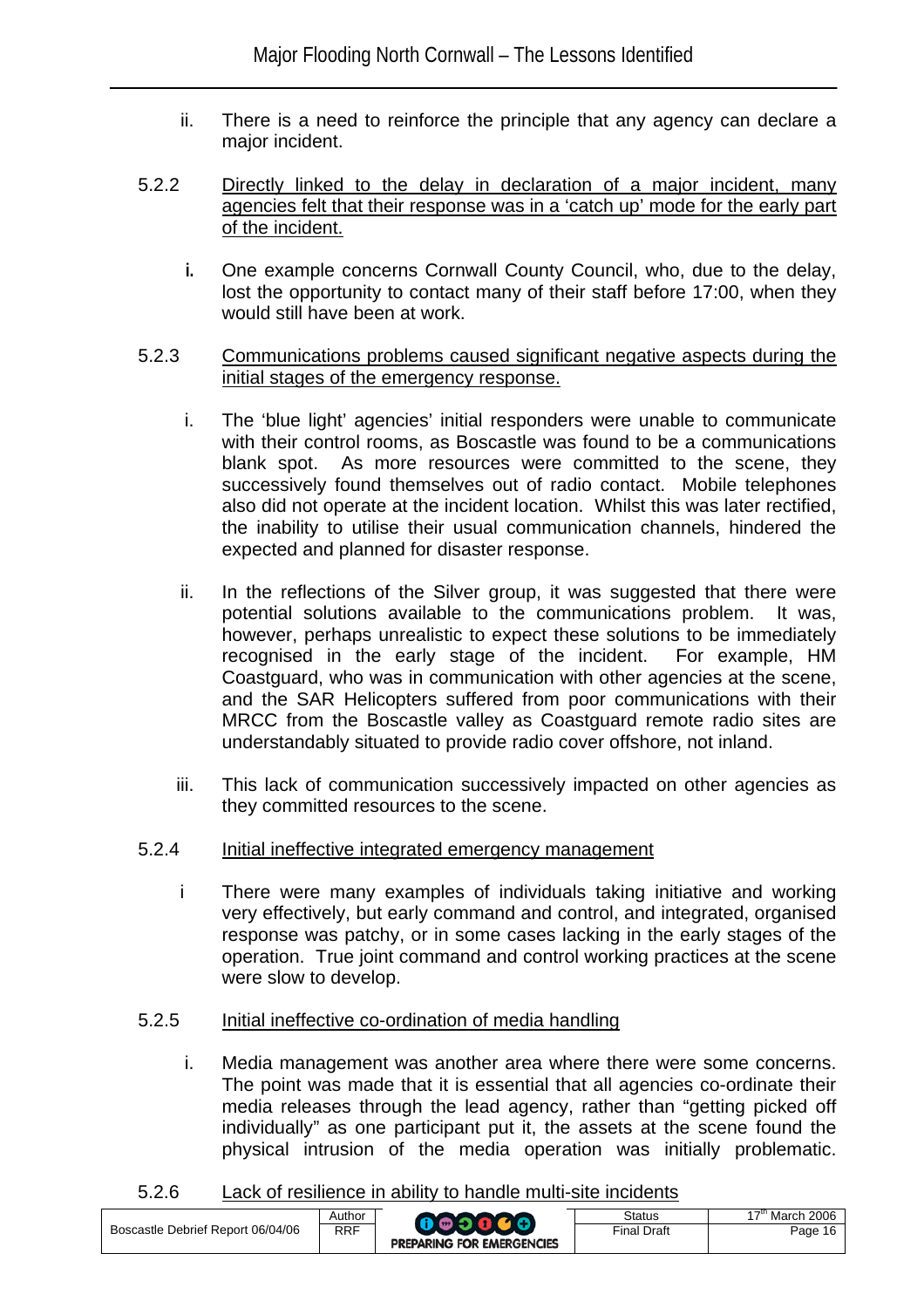i. The wide area of other potential flooding incidents in North Cornwall at the same time, limited many agencies' ability to fully commit to Boscastle. An anticipated incident at Bude, for example, needed monitoring.

#### **5.3 Most Successful Aspects**

#### 5.3.1 Multi-agency training

i. The benefits of regular joint training were emphasised. When Gold was set up, all the major players were known to each other. This greatly aided the establishment of control over the incident.

#### 5.3.2 Implementation of emergency plans

i. Agencies' emergency plans were effectively put into operation and, in general, worked very well.

#### 5.3.3 Longer-term media management

- i. The eventual media management of the incident was very effective.
- ii. The physical handling of the media to lessen their intrusion into the community and to deal with the large numbers attending worked well as the incident developed. Also, the information flow, or 'story management', using a single point of contact, allowed a consistent message to be delivered. For example, allowing media access, at one stage, to details of the RSPCA work during the incident, gave a full and positive picture of the response work going on.

#### 5.3.4 Provision of public information

- i. The manner in which the local community was provided with information about the operation, and its effects on their situation, was singled out by local elected representatives for favourable mention.
- 5.3.5 Solo contributions personal initiatives
	- i. There were a number of examples of excellent work from individuals from many agencies. These had a significant contribution to the overall success of the operation.

#### 5.3.6 Longer-term effective combined response

i. Once the initial difficulties were dealt with, the extent to which each agency contributed its individual skills to the integrated response meant that there was a true combined response to the incident.

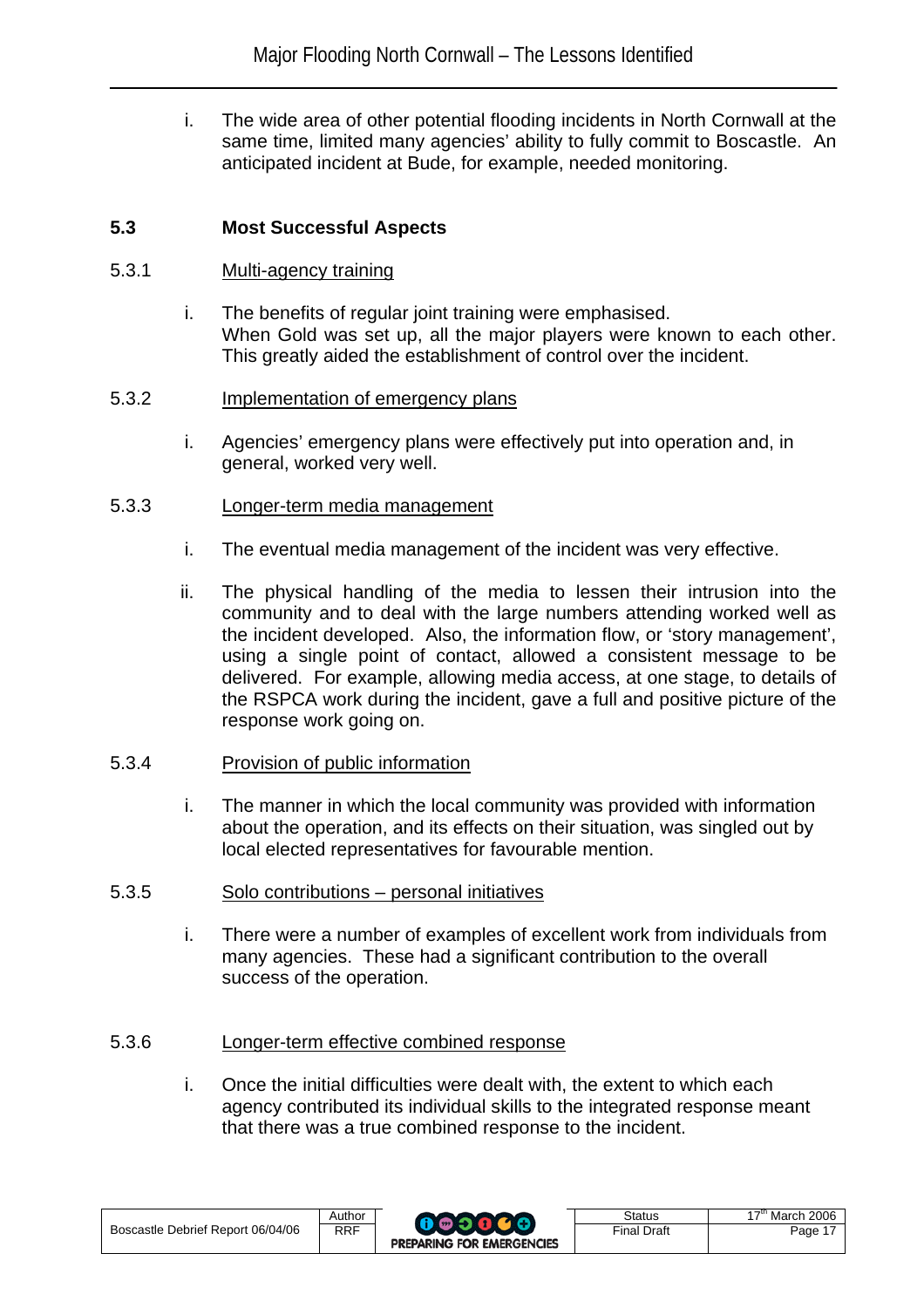#### **5.4 Suggested changes to improve future multi-agency performance in the RESPONSE PHASE.**

- 5.4.1 Increase, or in some cases initiating, joint training at Gold or chief executive level.
- 5.4.2 Extend the scope of joint training and exercises to include a wider range of agencies.
- 5.4.3 Develop a cascade contact system, or group e-mail or other alerting system for major incident notification.
- 5.4.4 Introduce an 'index' of roles and responsibilities for each agency to increase awareness of capabilities.
- 5.4.5 Produce a joint 'master' incident log that each agency could access a possible move towards this interoperability is to design generic templates for joint use.
- 5.4.6 Assemble a master list of resources available, locally and regionally.

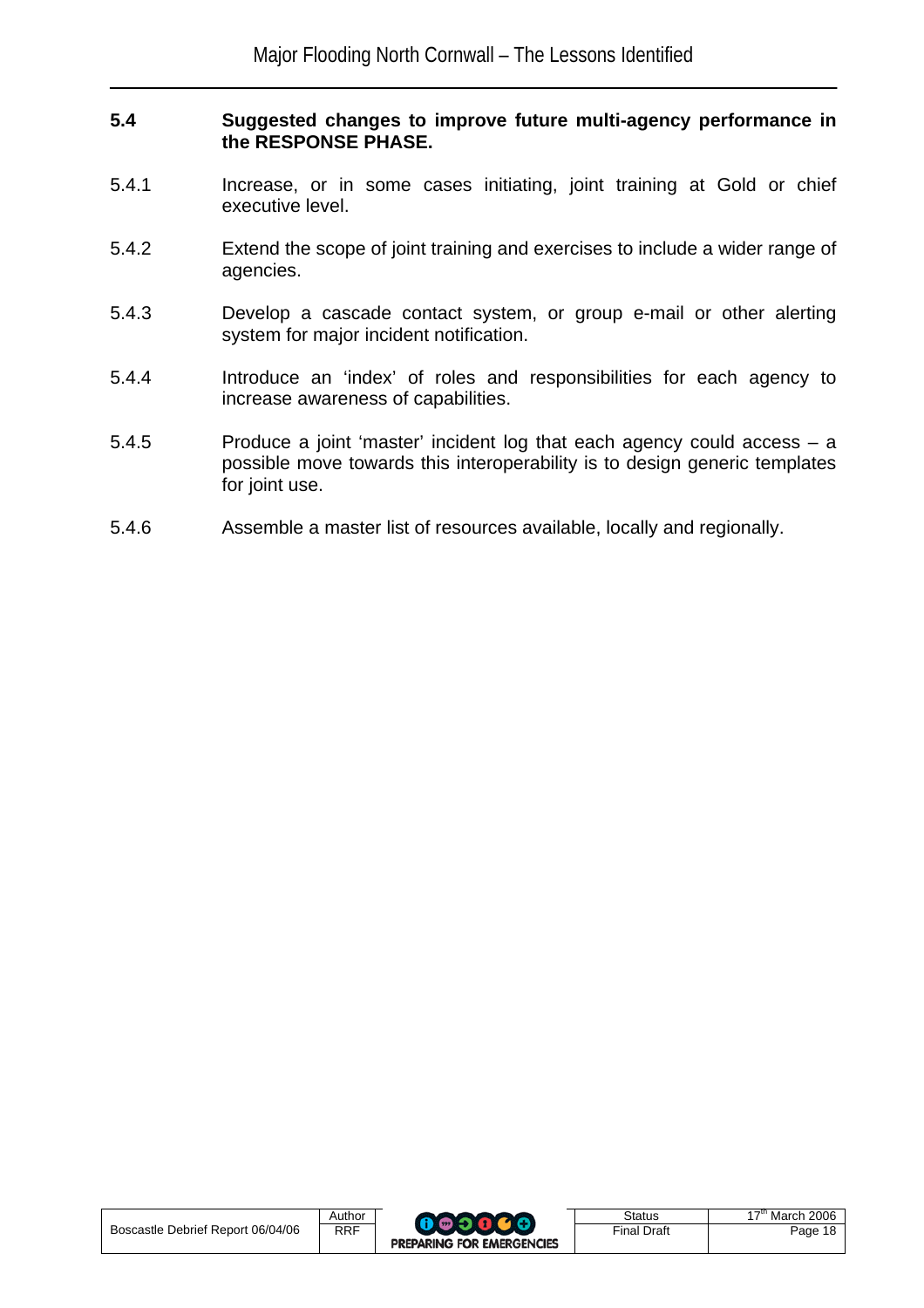## **6.0 The Recovery Phase**

As the operation passed from the acute/emergency phase to the longer-term recovery phase, control passed from Devon and Cornwall Police to North Cornwall District Council, and the Gold Control was relocated. This gave rise to a number of different issues.

### **6.1 Least Successful Aspects**

- 6.1.1 A number of issues in respect of co-ordination arose. The District Council expressed concerns that it was unable to 'instruct' other agencies to take any certain specified action during the recovery phase of the operation.
- 6.1.2 The police Gold pointed out that his organisation had no power over other agencies during their period of co-ordination of the incident; it was more a matter of requesting courses of action.
- 6.1.3 Concern was expressed over co-ordination of repair agencies. South West Water found that their repairs were being affected, and in some cases damaged, by other organisations' repair work
- 6.1.4 There was no single point of contact to co-ordinate insurance assessment work. This led to duplication and division of effort
- 6.1.5 The work of contractors and the siting of skips were uncoordinated.
- 6.1.6 There was no central point of contact for utilities and insurance work. This is a distinct issue from that of insurance assessment.
- 6.1.7 The lack of a regional call centre for both agencies and the public was noted.
- 6.1.8 An 'information gap' was noted for local residents once the regular 'in person' briefings ended.
- 6.1.9 The fire service noted the community impact on recovery of having Retained Fire-fighters deployed long term. These officers were being kept away from their roles in day jobs. A decision was taken to continue local deployment, as this increased local links, despite potential needs to utilise them elsewhere.
- 6.1.10 Health and safety continued to be an issue at the scene, especially in relation to waste management. While there were no adverse outcomes, this further highlighted the point, mentioned in the response phase, that some co-ordination and integration of work was necessary.
- 6.1.11 Financial issues were also mentioned as, for example, the Bellwin scheme was felt to be an incomplete and inefficient way of dealing with the necessary extra expenditure of this type of incident.

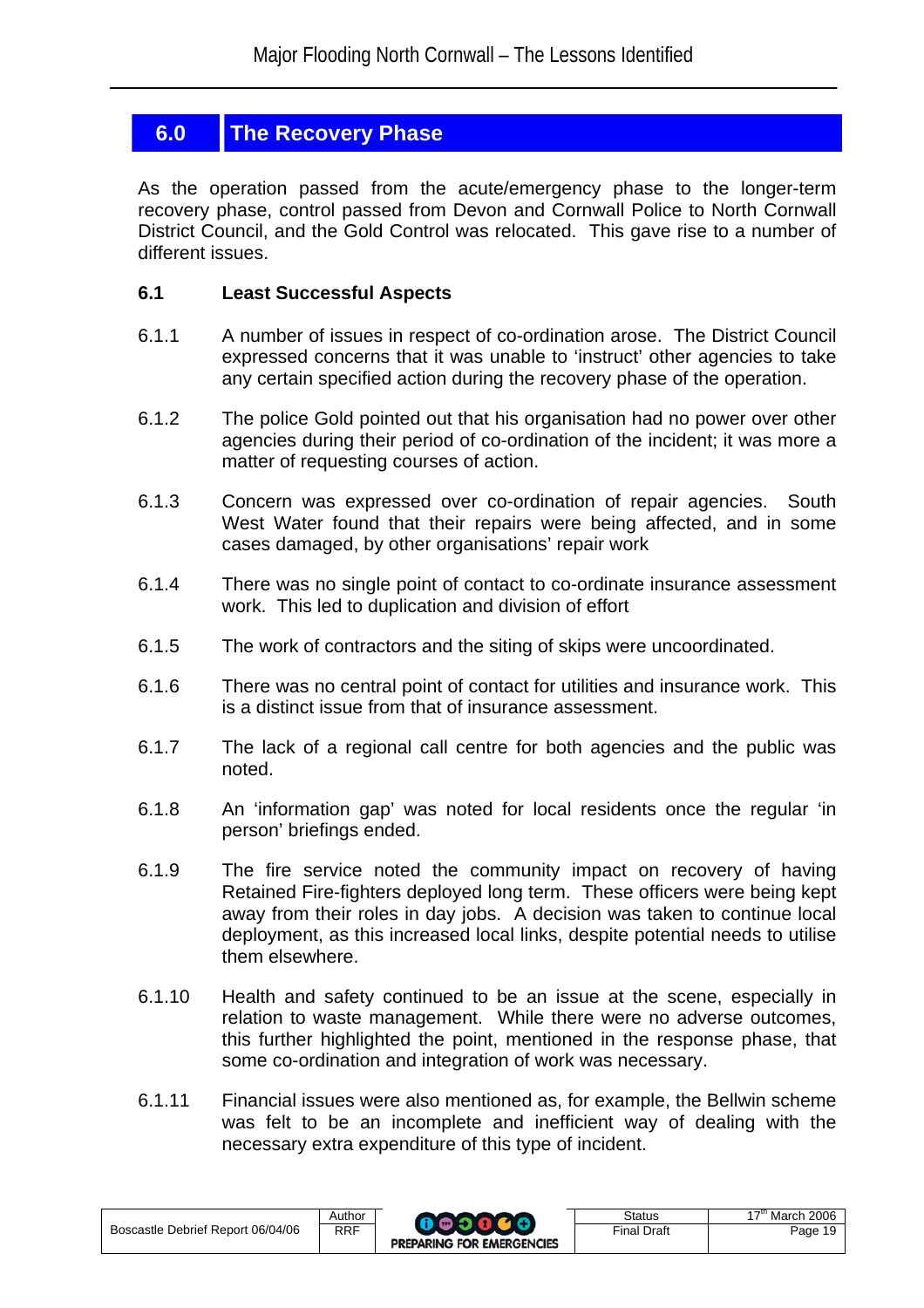### **6.2 Most Successful Aspects**

- 6.2.1 The clean-up operation went very well, including the removal of general debris, and removal of cars from the lower village and harbour area.
- 6.2.2 Good continued short-term (week 2) communication and provision of information for residents. The press conference was particularly mentioned, as was provision of health information to residents.
- 6.2.3 The operation to restore utilities was efficient and effective.
- 6.2.4 The reassurance role for locals of a continued 'uniform' presence was a strong point. This was particularly mentioned in respect to the mediation role played by local fire service personnel.
- 6.2.5 The good working relationships established between agencies' personnel continued to bear fruit.
- 6.2.6 The flood relief fund was extremely effective. The Parish Council, amongst others, had a significant number of donations.

#### **6.3 Suggested changes to improve future multi-agency performance in the RECOVERY PHASE**

- 6.3.1 The further development of a local forum to address recovery issues, and / or the expansion of existing groups that have this purpose.
- 6.3.2 Improved networking for all local agencies to continue to build on existing strengths, ensuring that all are involved.
- 6.3.3 Conduct a scientific study of the potential effects of water pollution.
- 6.3.4 Increased awareness of the capabilities of each agency.
- 6.3.5 Health and safety issues, sharing expertise and better co-ordination.

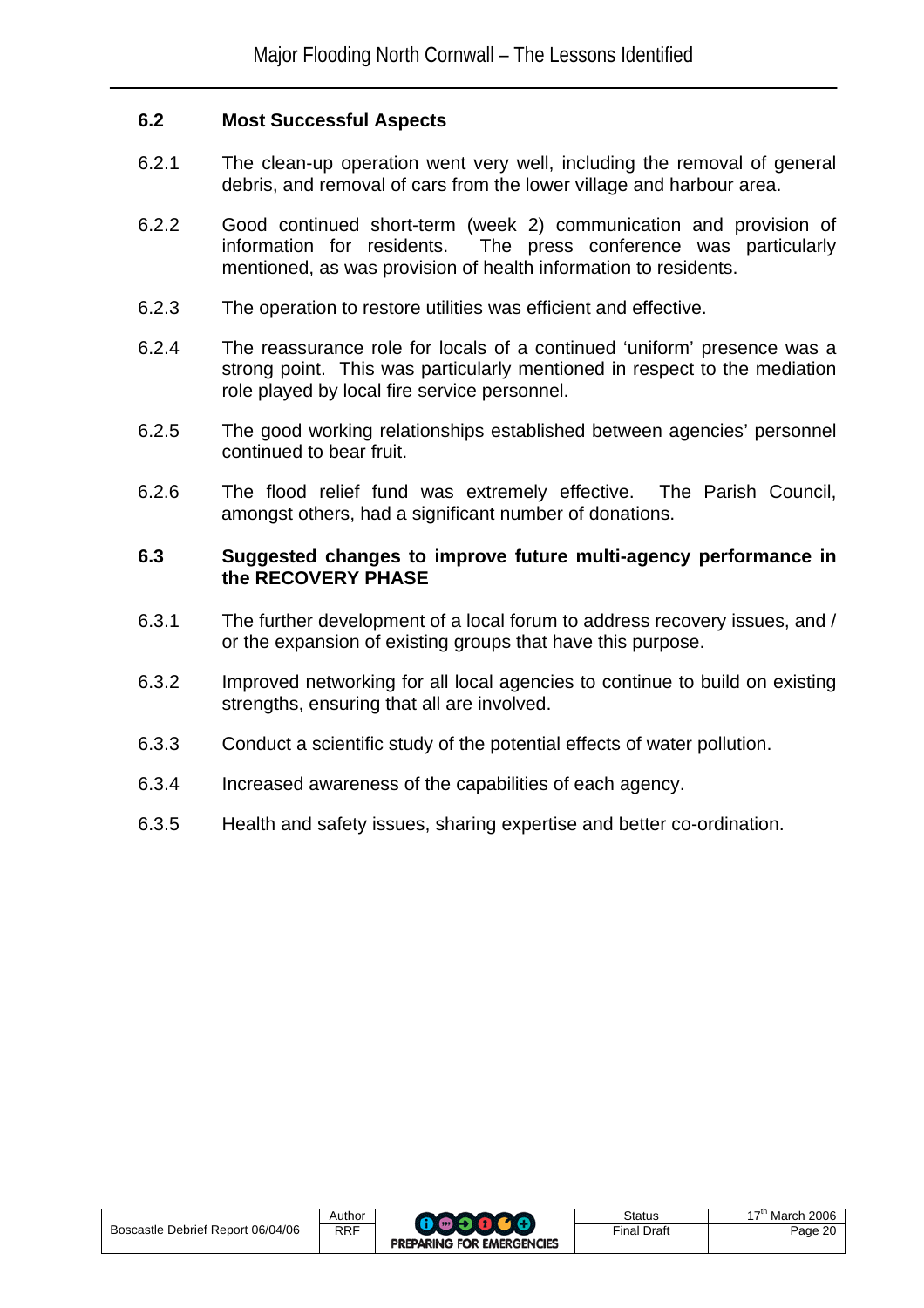## **7.0 Future Intentions – Action Plans for Responders**

**7.1** In this part of the debrief, participants were asked the question:

*What personal objectives would most improve your organisation's performance in future multi-agency incident working?*

These issues are similar to the suggested improvements to improve multiagency incident working in the response (Section 5.4) and recovery (Section 6.3) phases.

- 7.1.1 **Plan** for the future particularly to take account of matters arising from the new Civil Contingencies Act
- 7.1.2 Ensure chief officers (and those involved at the Gold or strategic level) take part in joint **training and exercising**
- 7.1.3 Develop joint **training** exercises at other levels (namely at operational and tactical) ensuring that other relevant agencies are included. This has added value in that the relationships established in these exercises aid multi-agency working in other aspects of local work.
- 7.1.4 Improve **inter-agency communication** and introduce some form of cascade contact system, or group e-mail, to ensure that contact is more easily established when emergencies occur. This proposal would need careful management, to ensure that such a system of alerting was fit for purpose, and very regular editing to ensure that the information remains accurate and up-to-date.
- 7.1.5 An **index of roles and responsibilities** for each agency was suggested to increase awareness of the capabilities of each.
- 7.1.6 Consideration of collating a **master list of resources**. The parameters for this, if pursued, would need to be tightly drawn up, as little use would be served by merely listing capabilities in terms of equipment
- 7.1.7 Consideration of having a joint **'master' incident log** that each agency could access was proposed. As a possible step along the road to this interoperability, designing certain generic templates was also suggested.

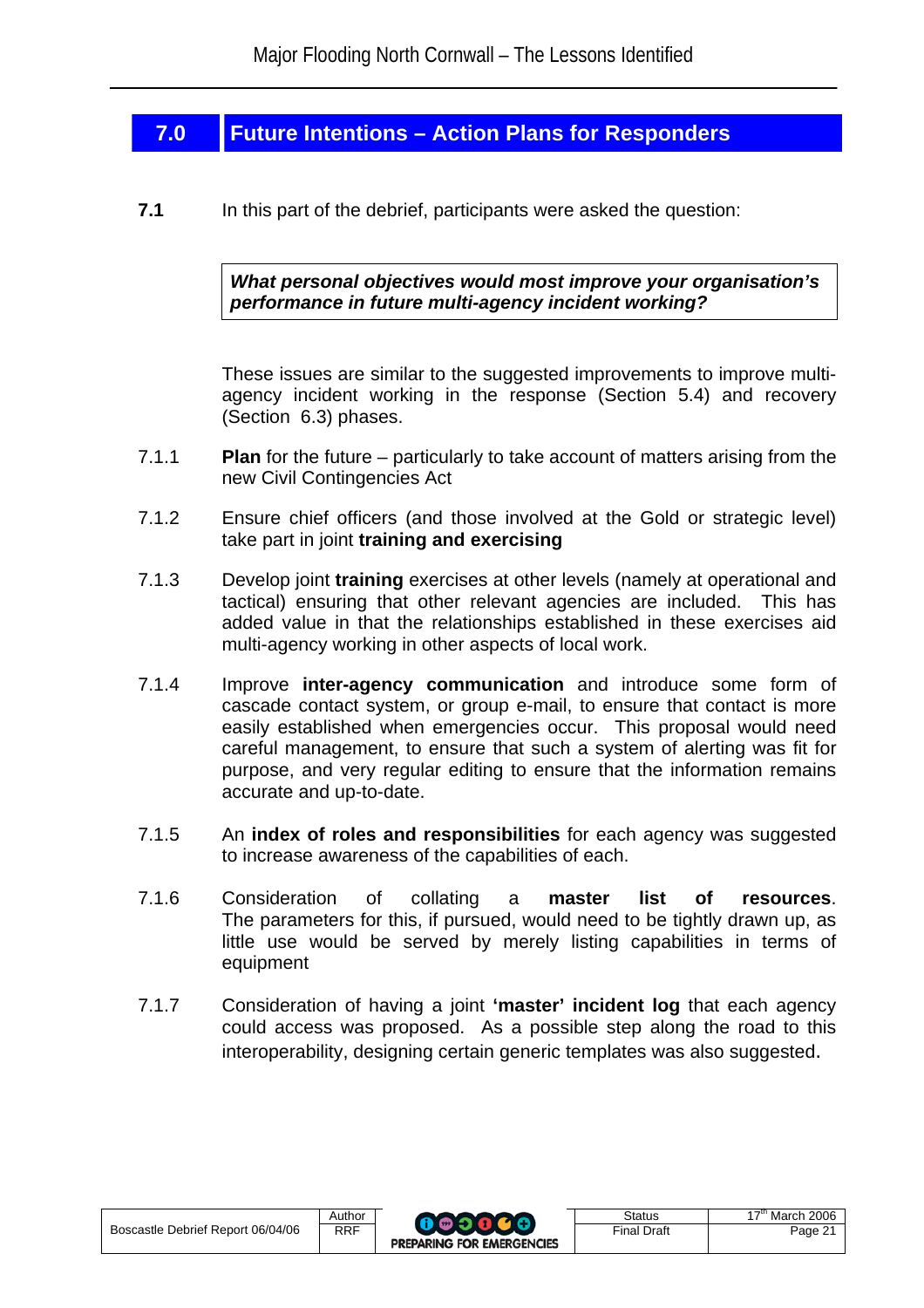## **8.0 Conclusions**

Boscastle was one of a number of coastal locations affected by the adverse weather, and it is doubted whether local responders had sufficient resilience to be able to deal with similar multi-site emergencies at the same time over a wide area without significant mutual aid from other parts of the region.

Overall, the emergency response was a success – no-one lost their lives – but there are clear areas for improvement in terms of communications. This underpins the effective co-ordination and deployment of resources. It is highly likely that the initial struggle to assess the scale of the emergency – and put emergency response measures into action – were hampered by poor communication from a remote rural coastal location. This affected all responders to varying degrees.

The recovery phase, whilst not without its challenges, appeared to be handled effectively, receiving positive comments from the local community. Nevertheless, there were specific areas where better co-ordination would have improved the early clearance of the affected site. This is particularly true in relation to matters of insurance assessment and the management of contractors and their 'skips'. It is considered that guidance should be developed to provide advice in this area of 'consequence management' following emergencies of this type.

Regular and appropriate training and exercising are vital for a swift and co-ordinated emergency response. It was recognised by responders that these are areas where improvements should be made, particularly at the strategic level. There appears to be little or no training available for agencies or organisations tasked with the responsibility of dealing with recovery aspects of a major emergency.

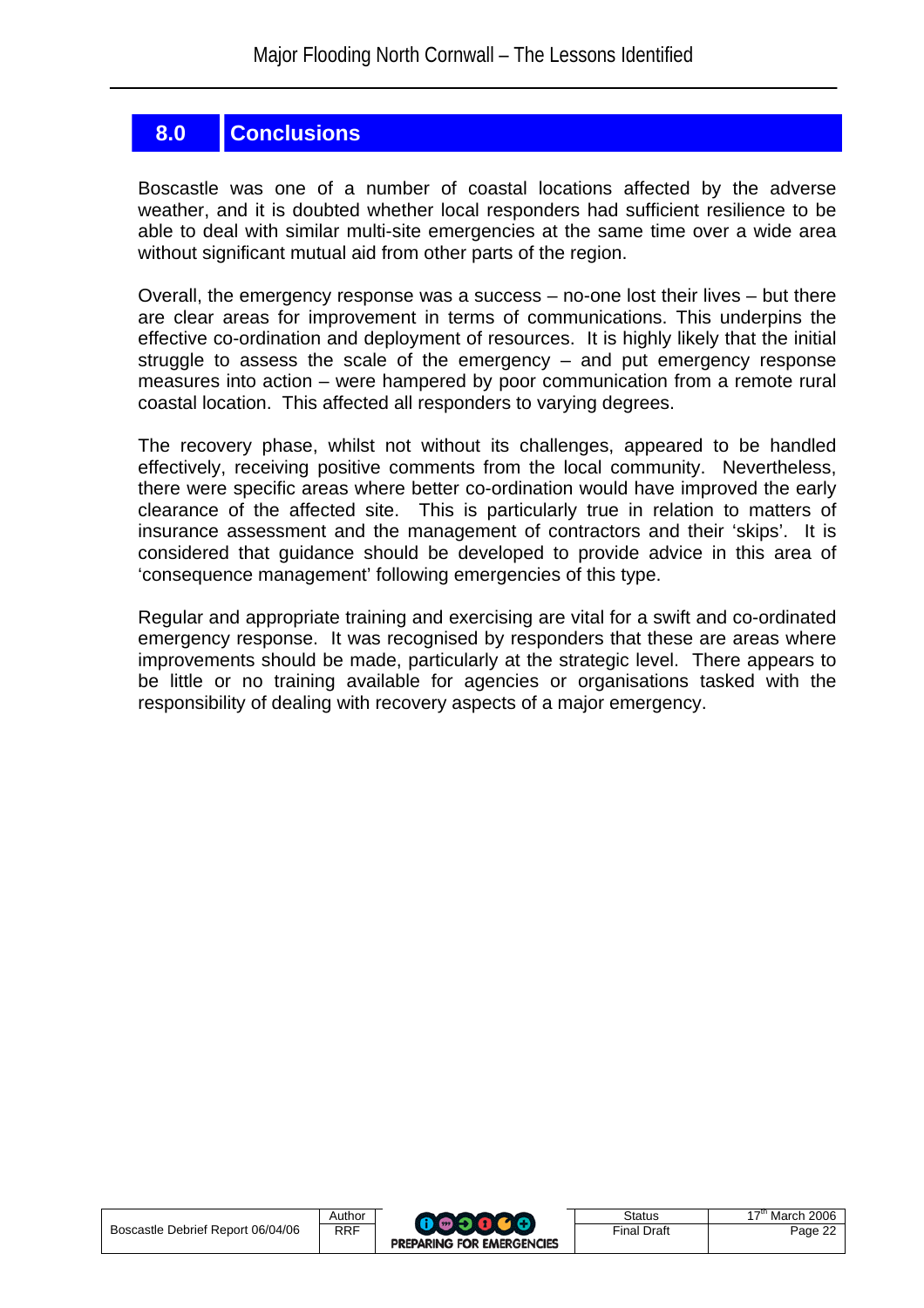## **APPENDIX A List of Participants in Multi-Agency Debrief**

## **GOLD GROUP**

| 43 (Wessex) Brigade                               | <b>Colonel Christopher Price</b><br>Joint Regional Liaison Officer    |
|---------------------------------------------------|-----------------------------------------------------------------------|
| <b>Cabinet Office (Observer)</b>                  | <b>Lucinda Armstrong</b><br>Civil Contingencies Secretariat           |
| <b>Cornwall County Council</b>                    | <b>Steve Winston</b><br><b>County Emergency Planning Manager</b>      |
| <b>Cornwall County Fire Brigade</b>               | <b>Brian Crowle</b><br><b>Divisional Commander West</b>               |
| <b>Devon and Cornwall Constabulary</b>            | <b>Richard Stowe</b><br><b>Assistant Chief Constable</b>              |
| <b>Devon and Cornwall Constabulary</b>            | <b>Mike Sarsfield</b><br>Superintendent                               |
| <b>Environment Agency</b>                         | <b>Mat Carter</b><br><b>Environment Manager</b>                       |
| <b>Forrabury and Minster Parish Council</b>       | <b>Bob Smith</b><br><b>Parish Council Member and resident</b>         |
|                                                   |                                                                       |
| <b>HM Coastguard</b>                              | <b>Simon Rabett</b><br><b>District Operations Manager</b>             |
| <b>North Cornwall District Council</b>            | <b>Mark Hall</b><br><b>Director of Technical Services</b>             |
| <b>North Cornwall District Council</b>            | <b>Neil Pendleton</b><br><b>Director of Community Services</b>        |
| <b>RSPCA</b>                                      | <b>Les Sutton MBE</b><br>Chief Inspector                              |
| <b>South West Water</b>                           | <b>Julie Byrne</b><br><b>Customer Relations Manager</b>               |
| Cornwall & Isles of Scilly Health Protection Unit | Lisa Johnson<br><b>Health Protection Nurse</b>                        |
| <b>SW Peninsular Strategic Health Authority</b>   | <b>Neil Le Chevalier</b><br>Peninsula Emergency Planning Co-ordinator |

Nick Johns facilitated the Gold Group debrief.

Notes were taken during the Gold Group debrief by Tracey Quinn, Government Office for the South West.

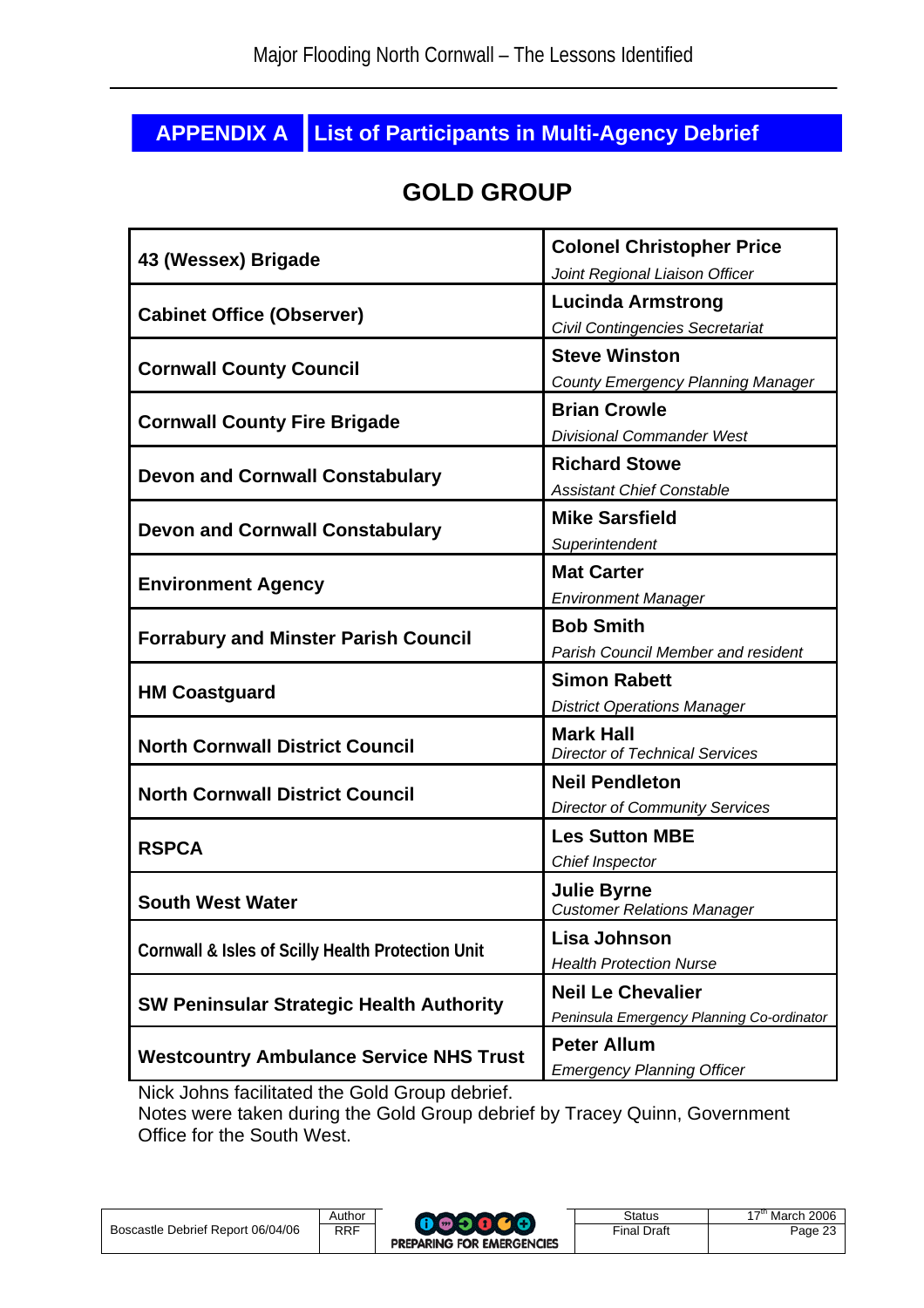## **SILVER GROUP**

| Aeronautical Rescue Co-ordination Centre<br>(RAF Kinloss) | <b>Jamie Green</b><br><b>Pilot Officer</b>                           |
|-----------------------------------------------------------|----------------------------------------------------------------------|
| <b>Cornwall County Fire Brigade</b>                       | <b>Matt Littmoden</b><br>Deputy Chief Fire Officer                   |
| <b>Devon and Cornwall Constabulary</b>                    | <b>David Ellis</b><br><b>Chief Superintendent</b>                    |
| <b>Health and Safety Executive</b>                        | <b>Jonathon Harris</b><br><b>HM</b> Inspector                        |
| <b>HM Coastguard</b>                                      | <b>Frank Jones</b><br>Sector Manager                                 |
| <b>National Trust</b>                                     | <b>Andrew Davey</b><br>Area Manager                                  |
| <b>North and East Cornwall Primary Care Trust</b>         | <b>Lynne Kendall</b><br><b>Director of Public Health</b>             |
| <b>North Cornwall District Council</b>                    | <b>David Pooley</b><br>Director of Finance                           |
| <b>RAF</b>                                                | <b>Alasdair Campbell</b><br>Regional Liaison Officer SW Region       |
| <b>South West Water</b>                                   | <b>Sally Skelton</b><br><b>Customer Contact Manager</b>              |
| <b>Westcountry Ambulance Service NHS Trust</b>            | <b>William Martin</b><br><b>Assistant Emergency Planning Officer</b> |
| <b>Western Power Distribution</b>                         | <b>David Gilbert</b><br><b>Team Manager</b>                          |
| <b>WRVS</b>                                               | <b>Angela Currie</b><br><b>Head of Emergency Services</b>            |

Andy Hunt facilitated the Silver Group debrief.

Notes were taken during the Silver Group debrief by Superintendent Mike Long, Civil Contingencies co-ordinator for the emergency services in Wales

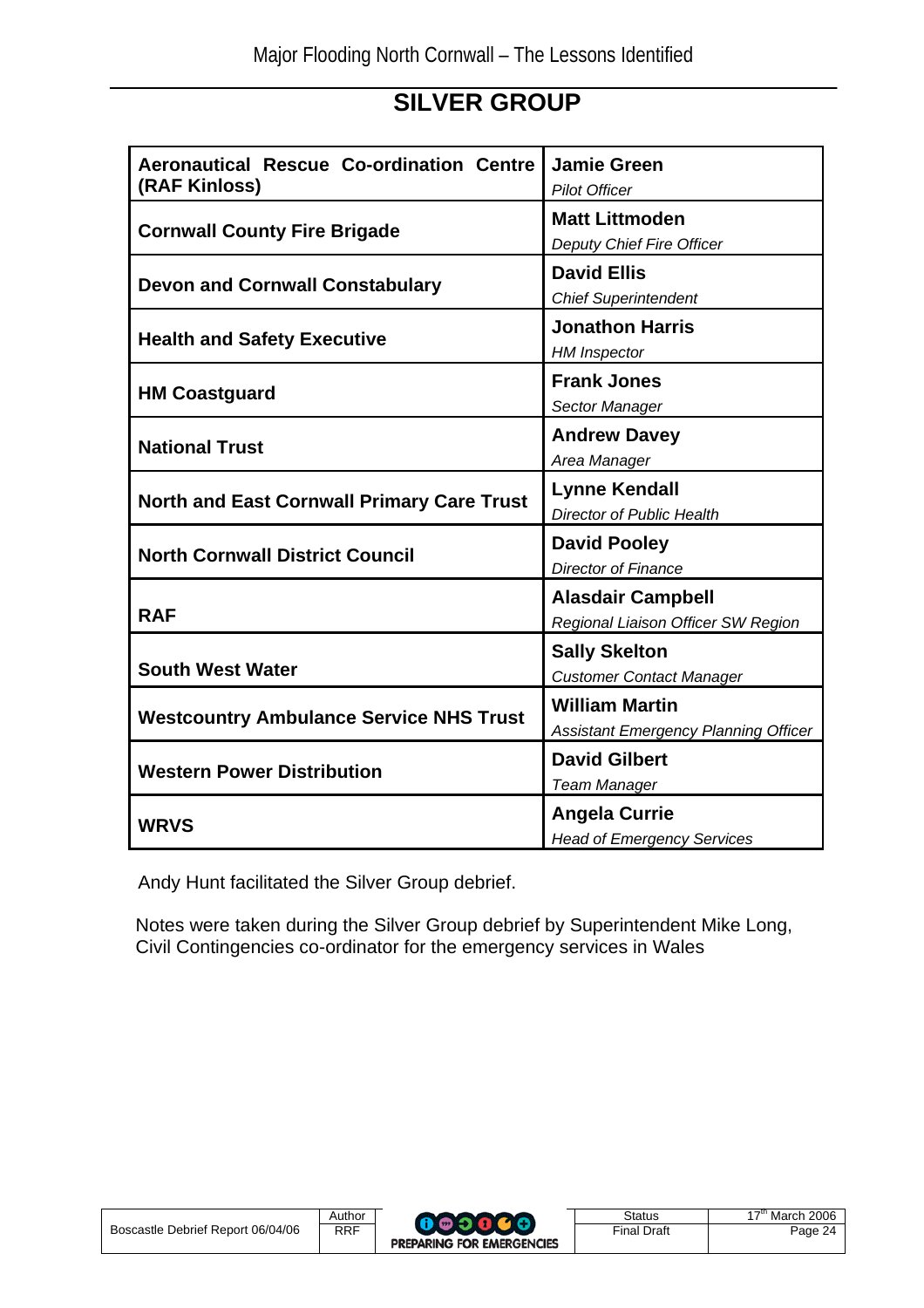## **APPENDIX B Response Phase - Least Successful Aspects**

## **TRANSCRIPTS OF PARTICIPANTS' RESPONSES**

#### **Response Phase**

The written responses made by the debrief participants are reproduced here. They are divided into the Gold and Silver groups.

In the debrief, participants were asked to consider three questions:

- 1. What were the least successful aspects of the response phase for your organisation?
- 2. What were the most successful aspects of the response phase for your organisation?
- 3. What changes would most improve response phase performance in future multi-agency incident working?

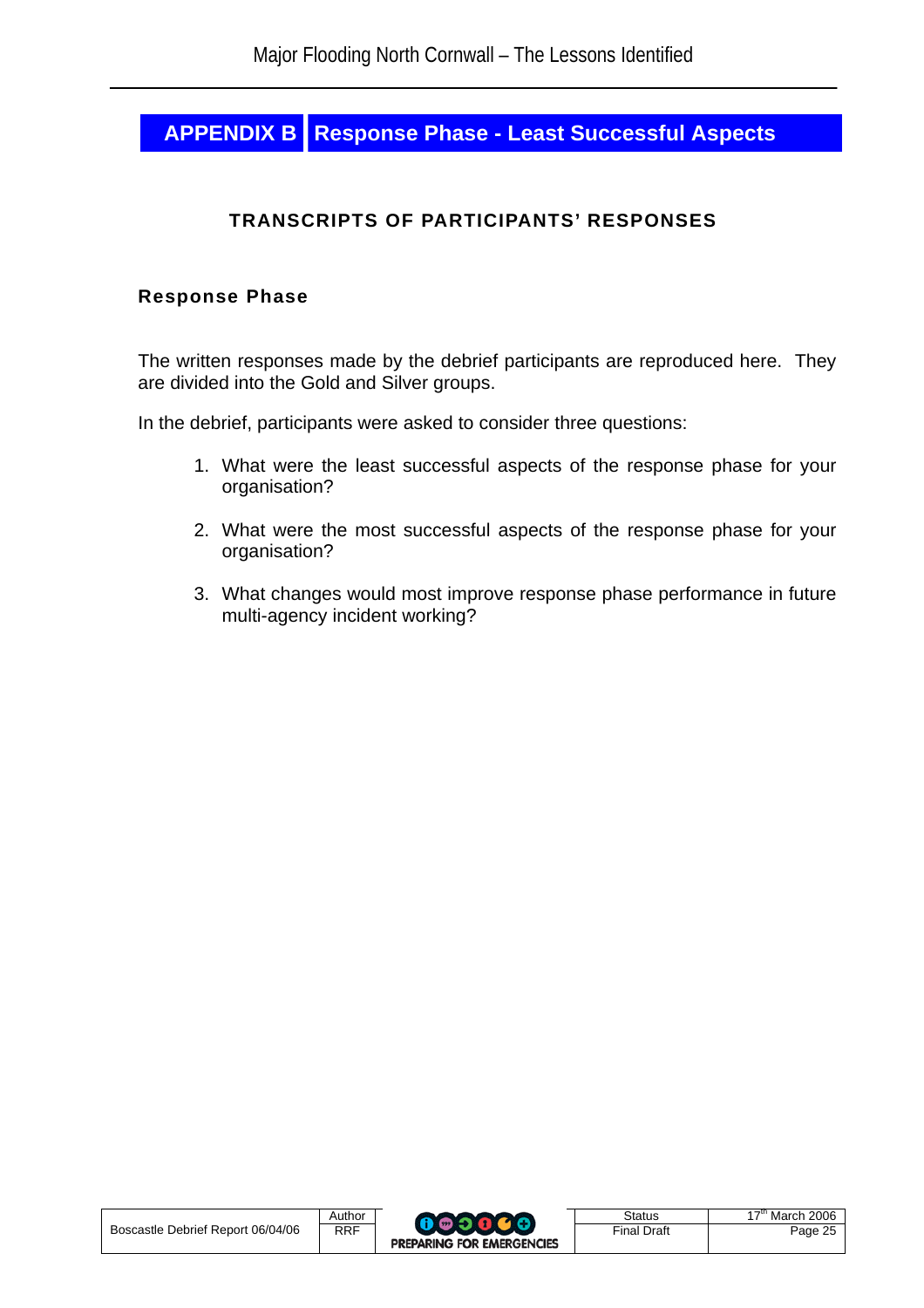*What were the least successful aspects of the response phase for your organisation?* 

## **GOLD GROUP**

## **CATEGORY 1 RESPONDERS**

## **Cornwall County Fire Brigade**

• *Arguably wrong rank nominated for Gold* 

### **Cornwall County Council**

- *Putting Silver at Boscastle compounded communications problems and meant Crackington, Bude, Canworthy and other communities were disadvantaged. North Cornwall inter-agency flood plan calls for Silver to be at NCDC offices at Trenant, Wadebridge (Cornwall Contingency planning)*
- *Silver not set up in planned location focus settled on Boscastle but we (CCC) were reacting to 100sq miles of North Cornwall./ some communications problems resulted*

### **Devon and Cornwall Constabulary**

- *Radio communications with Silver & Bronze*
- *Slight delay in declaring Major Incident*
- *Communication Silver to Gold*
- *Communications initially non existent until new radio technology could be deployed – lack of comms Silver to Gold*

### **Health Protection Agency**

• *For the Health Protection Agency, the least successful aspects related to the sharing of information mainly the initial notification cascades*

### **HM Coastguard**

• *Coastguards are not equipped or trained for these types\* of incidents. By day two coastguards were wet and contaminated with sewage* 

\*We take this to mean "fast-water rescue".

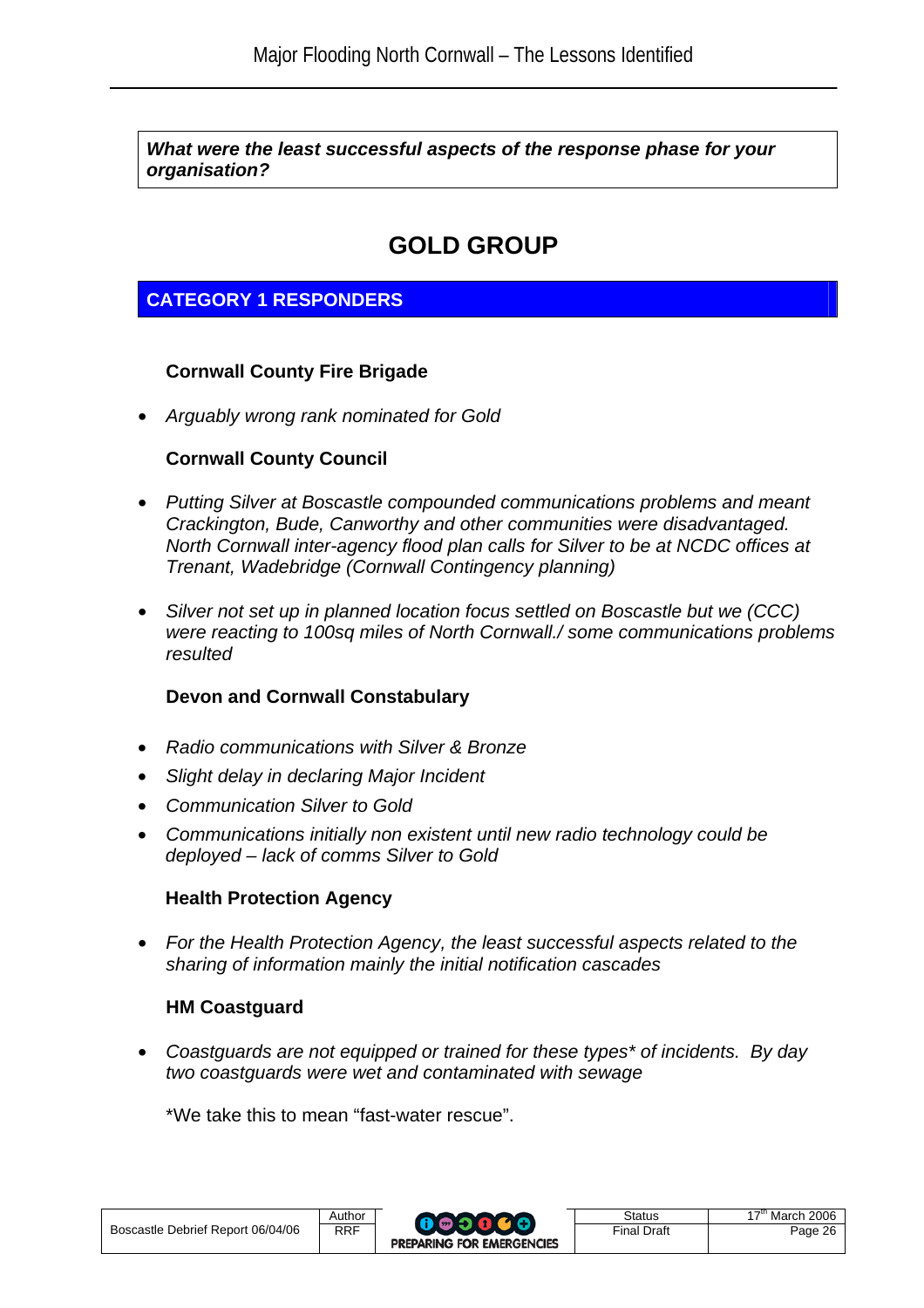## **CATEGORY 2 RESPONDERS**

#### **South West Water**

- *i.* Not being able to get an onsite presence earlier, provision for our incident *caravan*
- *ii. Clarity of 'critical path' between all agencies to help manage expectations between agencies about what could be done when*

## **OTHER AGENCIES**

### **THE VOLUNTARY SECTOR**

### **RSPCA**

- *i. Communications problems i.e. mobile phones down*
- *ii. No notification as to whether our assistance was required as the reception base*

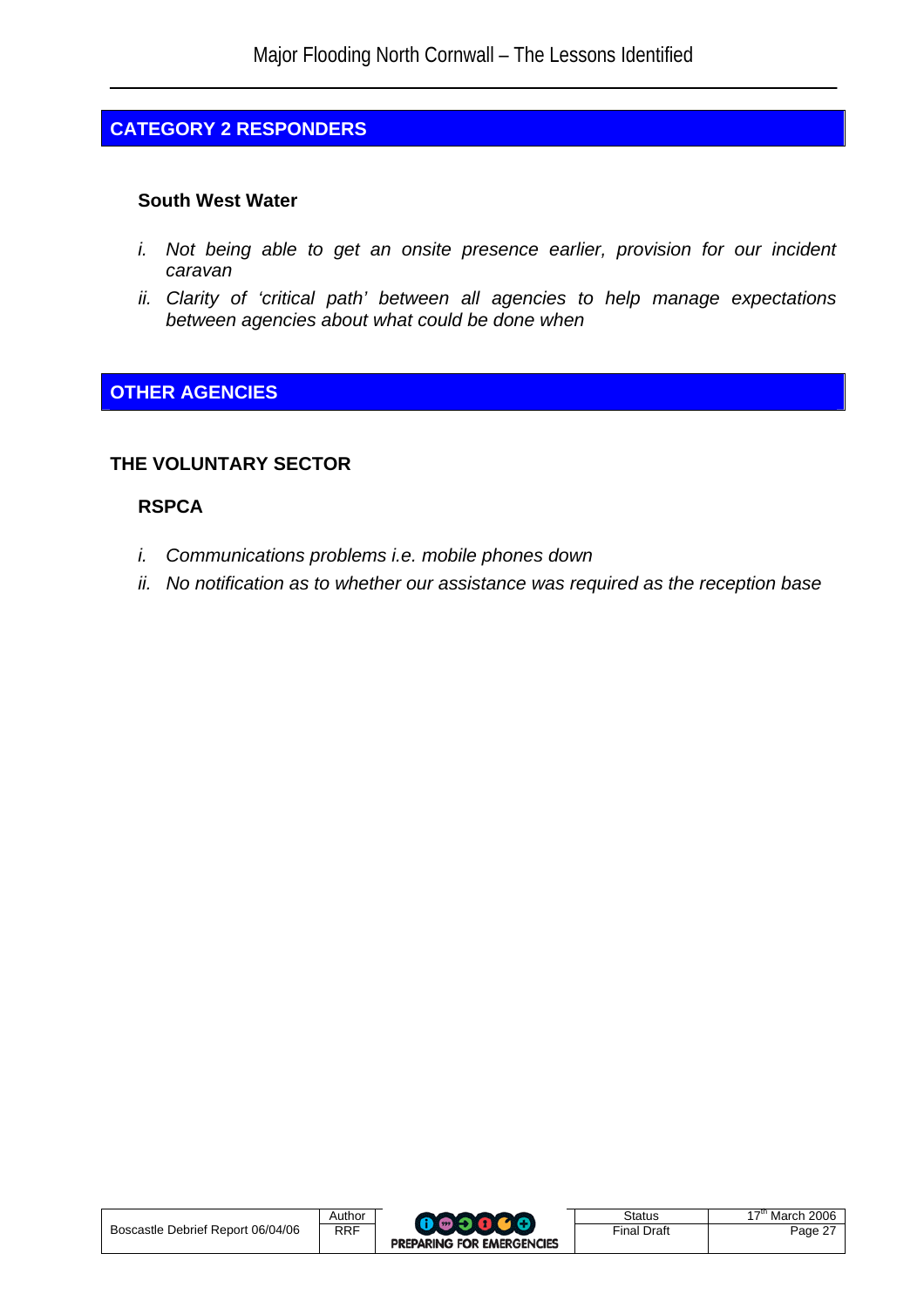## GENERAL COMMENTS

- *i. Communication failure, no contact with anybody on north side of Valency river was possible for 3 / 4 hours*
- *ii. Communications with Silver and North Cornwall almost impossible at times*
- *iii. Telephone communications with Boscastle and other affected areas technical problems*
- *iv. Continuing reliable communications. Ongoing comms in the first instance is essential*
- *v. Initial comms with Boscastle mobile phones failed some helicopters unable to communicate with RAF Kinloss*
- *vi. Lack of clear communications from the scene i.e. initial situation report regarding casualties should have been made clearer (Health)*
- *vii. Difficulties in receiving information from the scene to strategic (incident control room) due to difficult conditions – geographical location – weather conditions – compound incident – land telephones limited due to lines being cut – identification of parameters/ scale of incident – most notably with safe access route*
- *viii. Must recognise the difference between Silver and forward control point.*
- *ix. Previously agreed (and used) inter agency Gold arrangements not implemented, familiar method (previously successful) for managing major incidents dispensed with without consultation.*
- *x. Bypassed Silver in Wadebridge and sent specific Silver to Boscastle. Concern over ability of this to cope with dual incidents across North Cornwall if situation elsewhere worsened*
- *xi. Set up arrangements at Trenant worked up from scratch i.e. call centre, recording systems and contact lists. Delay not a problem*
- *xii. Co-ordination of media centre from the start*
- *xiii. Shortage of staff trained in emergency procedures response*
- xiv. *Delay in calling RSPCA representative sooner rather than later. This delayed organising equipment to get on site*
- *xvi. Perceived delay between MCA involvement and informing other emergency services of the situation*

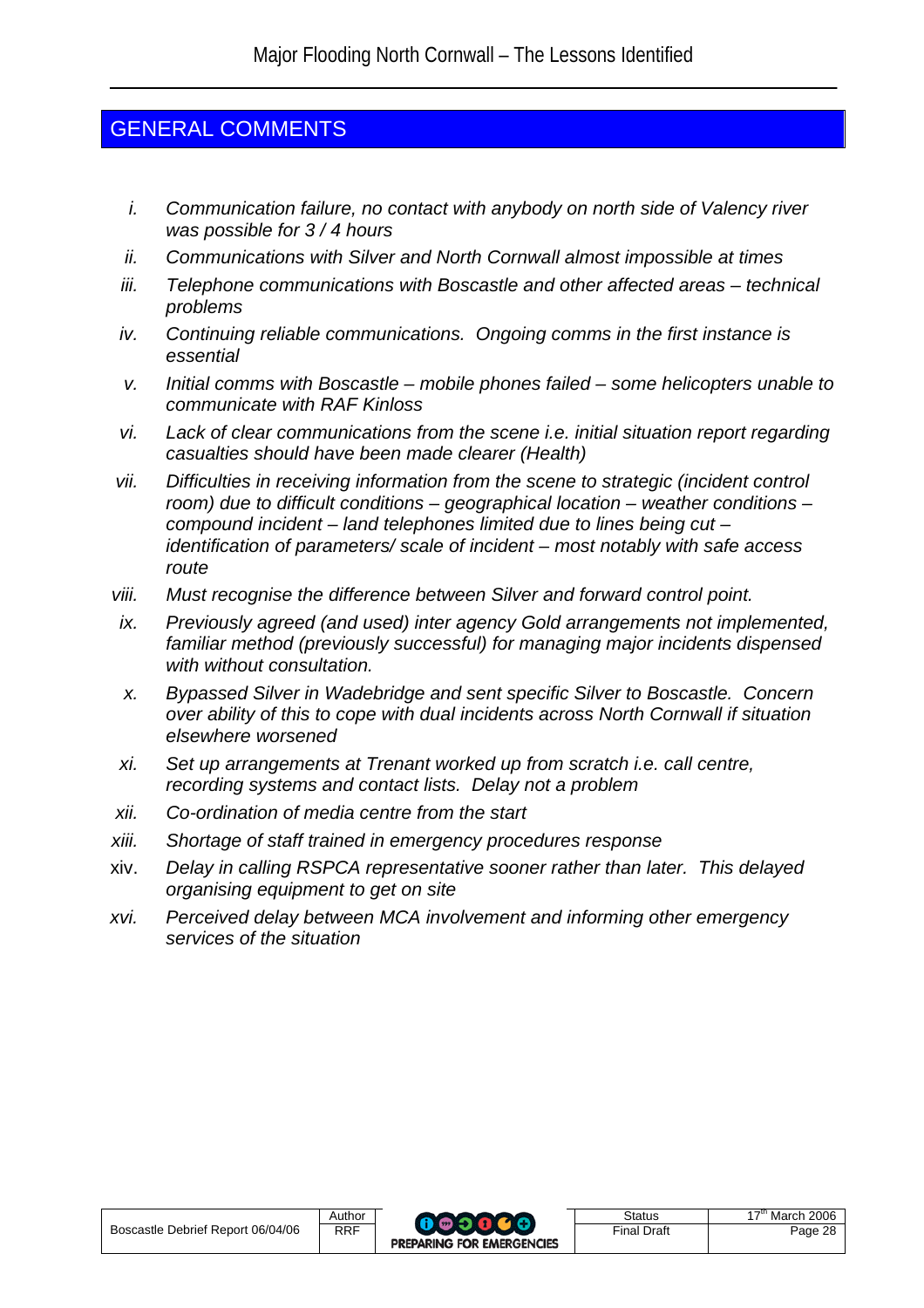*What were the least successful aspects of the response phase for your organisation?* 

## **SILVER GROUP**

## **CATEGORY 1 RESPONDERS**

### **Cornwall County Fire Brigade**

- *i. Command and Control Not multi-agency*
- *ii. Communications Poor coverage and equipment*
- *iii. Limited resources, massive strain, day job still continuing, time to build resources*
- *iv. Overall co-ordination was slow in coming which hampered our cascade system to partner organisations*
- *v. Need intelligence at an early stage*

### **Devon and Cornwall Constabulary**

- *i. Police are the lead authority but a significant number of incidents area- wide (15 sq. miles) resulted in inability to respond immediately to Boscastle.*
- *ii. Prioritising of conflicting incidents. Resources overwhelmed, concern that Bude was going to succumb to flooding*
- *iii. Communications link impossible to Silver for first 5/6 hours. Police playing catch up for the first few hours.*
- *iv. Police Gold has Sky for best communications*
- *v. Frustrated that Silver was unable to have assistance from the National Trust until the following morning*
- *vi. Required deployment of Health and Safety advisors to support emergency services at scene*

### **HM Coastguard**

- *i. Initiated the response following reports of water rising, commenced evacuation and tasking of aircraft.*
- *ii. Arrival of other services*
- *iii. Were the lead authority for first hour, fire service then took authority*
- *iv. Unable to communicate with resources on the ground*
- *v. Aerial observation would have given us the more strategic overview and scale of what we were facing.*
- *vi. Could we have airlifted the Silvers to scene?*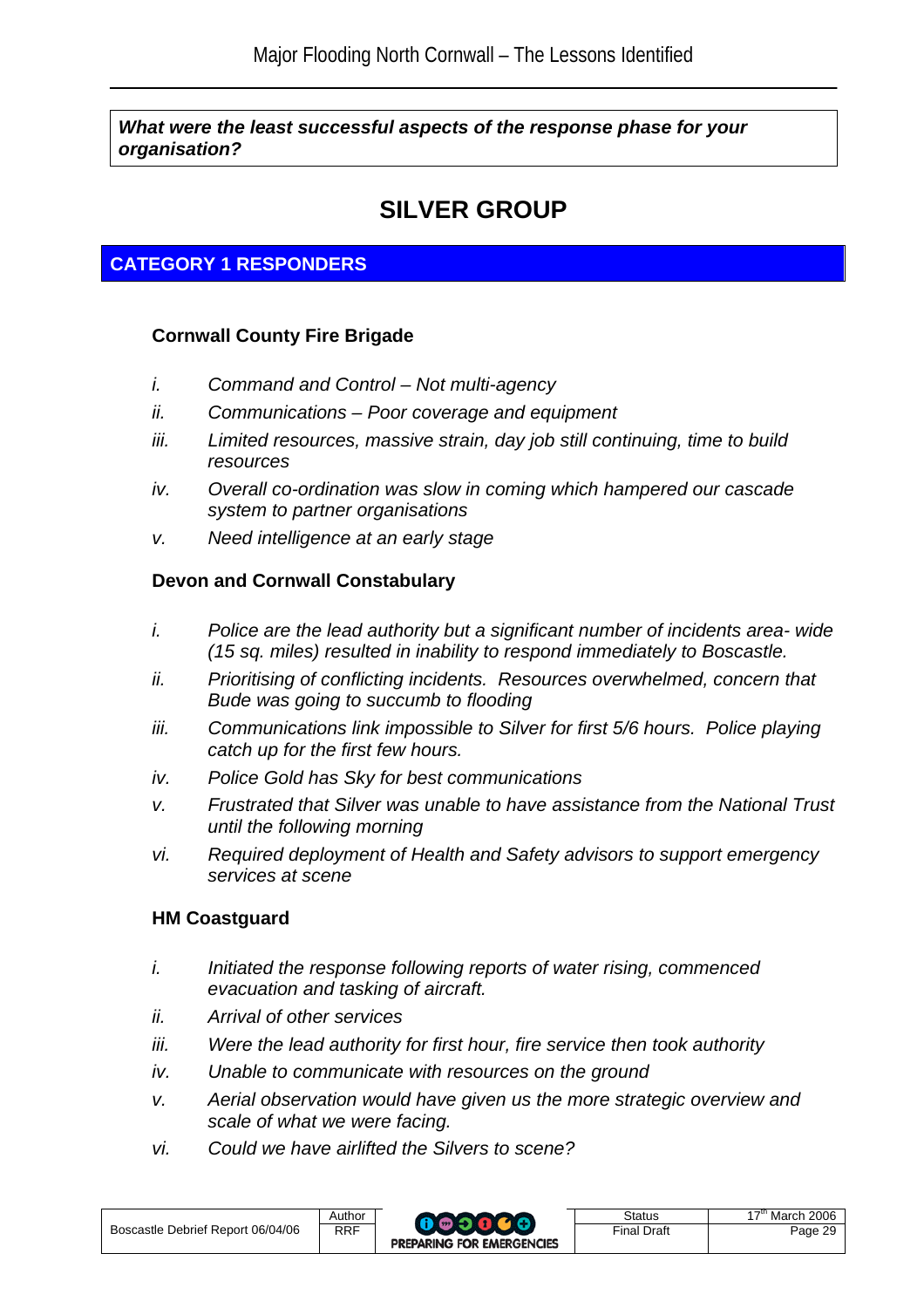- *vii. Two media helicopters on scene prior to Coastguard. Did deploy to search sea for people swept out to sea in cars*
- *viii. We have mobile handsets available if we had had initial liaison at incident we could have deployed mobile communications for other organisations*
- *ix. It is not our primary role to co-ordinate, we are not equipped\**
- *x. We needed information from the ground*
- *xi. Lack of essential services for rescuers at the front line such as toilets, refreshments when Silver had facilities*

\* It is not the role of the MCA to coordinate inland incidents, and staff are not equipped or trained for "fast-water" rescue at this time.

### **North and East Cornwall Primary Care Trust**

- *i. Frustrations of symptoms, local hospitals put on alert but we had no knowledge of what was happening. Was a major incident called? We did not know whether to clear beds.*
- *ii. Media*
- *iii. First on scene with helicopters*
- *iv. Requires better media management.*

### **North Cornwall District Council**

- *i. Command and control lacking*
- *ii. Local knowledge not implemented for liaison in village*
- *iii. Inundated for first 48 hours to resource call centres,*
- *iv. Lack of experience in handling appeal fund co-ordinators*
- *v. Not aware of what as going on. Technical communications, and command and control*
- *vi. Rest centre at Camelford difficult due to media intrusion, required media support.*
- *vii. Lack of resources, key personnel, holidays, out of hours availability*
- *viii. Local volunteers not activated or utilised*
- *ix. Learning process required of equipment that was available but not used*

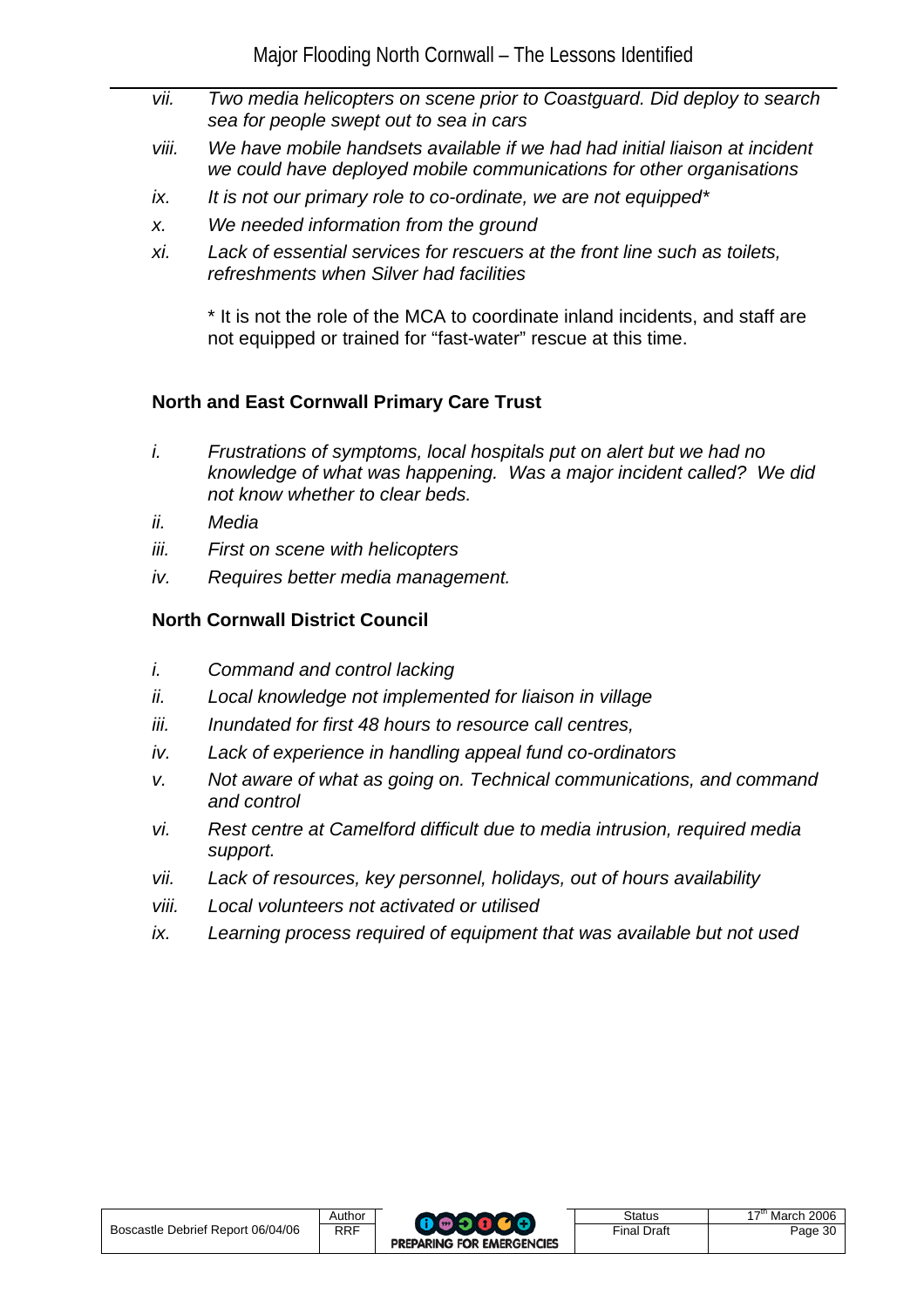## **CATEGORY 2 RESPONDERS**

### **South West Water**

- *i. Lack of communications and mobile phones*
- *ii. Our own organisation was slow in responding with an incident team at Head Office although this did not affect the work with the water and sewerage gangs on site who were present as the event unfolded.*

### **Western Power Distribution (Electricity)**

- *i. Information to call centres did not give us specific information*
- *ii. We had to isolate a wider area than was probably necessary*
- *iii. Had to isolate as danger to public and helicopters*
- *iv. Require some training by the Emergency services of procedures required isolating and re-establish electricity supplies*

## **Health and Safety Executive**

- *i. Not an Emergency Service, and not involvedin initial response to incident*
- *ii. Difficult to know what to do, no-one likes us*
- iii. *Would not seek more practice in response stage, but are now involved in safety measures during recovery stage on site*

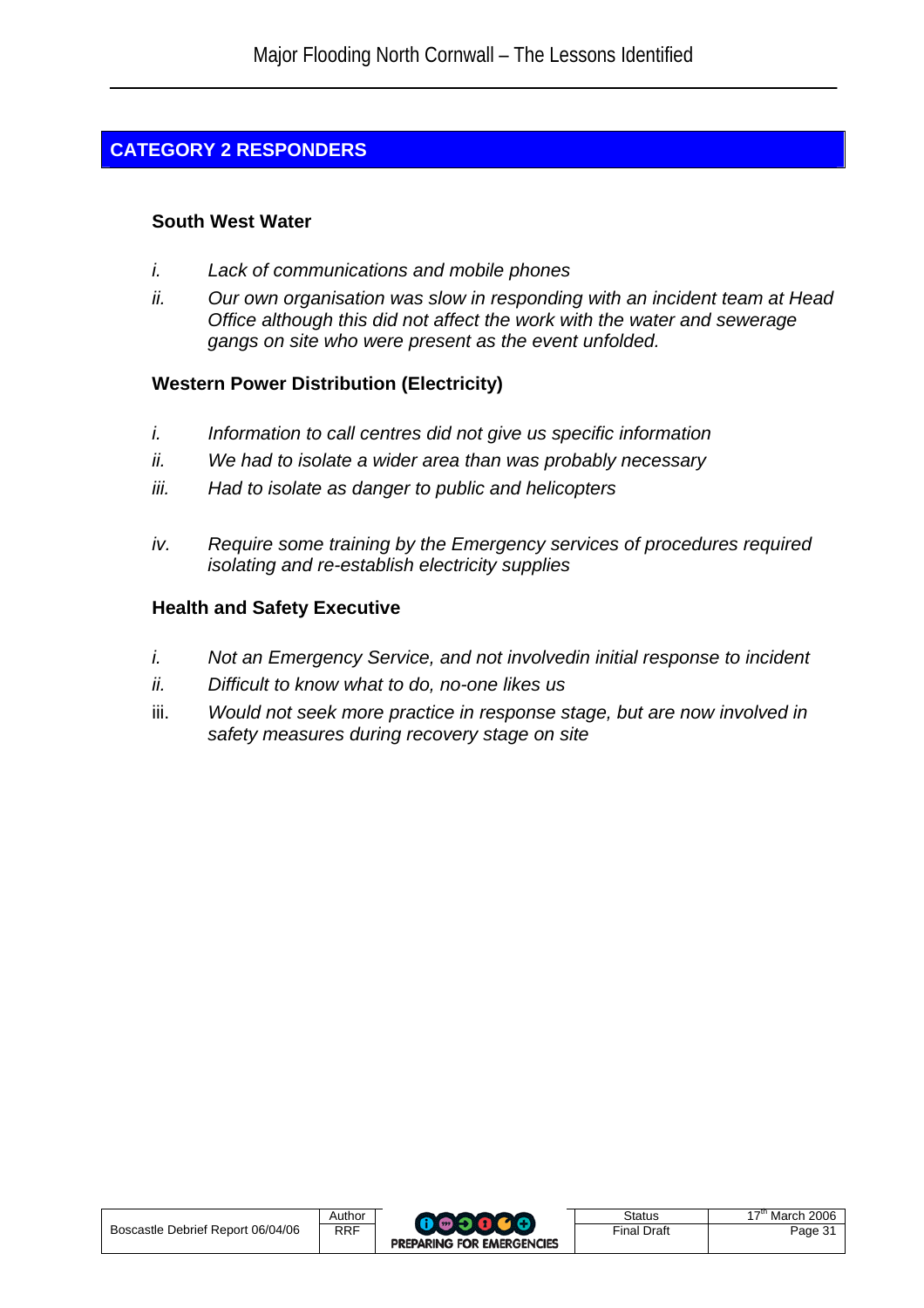## **OTHER AGENCIES**

### **THE ARMED FORCES**

### **RAF Liaison**

*i. Communication age-old problem between partner organisations* 

### **Aeronautical Rescue Co-ordination Centre (RAF Kinloss)**

- *i. Internal organisation good*
- *ii. Too much tasking from individual organisations*
- *iii. If ground-to-air communications were available, would have been better*
- *iv. Police and fire cannot talk to us*
- *v. Coastguard can speak to us*
- vi. *Future incidents would launch the Nimrod to provide surveillance*
- *vii. Availability of assets dependent on military requirements and serviceability of aircraft.*

## **THE VOLUNTARY SECTOR**

### **WRVS**

- *i. No information on managing the media*
- *ii. People getting restless and lack of information due to the mobile phone failure.*

### **RNLI**

- *i. Boats could not cope with the conditions*
- *ii. Staff could have helped with the communications problems linking with Police or Fire*

## **National Trust**

- *i. No contact with the police at the scene.*
- *ii. Own a lot of the land and buildings*
- *iii. Have local knowledge of buildings and structures*
- *iv. Needs to be put in context*
- *v. Could have helped with decision making*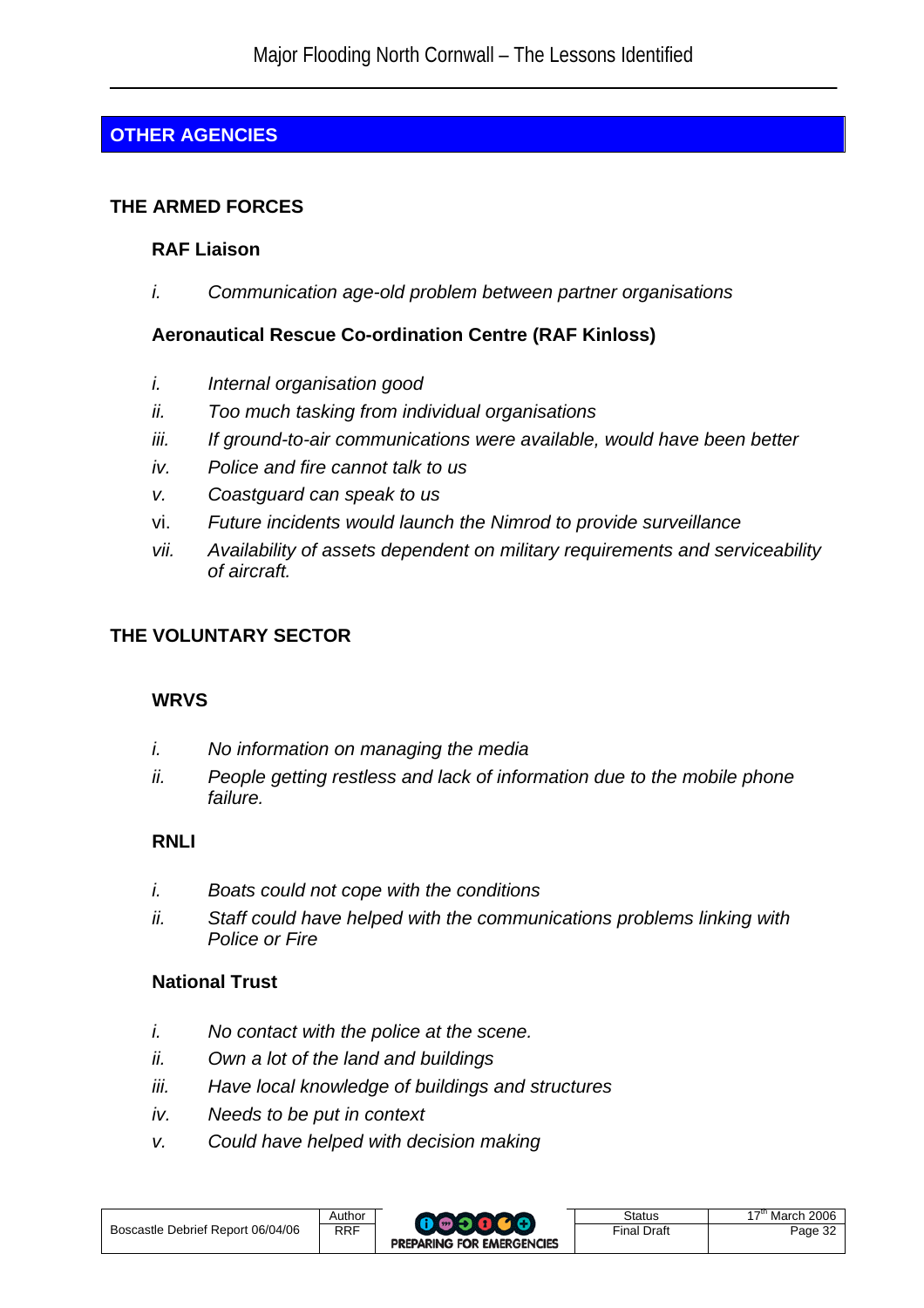## **APPENDIX C Response Phase – Transcripts of the Most Successful Aspects**

*What were the most successful aspects of the response phase for your organisation?* 

## **GOLD GROUP**

- *i. West country Ambulance Service (WAST) achieved all aims / objectives / responsibilities as outlined in the WAST major incident Plan – casualty management was successful – all appropriately triaged and those that needed treatment received treatment (thankfully no loss of life, casualties apparently treated at scene or airlifted to active hospitals at Truro / Barnstable) – good integration with health responders at Gold and Silver – provision made for incident escalation by liasing with neighbouring ambulance services*
- *ii. Flood warning across Cornwall worked effectively with local knowledge to minimise flooding impacts*
- *iii. Sufficient plant / equipment were obtained for works at Boscastle and many other sites. This worked through good co-operation with other organisations*
- *iv. Nationwide support and offers of assistance some of which were utilised*
- *v. Salvation Army feeding van volunteers*
- *vi. Early contact with NCDC rest centre set up with all support services including police. Public (users) opinion showed high level of satisfaction (social Services, WRVS critical contribution)*
- *vii. Highways issues addressed with police very successful*
- *viii. Press / PR office supplied high levels of support to NCDC and effective press arrangements*
- *ix. Getting into the village was no problem for us as we do work closely with the authorities (recognised) and being part of the Silver Team enables us to report back to the incident commander good news / bad news with the media*
- *x. Once on site had no problems in getting into exclusion zone with fire service – good working relationships receiving the right information as to location of animals was useful in returning animals to owners*
- *xi. The initial work done by the Boscastle coastguard team in moving people out of their homes and in setting up communications and a Community Centre*
- *xii. Flexibility within the organisation and commitment*
- *xiii. Well focused*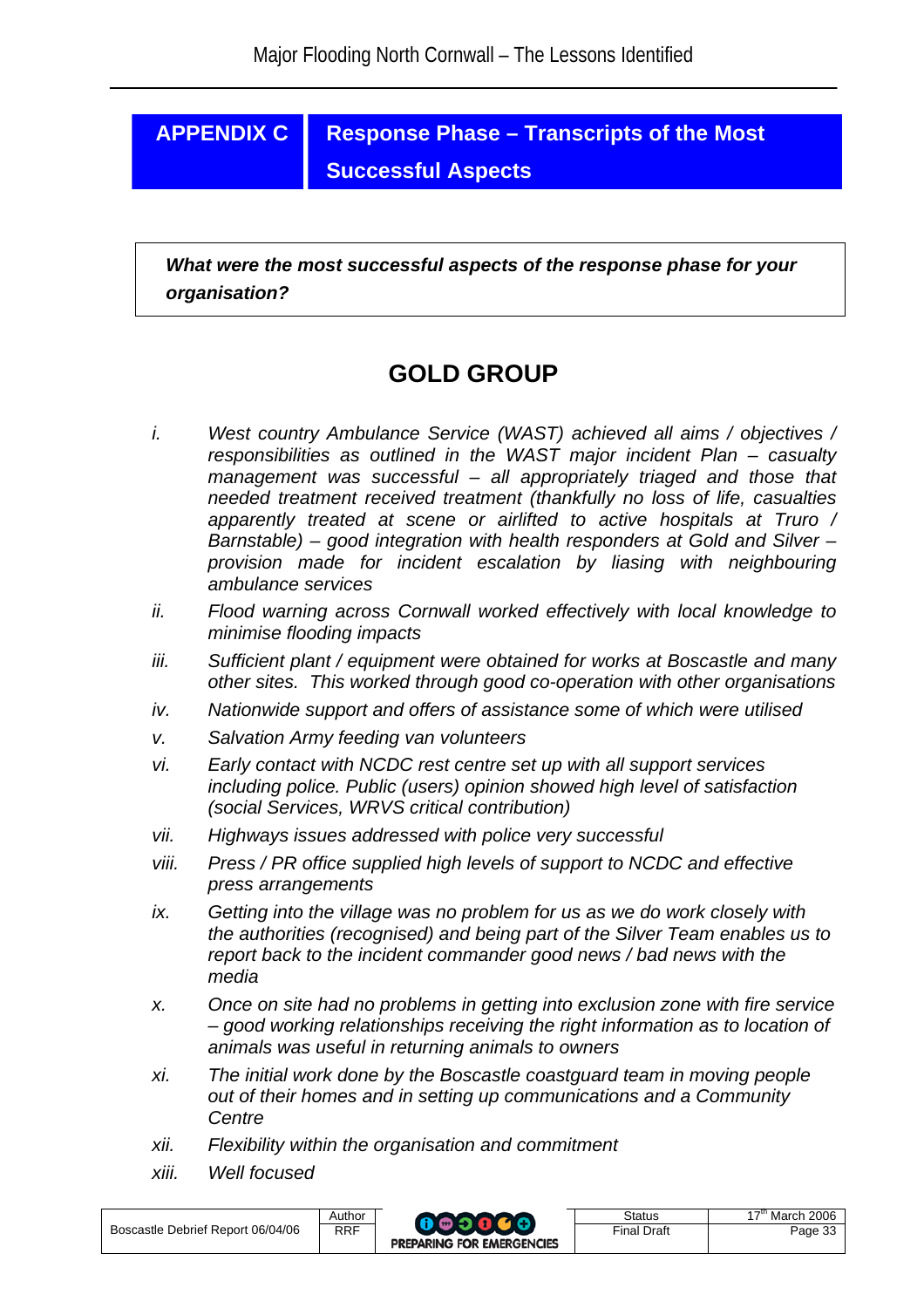- *xiv. Quality of people involved practical use common sense xv. Everything worked well, joint ability in the process was new theory xvi. Cross-border co-operation CCFB DFRS multi agency co-operation testament to the planning and training xvii. Provision of staff from partner companies meant all required skilled resources were available and quickly in good numbers (South West Water) xviii. Distribution staff on site to shut down mains/waste water staff to review impacts and issues (South West Water) xix. Key technical people (building Inspectors/cleaning /environmental health) got to Boscastle and did their essential jobs effectively – 'can do' people with 'can do' attitude xx. Good co-operation with NCDC and other agencies we knew the people we were working with xxi. Excellent co-operation between agencies because of familiarity and inter agency training – excellent contact with local community through local councillors – inter faith plan drew local clergy to great effect supporting visitors and local people. xxii. The speed we were able to mobilise helicopters to the scene. This done in conjunction with ARCC Kinloss. The tasking of the Helicopter from Portland was also a good move (Coast Guard) xxiii. Liaison between Police (Gold) and other responders enabling representatives to get to Gold in a timely fashion. xxiv. RAF Search and Rescue LO at Silver was an invaluable link between the ARCC (RAF Kinloss) and Silver control. xxv. Good understanding by police of how to link into military for advice / assistance – response well tested excellent and well tested as expected xxvi. At a local level the most successful aspects of the response phase for the organisation was the instant availability of comprehensive flood advice from the agency website. This was quickly cascaded at an early stage and formed a solid basis for the specific advice released by NCDC after consultation with local Health Protection Unit xxvii. First use of major incident control room at Exeter central ambulance control – staff worked well with new facilities and procedures xxviii. Excellent co-ordination i.e. Strategic Health Trusts and Primary Care Trusts using the facilities at a health incident room based at ambulance central (Health) xxix. Good utilisation of Health resources at scene. GP's Community nurses at the survivor centre (health) xxx. Good local knowledge through the local chairman in dealing with daily briefings communicating with villagers (Parish Council) xxxi. Police engagement with the community appeared to work well especially at some of the locations away from Boscastle which were not in such sharp* 
	- *xxxii. Well planned and executed media strategy Gold & Silver*
	- *xxxiii. Support of local community worked well excellent communications with community /support to individuals directly affected*

*focus*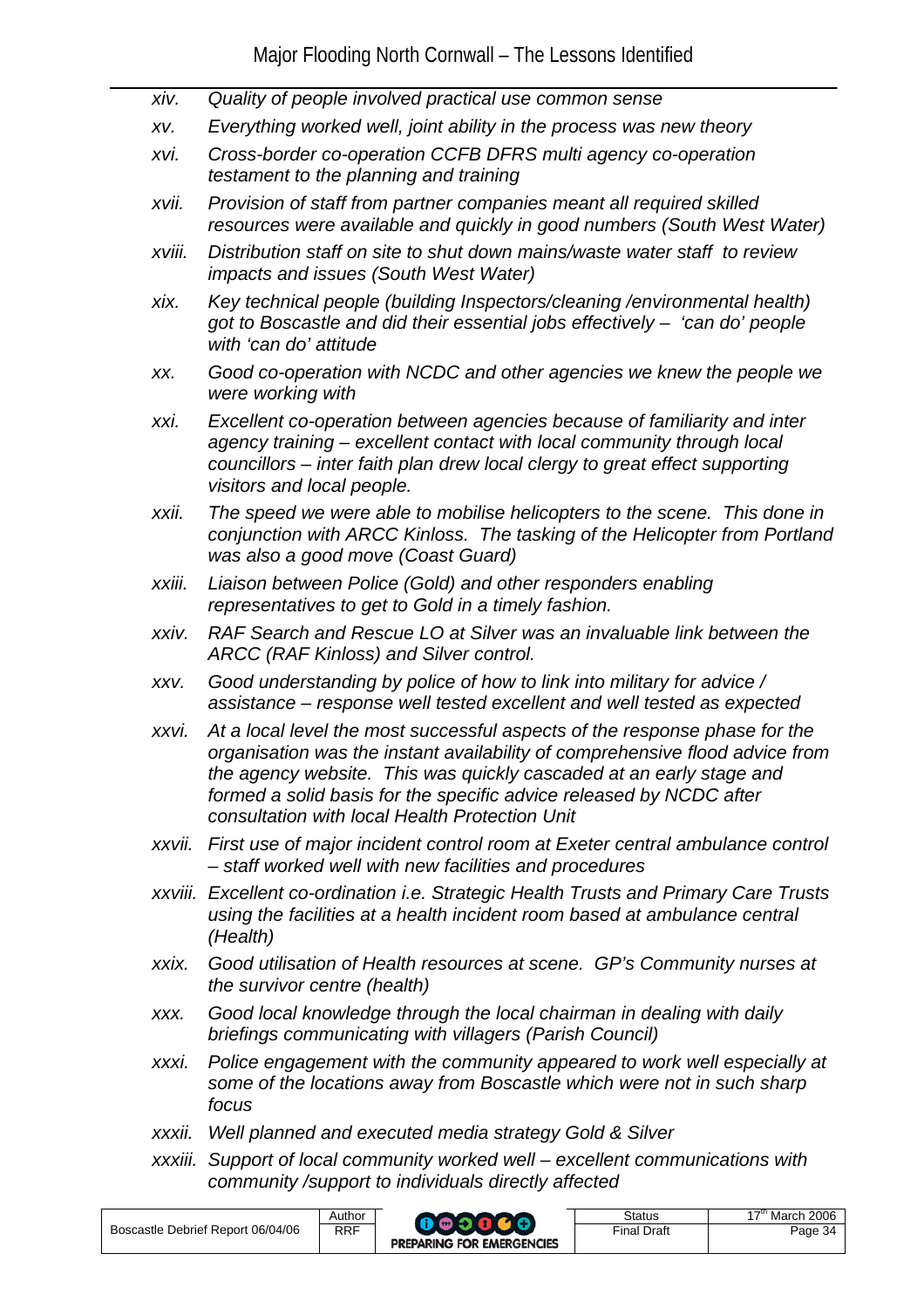*xxxiv. Media handling – this went very well. A good location for the media to view the incident which got them the images and contacts they needed, any problems were relatively minor* 

## **SILVER GROUP**

### **Health and Safety Executive**

*i. No reports of accidents or concerns from people involved* 

## **Devon and Cornwall Constabulary**

- *i. Effective Command and Control and co-ordination at Silver.*
- *ii. Silver meeting extremely productive and focussed with little tension*
- *iii. Cannot ever overestimate the thanks to the RAF for rescuing the people as, if they had not rushed the picture and recovery would have been so different*

### **South West Water**

*i. Once co-ordination in place worked well* 

## **Environment Agency**

*i. Once co-ordinated communication with media good* 

## **North Cornwall District Council**

- *i. Media management by chief executive very good*
- *ii. Good support for services working together to provide emergency services, supplies, clothes.*
- *iii. Once established district council worked very well*
- *iv. Many volunteers and staff turning their hand to all jobs to support council*
- *v. Must not forget all the other emergencies and issues that were going on in the county*
- *vi. Coordination centre worked well to engage contractors and communities*
- *vii. Very good use of our web site*
- *viii. Good support from County Council*

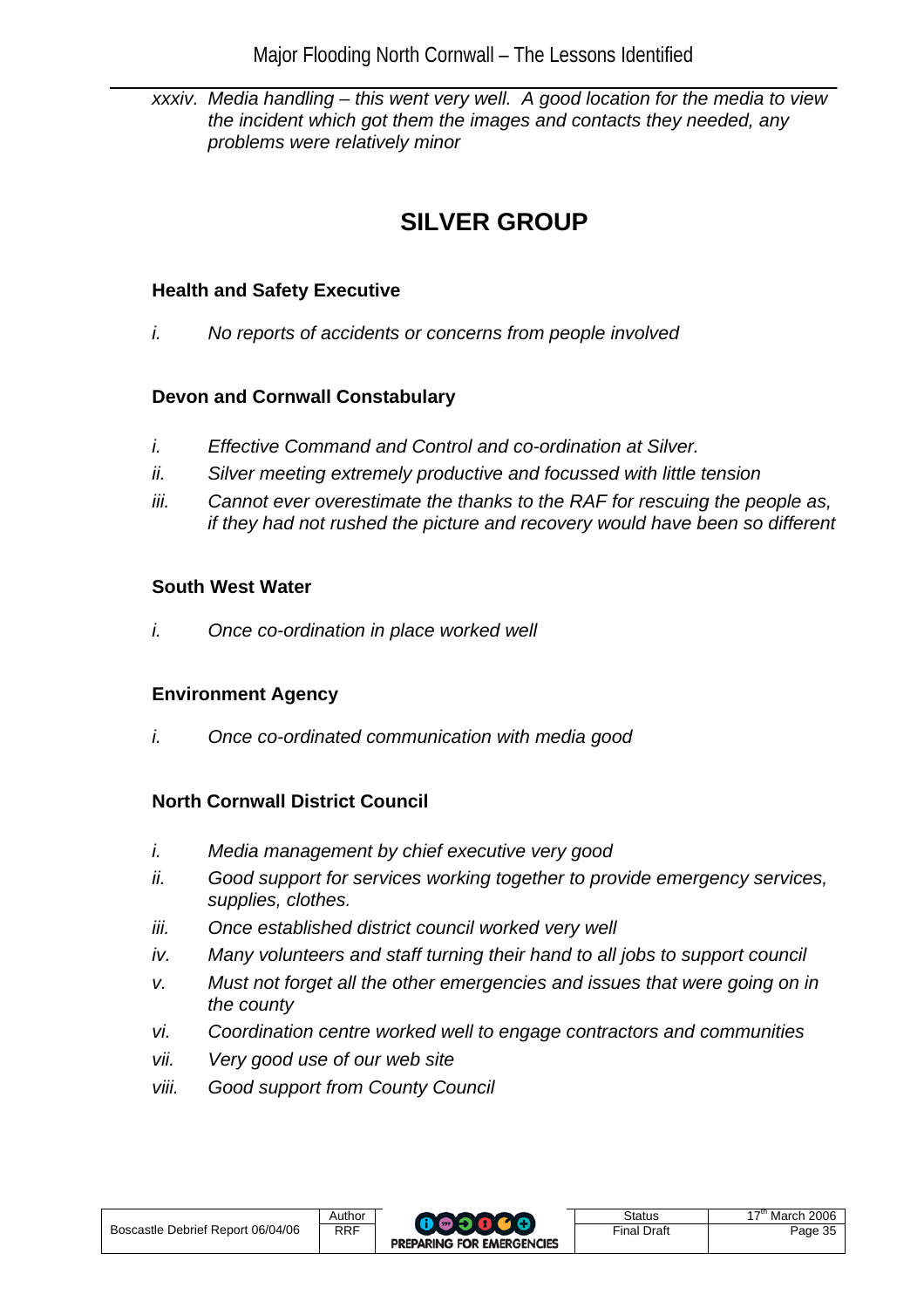#### **HM Coastguard**

- *i. Once we had got our act together we worked very well with other Emergency Services*
- *ii. Identifies the need and invests in training*
- iii. *Acknowledge the unselfishness and professionalism of rescuers* who worked tirelessly.

#### **British Red Cross**

*i. Activated within 2 hours and worked very well* 

### **WRVS**

- *i. Response from volunteers overwhelming once scale of response and incident realised.*
- ii. *Attributable to our preplanning and response plans which we have developed with Cornwall Emergency Planning*
- *iii. Once systems in place Co-ordination structures worked well worked efficiently.*

### **National Trust**

*i. Important to involve local knowledge as early as possible* 

### **RNLI**

*i. Able to quickly repair boats and get back into service* 

### **Aeronautical Rescue Co-ordination Centre (RAF Kinloss)**

- *i. Rescued 91 people in atrocious conditions*
- *ii. Command and control worked very well*
- *iii. Level of helicopter response was fortunate at the time*
- *iv. Amazingly pleased with our response*

### **Cornwall County Fire Brigade**

- *i.* Excellent use of national resources and mutual aid
- *ii.* Good command and control

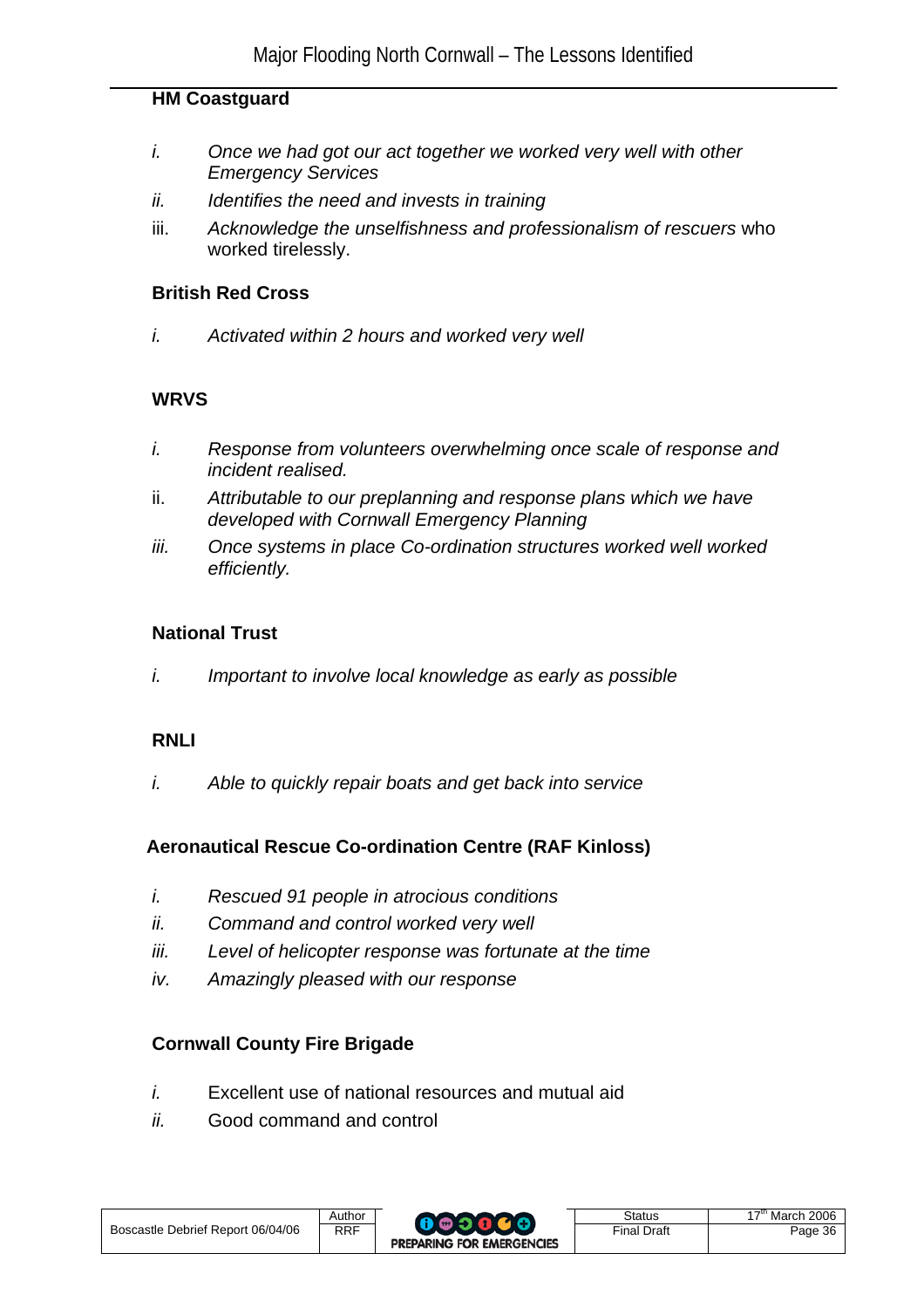## **APPENDIX D Response Phase – Transcripts of 'Changes for the Future'**

 *What changes would most improve response phase performance in future multi-agency incident working?* 

## **GOLD GROUP**

- *i. Kick off Gold quicker, more consistent with expectations*
- *ii. Simultaneous information exchanges (potentially by email) may have helped all agencies to gather a wider picture of incident- especially when normal methods of communication are not working*
- *iii. A dedicated emergency number / disaster information sheet*
- *iv. Radio satellite communication, and training in its use.*
- *v. Communications just because some of the land-line telephones were not in action doesn't mean all of them are not*
- *vi. Improved communications plan to deal with reception areas for future incidents*
- *vii. Better communications / multi agency exercise Gold command post exercise is done already but better co-ordination and audit any log of activity*
- *viii. Improved communications systems / more inter-agency training at all levels / research into interaction with Bronze / Silver / Gold*
- *ix. Communications systems / video conferencing with other agencies / live 'down link' from helicopter to land*
- *x. Inter-agency training at chief executive level for handover of command & control and discussion of issues surrounding handover (include MCA) / use of a group system like London just for alerts*
- *xi. The need for more integral / cross-agency training / processes are clearly understood*
- *xii. Better planning and training for participating councils re relationships* / *media / communications / understanding roles / key points Bronze Silver Gold etc / planning for recovery stage after day 3 and agree protocols / identifying who does things /plans for victim support*
- *xiii. More involvement of all agencies in exercising plans to improve planning & training for a real event*
- *xiv. Raise the profile of emergency planning issues in the Civil Contingencies Act*
- *xv. A multi-agency resilience co-ordinator with automatic links to all emergency services*
- *xvi. Establish some templates for action to get in gear more quickly on all key areas, reduce delay and avoid reinventing wheels*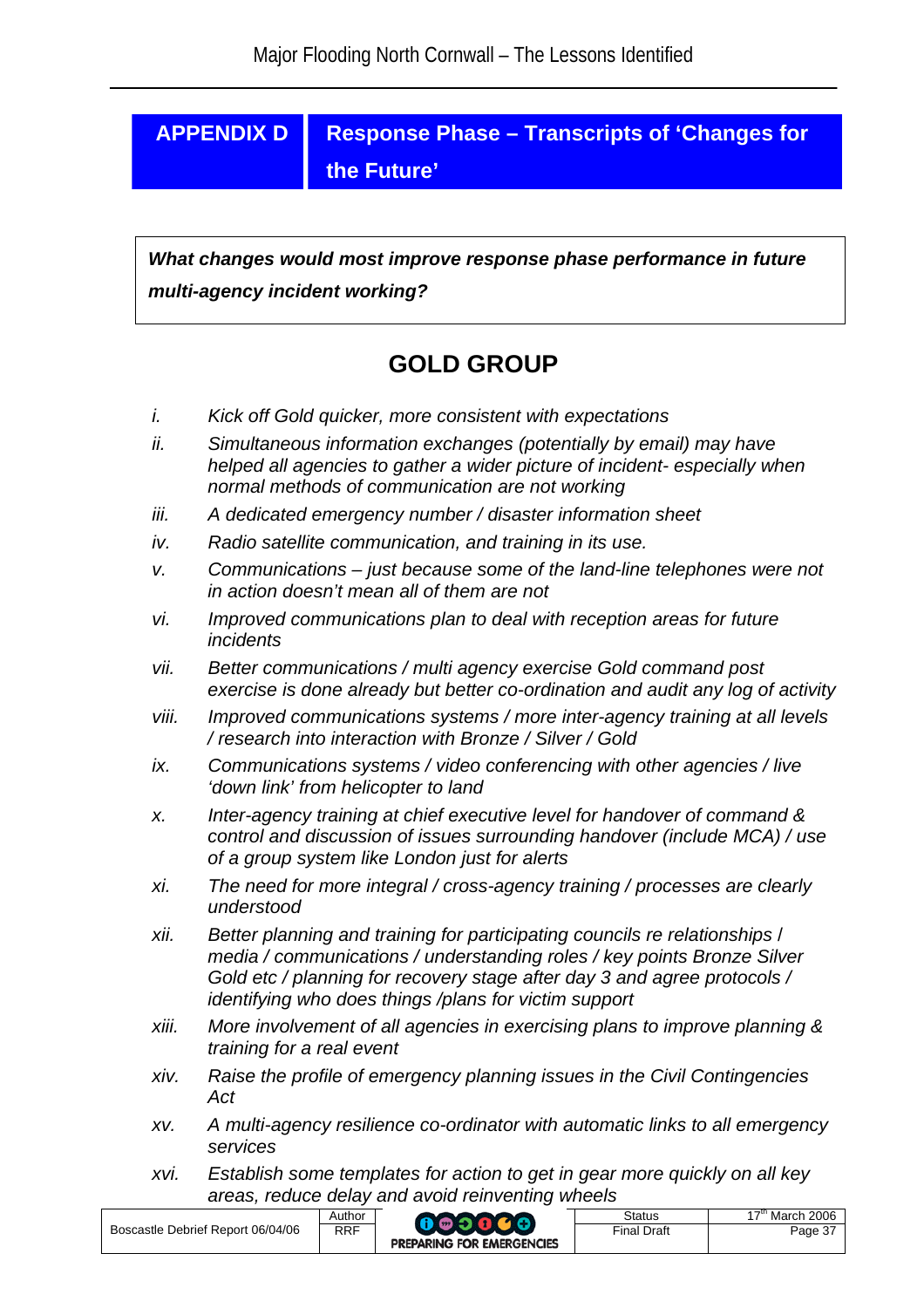*What changes would most improve response phase performance in future multi-agency incident working?* 

## **SILVER GROUP**

- *i. Improvement in radio communication and inter-agency co-ordination*
- *ii. Use more local knowledge such as the National Trust or Parish Council*
- *iii. More basic training required on electricity procedures*
- *iv. More media control and management*
- *v. Establish a media centre quicker*
- *vi. Compile a multi-agency equipment and resources list*
- *vii. Establish a funding stream*
- *viii. Better generic emergency planning.*

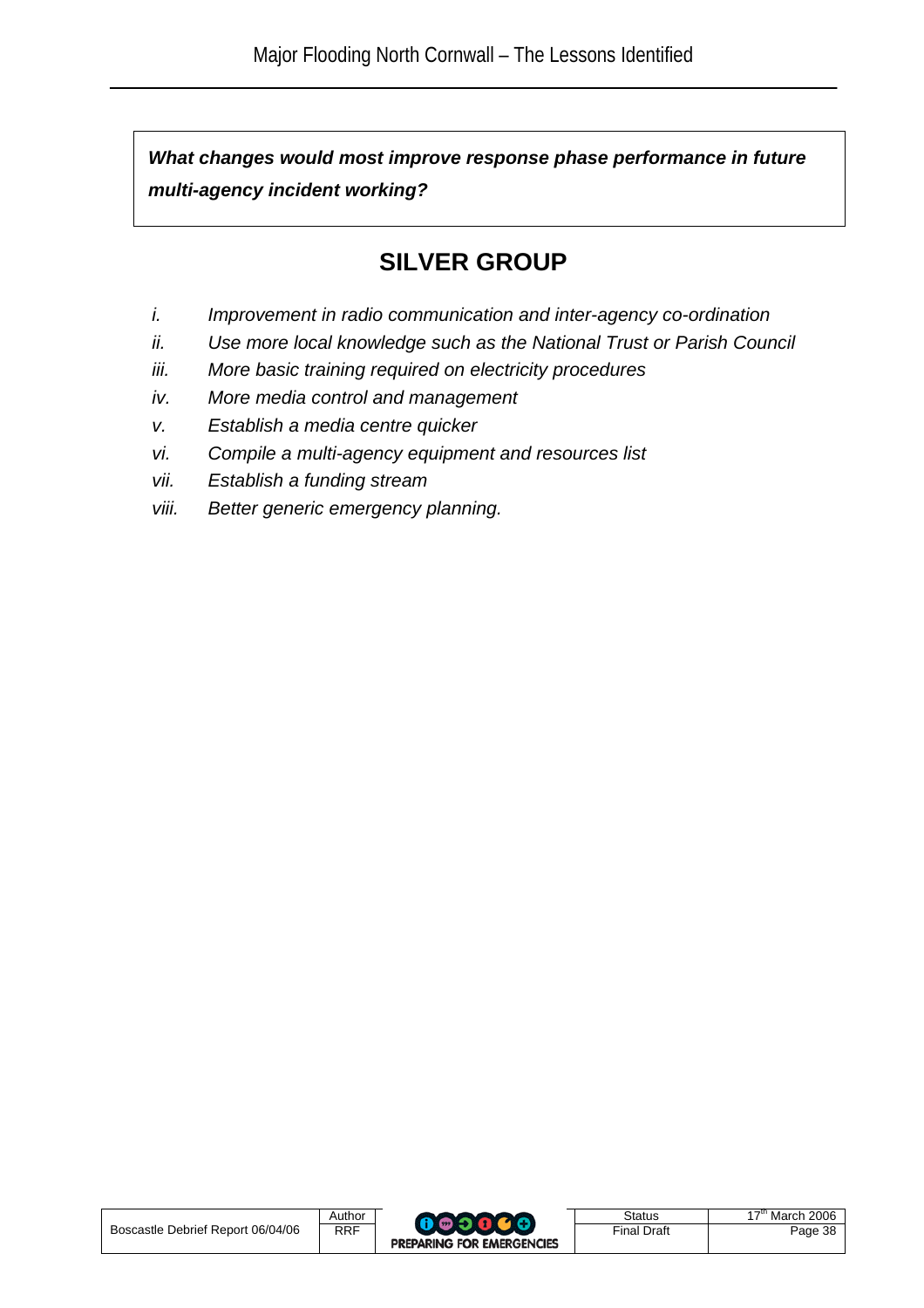## **APPENDIX E Recovery Phase – Transcripts of Least Successful Aspects**

Four days after the flood, overall co-ordination of the operation passed from the Devon and Cornwall Constabulary to North Cornwall District Council, and Gold was relocated from the police headquarters at Exeter to the Council's main building at Wadebridge. This gave rise to a number of different issues.

 *What were the least successful aspects of the recovery phase of the Operation for your organisation?* 

#### **Issues Arising**

- *i. A number of issues in respect of co-ordination arose. The District Council expressed concerns that it was unable to 'order' other agencies to take any certain specified action during the recovery phase of the operation.*
- *ii. The police Gold pointed out that his organisation had no compulsive power over other agencies during their period of co-ordination of the incident; it was more a matter of requesting courses of action.*
- *iii. Concern was expressed over co-ordination of repair agencies. South West Water found that their repairs were being effected, and in some cases damaged, by other organisations' repair work*
- *iv. There was no single point of contact to co-ordinate insurance assessment work. This led to duplication and division of effort*
- *v. The work of contractors and the siting of skips were also uncoordinated.*
- *vi. There was no central point of contact for utilities and insurance work. This is a distinct issue from that of insurance assessment.*
- *vii. The lack of a regional call centre for both agencies and the public was noted.*
- *viii. An 'information gap' was noted for local residents once the regular 'in person' briefings ended.*
- *ix. The fire service noted the community impact on recovery of having Retained Fire-fighters deployed long term. These officers were being kept away from their roles in day jobs. A decision was taken to continue local deployment, as this increased local links, despite potential needs to utilise them elsewhere.*

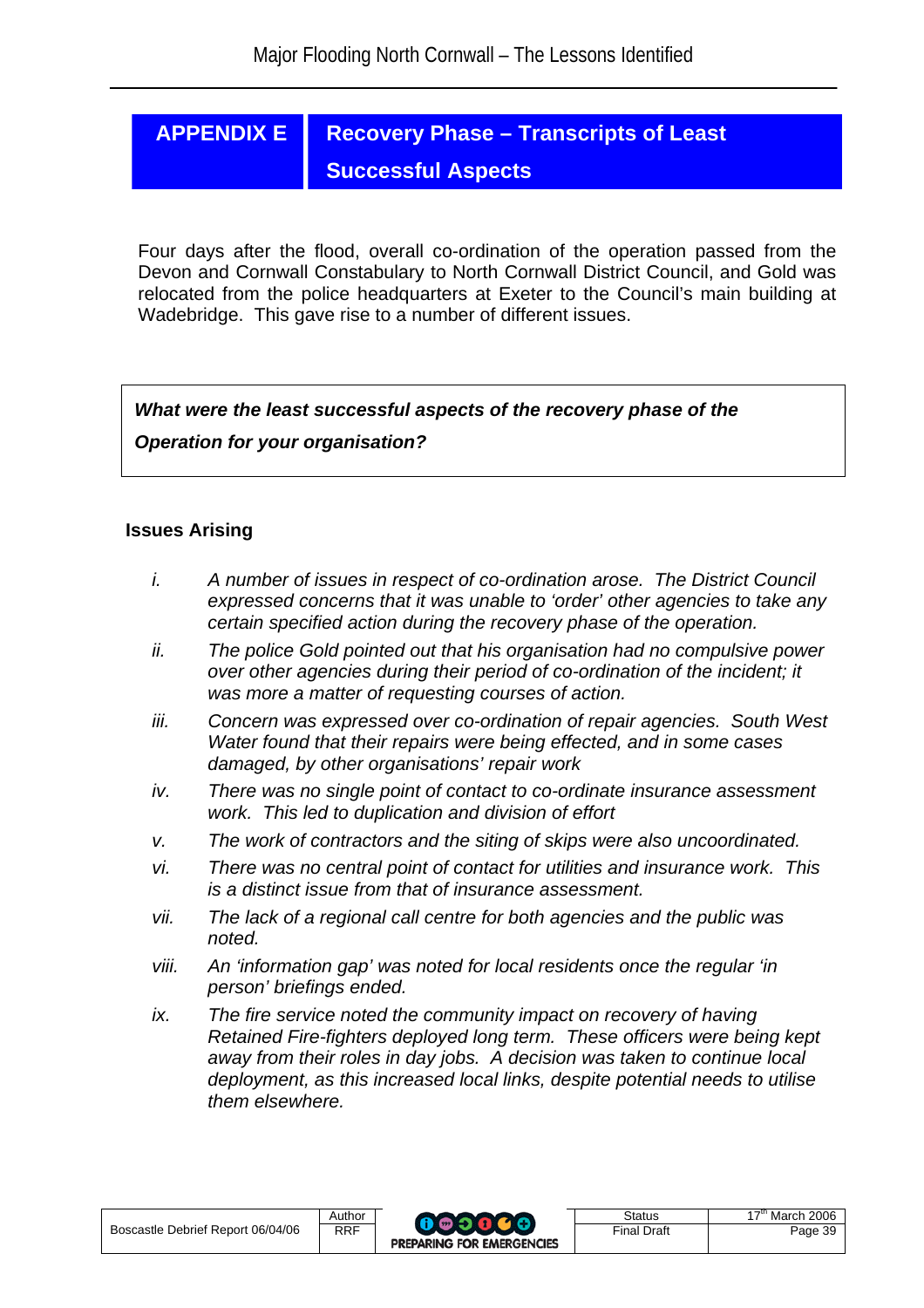- *x. Health and safety continued to be an issue at the scene, especially in relation to waste management. While there were no adverse outcomes, this further highlighted the point, mentioned in the response phase, that some co-ordination and integration of work was necessary.*
- *xi. Financial issues were also mentioned as, for example, the Bellwin scheme was felt to be an incomplete and inefficient way of dealing with the necessary extra expenditure of this type of incident*.

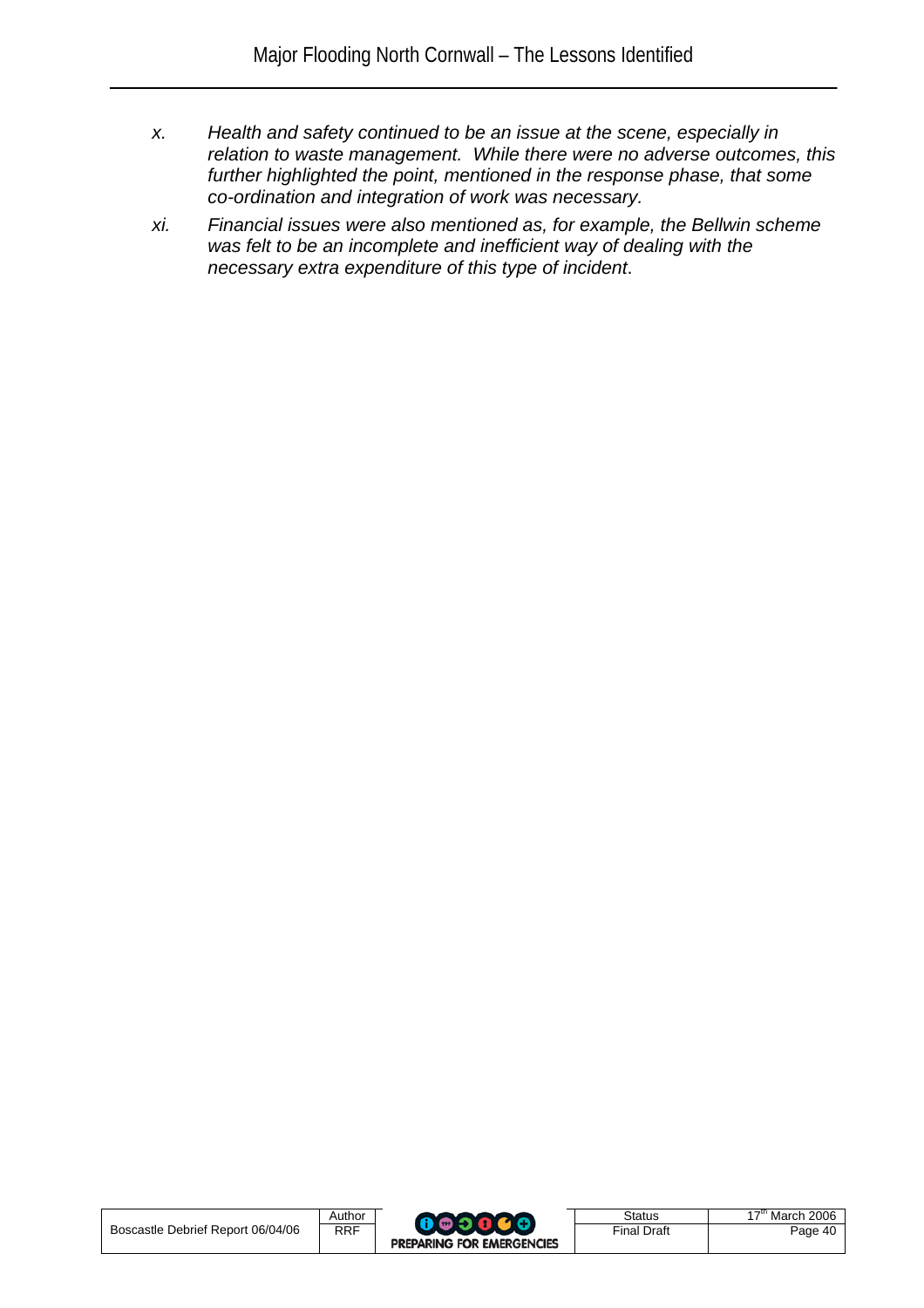## **APPENDIX F Recovery Phase - Most Successful Aspects**

### *TRANSCRIPTS OF PARTICIPANTS' RESPONSES*

*What were the most successful aspects of the recovery phase for your organisation?* 

## **GOLD GROUP**

- *i. Clean up was completed without any major problems and there was a reassuringly orderly handover to property owners*
- *ii. Have sought to maintain the momentum of the recovery by setting up a steering group to plan to oversee renewal at Boscastle*
- *iii. For the Health Protection Agency at a local level a successful aspect of the recovery phase was the regular update of information from South West Water on the control of potential hazard from sewage allowing continued accurate health advice and reassurance to be given*
- *iv. Press coverage involving agencies engaged by police was good. Fire service gave us time with no pressure while searching premises for animals. Understand that animals are not considered a priority in such an emergency, but they do provide a good story for the media (RSPCA)*
- *v. Morale during such a difficult operation has meant people connect with animals in some way.*
- *vi. Having been of service to all agencies involved, also to the people of Boscastle, in particular those who owned animals.*
- *vii. Seeing a crying child reunited with her two pet cats she thought had died (RSPCA)*
- *viii. Wrapped and finished on customer connections in 10 days, all infrastructure repair/cleaned/replaced within three weeks of the initial call (SW Water)*
- *ix. Taking responsibility for all connection work water & waste regardless of responsibility – sharing of plant & materials (SW Water)*
- *x. Relief flood fund the British Red Cross / Rotary instant cash hand-outs FMPC church donations. Difficulty in giving money away (FMPC)*
- *xi. Despite the fact the property in the village had been affected, access to the sea & harbour had been recovered early so that the emergency response to Boscastle Coastguard rescue was not affected (Coastguard)*
- *xii. Cover was maintained in the early part of the recovery stage feedback from crews said they were integral to the feeling of well-being and morale (Ambulance)*
- *xiii. Continued involvement during the recovery stage to support the community and NCDC over and above the normal service provision (Fire)*

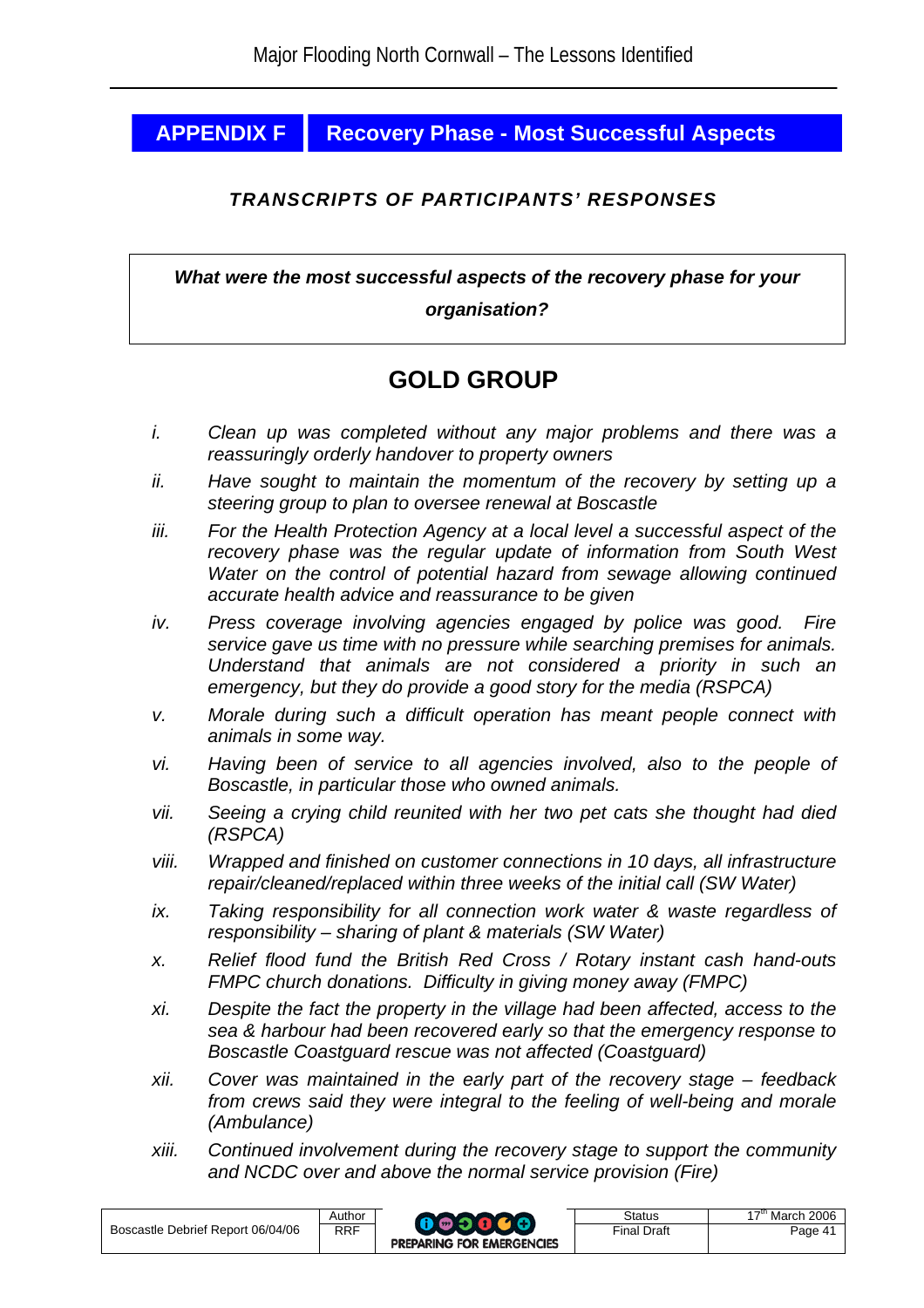- *xiv. Good health information from the HPA Cornwall partnerships and the community*
- *xv. The secondment of skilled colleagues to the benefit of expert help to those in need*
- *xvi. Public meetings, drop-in centres, assessments to establish the hydrology scale of the event. Pragmatic and effective management of the waste issues, essentially quick response managed to ensure no environmental damage (EA)*
- *xvii. Current work and assessments occurring within the catchments area in consultation with range of local interests, landowners etc./ clean up operation undertaken to ensure no environmental implications with EA officers on site to provide guidance and assistance (EA)*

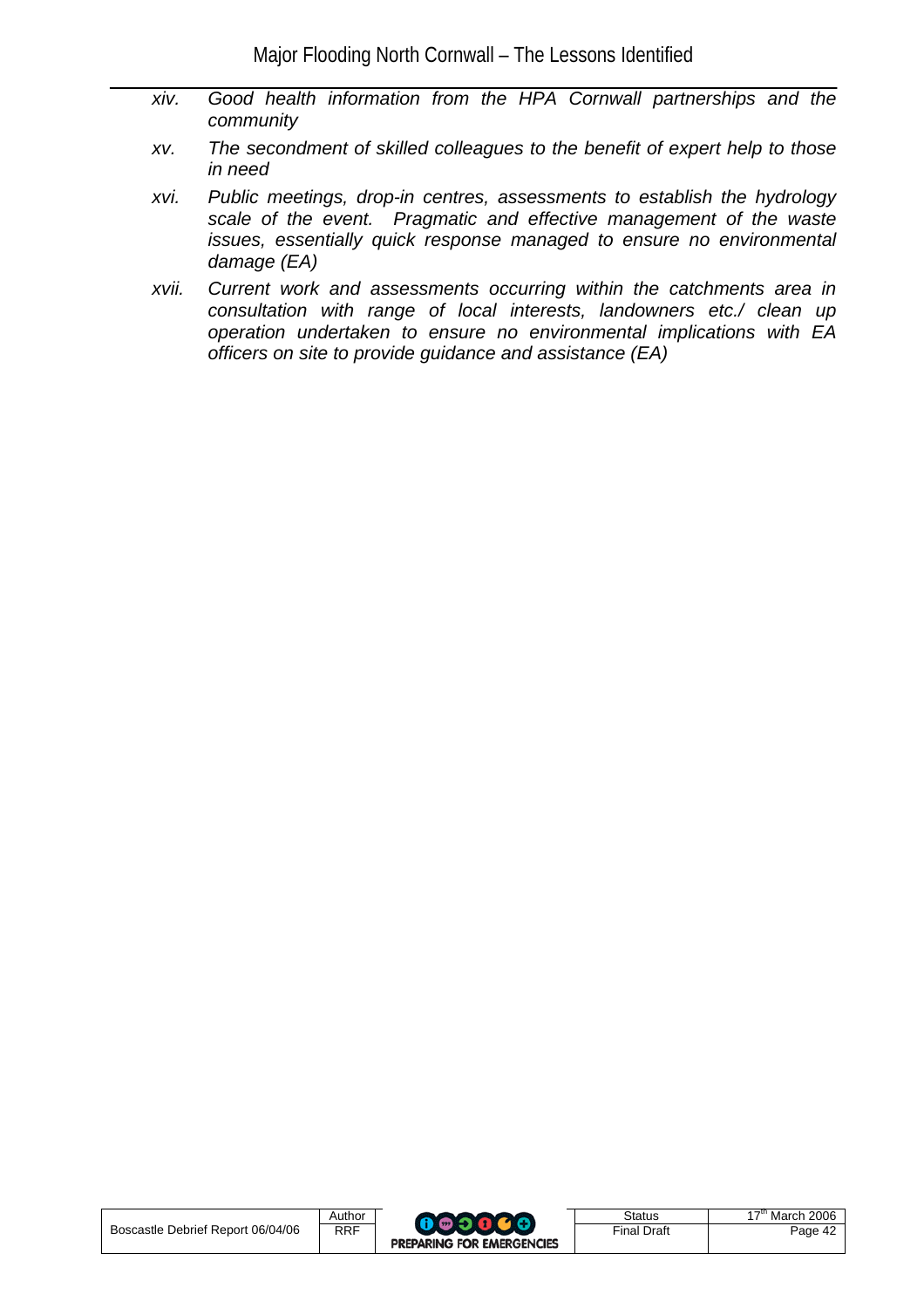## **APPENDIX G | Recovery Phase Opportunities for Improvement**

## *TRANSCRIPTS OF PARTICIPANTS' RESPONSES*

 *What changes would most improve performance in future multi-agency incident working***?** 

## **GOLD GROUP**

- *i. Develop a local forum to discuss local issues and give opportunity to move face-to-face with partner agencies*
- *ii. Money to provide best equipment co-ordination of agencies*
- *iii. Emphasise that all agencies need to approach recovery by being prepared to act outside their normal limits and help find solutions (get around the lack of executive control)*
- *iv. Maintenance of presence on scene as standard operating procedure (Fire)*
- *v. Lead insurance company identified at an early stage to co-ordinate/resolve all insurance related issues (NCDC)*
- *vi. Co-ordination of insurance companies and their agent/requirements / getting an emergency communications vehicle on site early to support all agencies*
- *vii. Given the concern about exposure to sewage, the local Health Protection Unit could have undertaken a survey of health effects for potential infection hazards to provide risk assessment information for future incidents*
- *viii.* Better networking between partner organisations in the preparation for these incidents (EA)
- *ix.* Having a map of the streets was of great help when carrying out searches (RSPCA)

 *What changes would most improve performance in future multi-agency incident working?* 

## **SILVER GROUP**

*i. Need more specific plans for the recovery stage and how roles will change in recovery* 

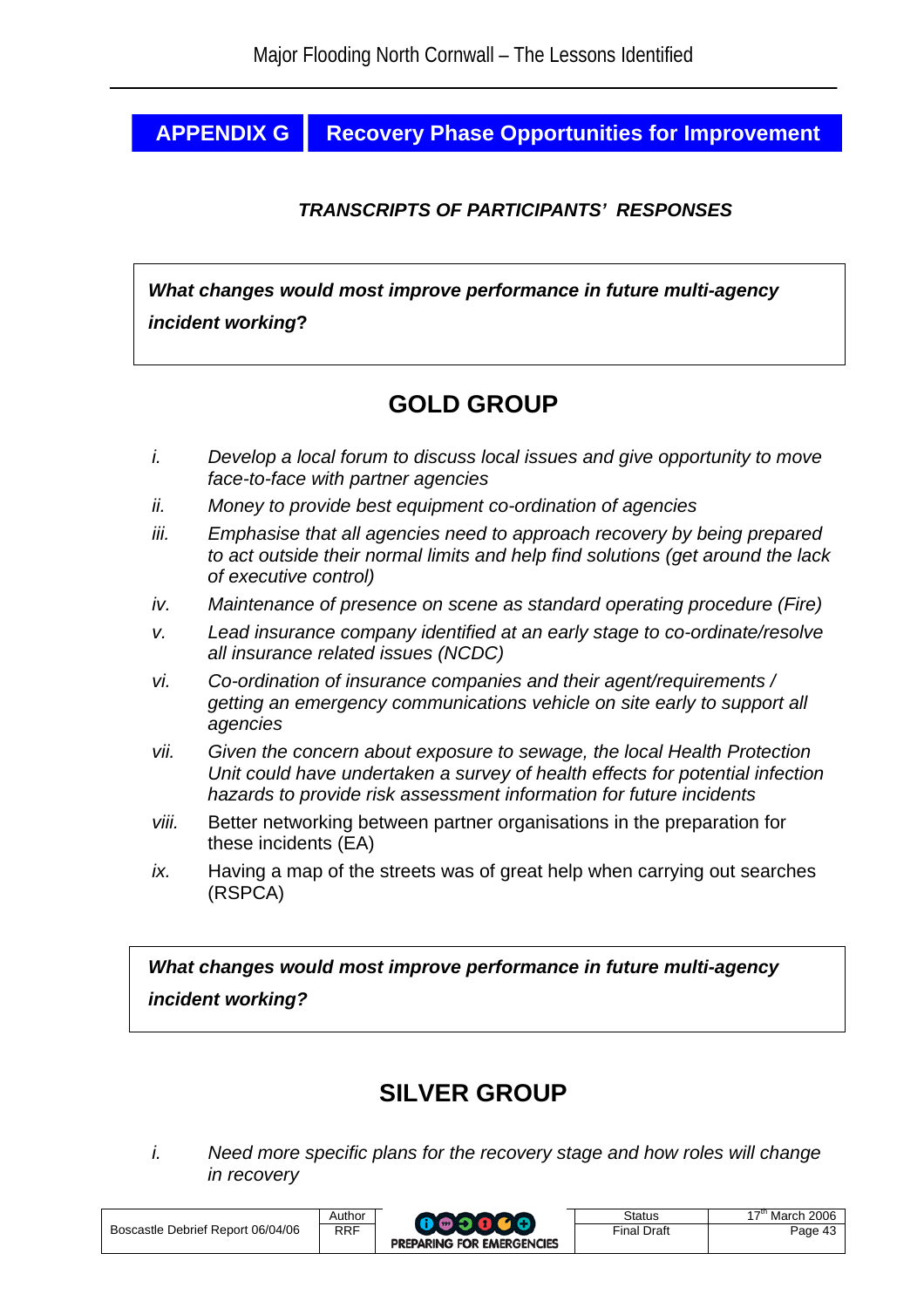- *ii. More support for the lead officers*
- *iii. More local information sooner*
- *iv. Clarity on roles and responsibilities on hand over from Police to Local Authority*
- *v. More knowledge of equipment and resources*
- *vi. Better faith and emotional support*
- *vii. Implementation of on site inductions for health and safety*
- *viii. Recognising need for rest and rotation of key players*
- *ix. Clarification of cordon controls post departure of Emergency Services*

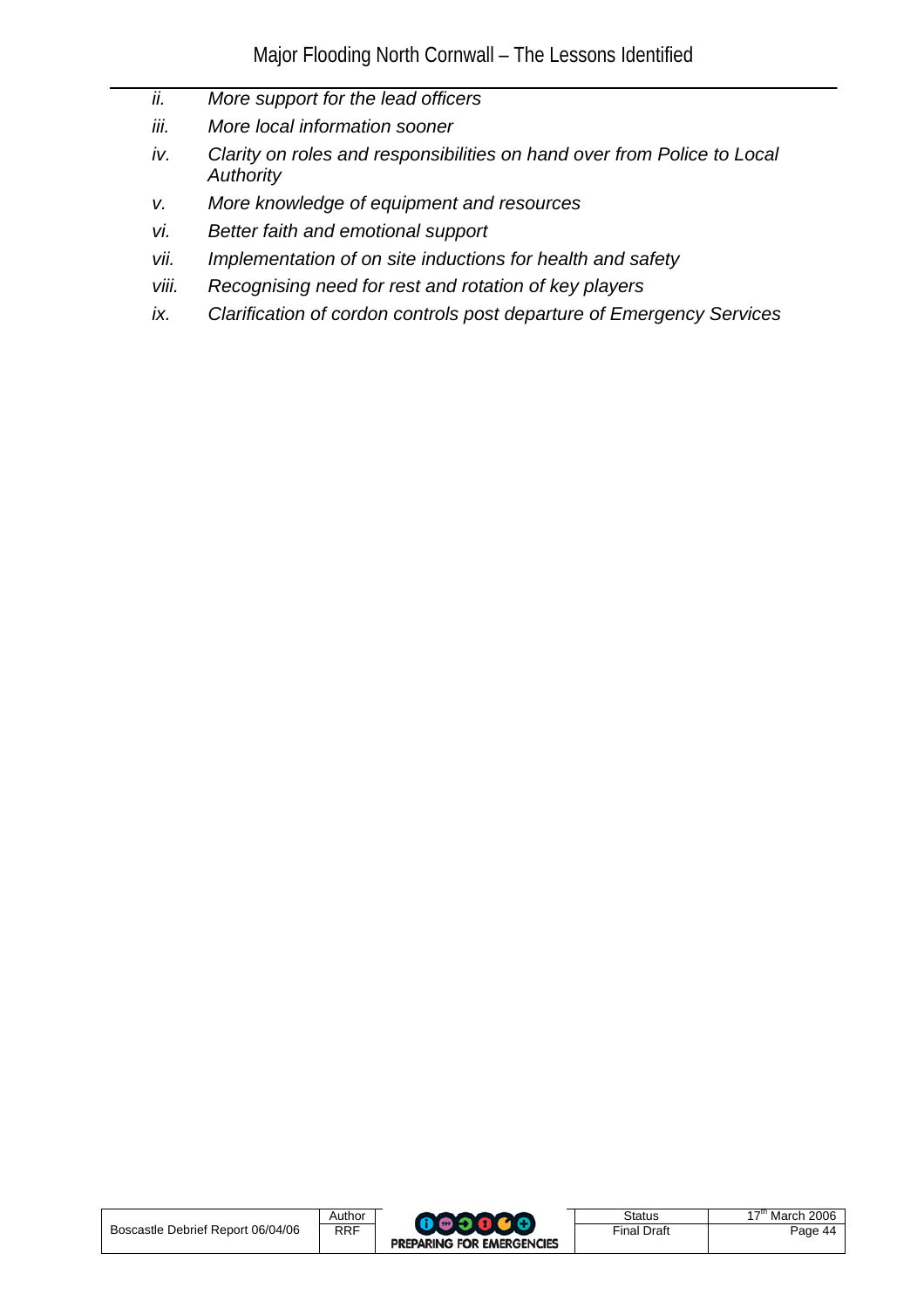## **APPENDIX H | Personal Objective-Setting**

#### I**mprovement Objectives**

In the final section of the debrief, participants were asked to consider what personal objectives they would take back to their organisations so that they could improve future multi-agency incident working.

Again, working in the groups used in the earlier sessions, this final section was designed to give the opportunity for participants to make tangible undertakings that could benefit future local multi-agency working.



## **GOLD GROUP**

## **CATEGORY 1 RESPONDERS**

#### **Cornwall Fire and Rescue Service**

*i. Training – inter-agency work across Devon & Cornwall - Education at all levels about incident joint working can be taken forward* 

### **Devon and Cornwall Constabulary**

*i.* Joint training at executive level – I will try to initiate a program of training

#### **HM Coastguard**

*i. Coastguard not good at declaring an inland major incident so I will take that on board and make clear that they can declare one*

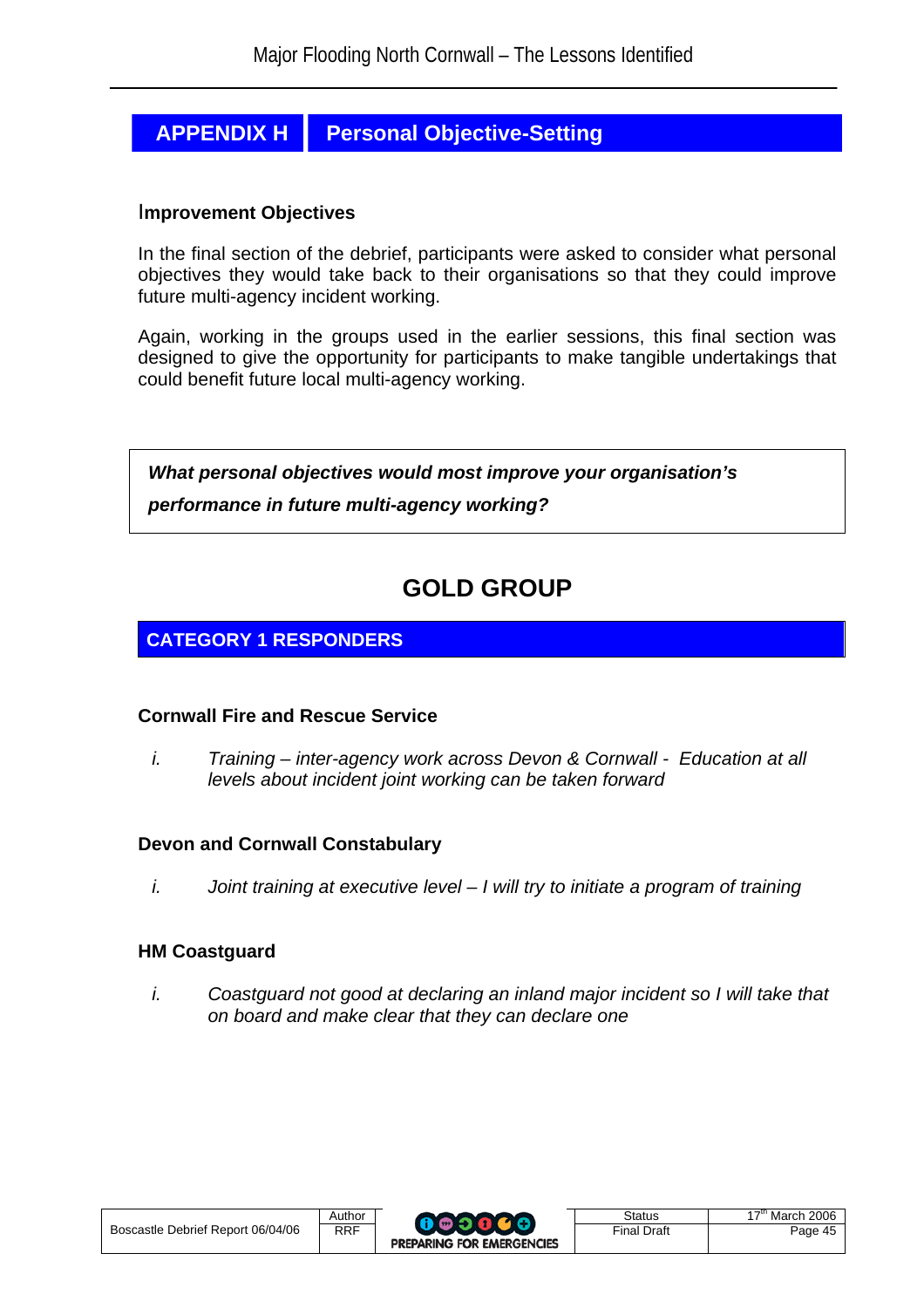#### **Health Protection Agency**

*i. Information cascade system will be designed internally and links with other agencies systems will be progressed* 

### **North Cornwall District Council**

- *i. Writing and putting together a new type of plan we were unprepared for the changeover.*
- *ii. We need to understand what the police can do for us*
- *iii. New powers that will come out that will affect us what and how is this going to be implemented?*

### **Westcountry Ambulance Service NHS Trust**

*i. Central Ambulance Control – some unfamiliar procedures, will try to improve this*

### **CATEGORY 2 RESPONDERS**

#### **South West Peninsula Strategic Health Authority**

*i. Senior planning and training is an issue*

#### **South West Water**

*i. Review how we react to Gold –There are still things we could have done better*

## **OTHER AGENCIES**

#### **THE ARMED FORCES**

- *i. Regional Forces need a greater understanding of the role of the MCA and the MCA need to be more closely integrated into multi-agency training and exercises.'*
- *ii. Awareness issues. There remains a constant need to educate our partners on the potential role of the Armed Forces, its limitations and operational parameters.'*

#### **THE VOLUNTARY SECTOR**



| <b>Status</b>      |  |
|--------------------|--|
| <b>Final Draft</b> |  |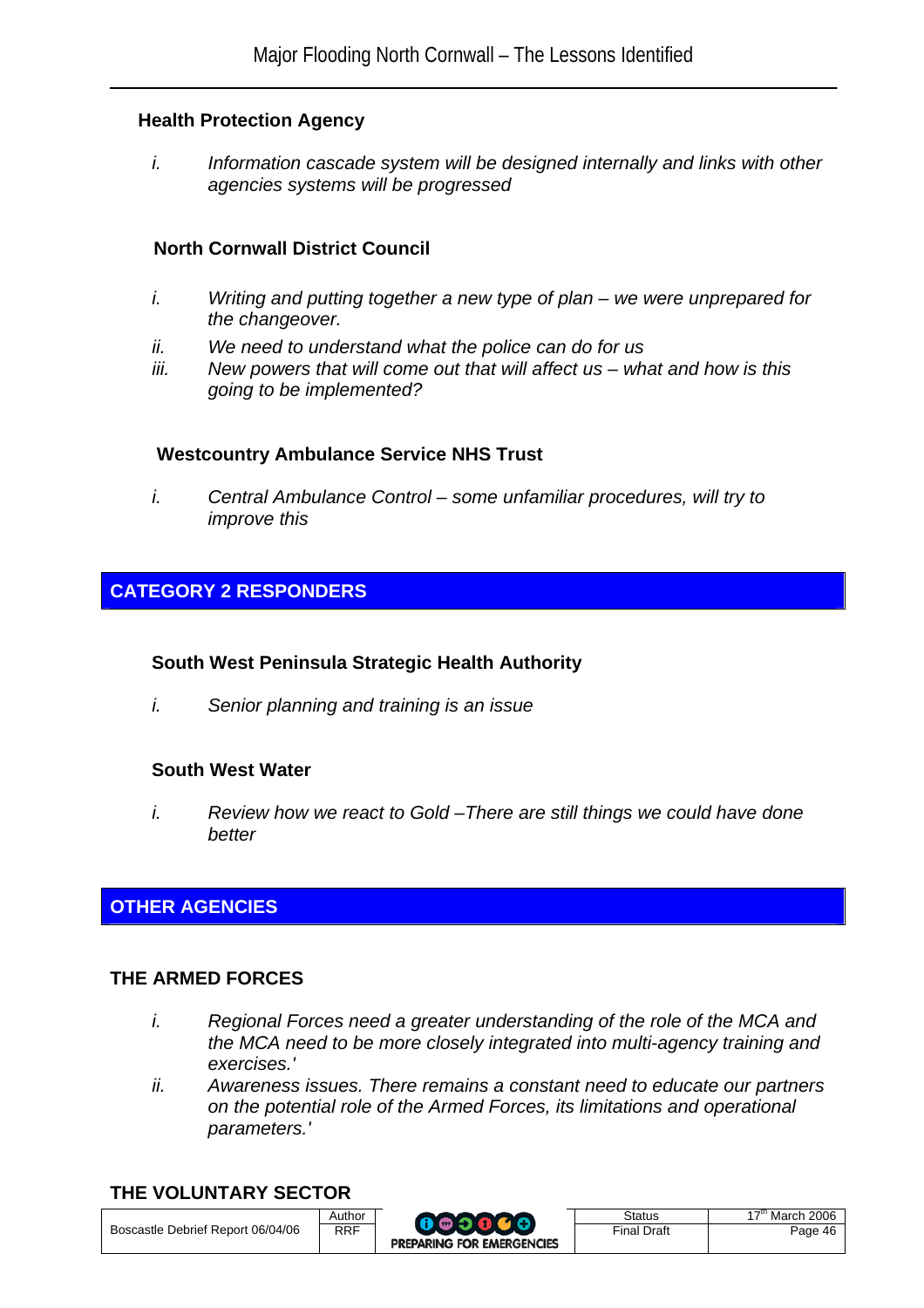## **RSCPA**

- *i. Need to get in place this dedicated hotline.*
- *ii. Standardised form for animals. Call-handling proforma will be finalized and circulated*

## **Forrabury and Minster Parish Council**

- *i. I don't understand Gold Silver etc I will increase my awareness*
- *ii. Communications in our own village. Telephone Tree Neighbourhood Watch?*

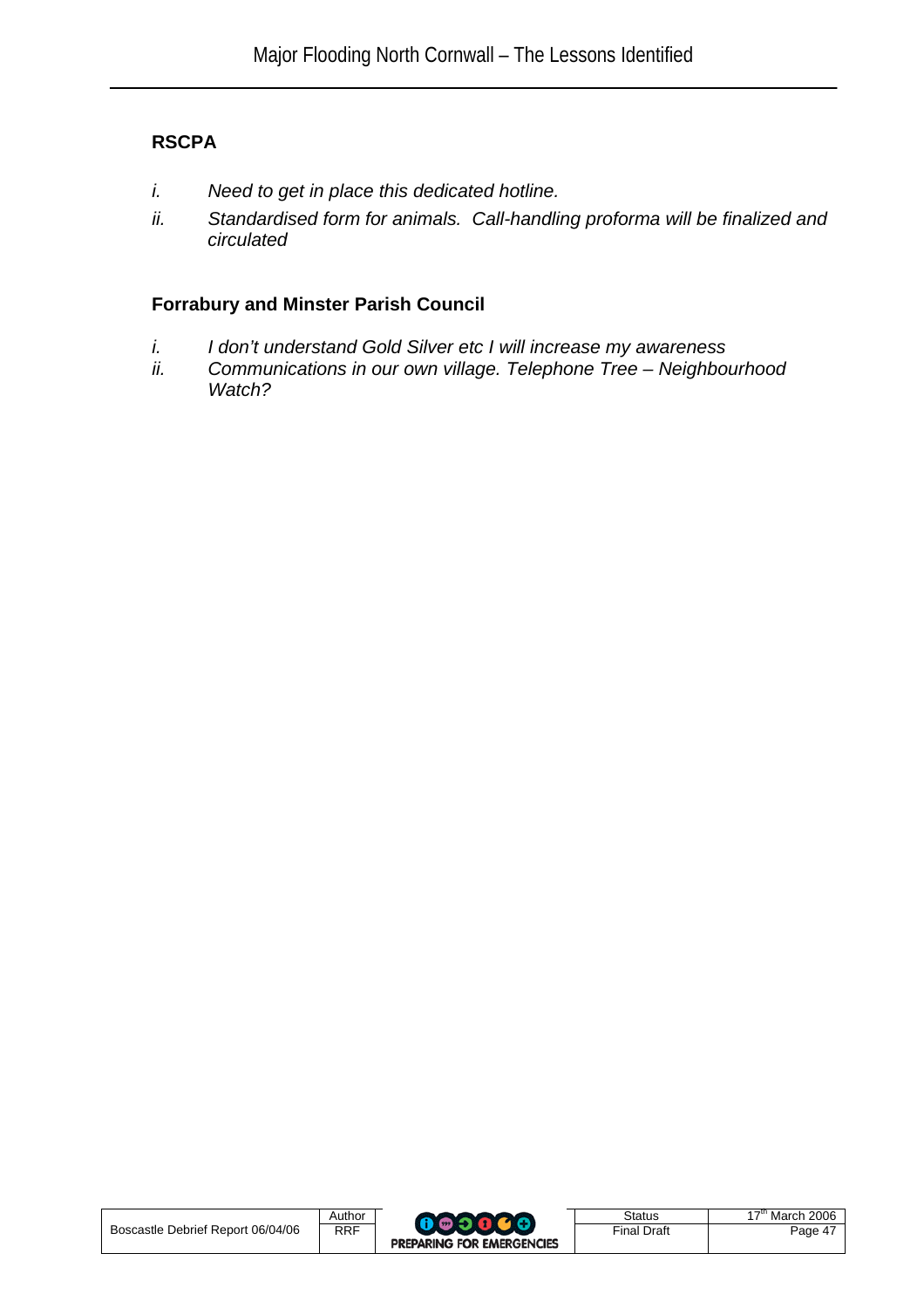*What personal objectives would most improve your organisation's performance in future multi-agency working?*

## **SILVER GROUP**

## **CATEGORY 1 RESPONDERS**

### **Cornwall County Fire Brigade**

*i. Review incident communications* 

### **Devon and Cornwall Constabulary**

- *i.* Reinvigorate major incident training for officers
- *ii.* Ensure delivery of communication pods into the local division

### **Environment Agency**

*i.* To ensure an understanding of the co-ordinators role within our existing procedures for Silver and Gold

## **HM Coastguard**

- *i. Ensure technology works at inshore incidents and get Sky TV installed*
- *ii. Internal provision for logistical support to operational teams*

## **North and East Cornwall Primary Care Trust**

*i.* Amend and review plans from the knowledge of real incidents

## **North Cornwall District Council**

- *i. Improve our emergency plan to include media handling and response checklist*
- *ii. Review and map our communications strategy*
- *iii. Executive resilience within the District Council)*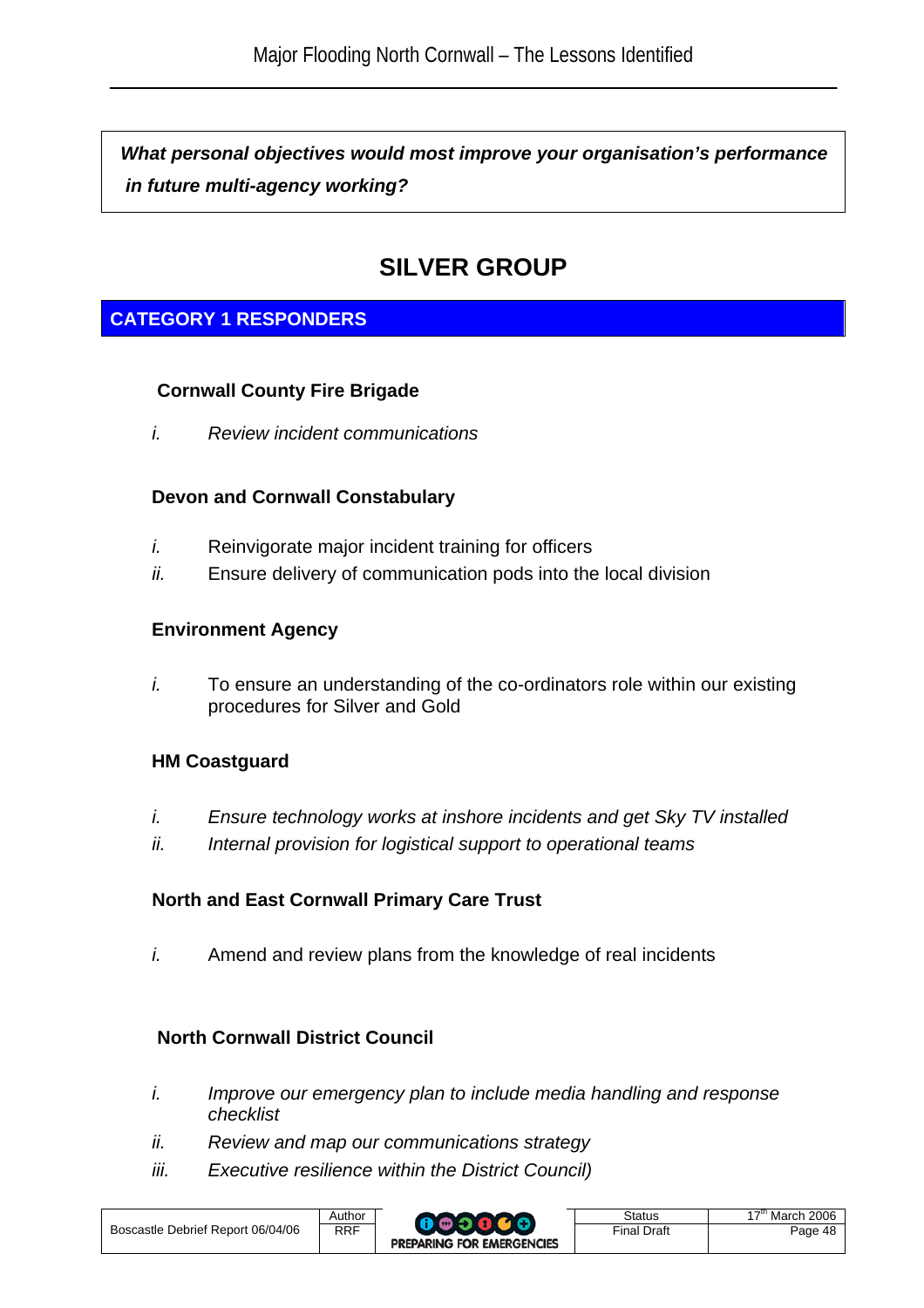## **Westcountry Ambulance Service NHS Trust**

*i. Asset mapping of equipment* 

## **CATEGORY 2 RESPONDERS**

## **Western Power Distribution (Electricity)**

*i.* Improved training and awareness for the emergency services in relation to electricity procedures and dangers

## **OTHER AGENCIES**

### **British Red Cross**

*i.* Create an up-to-date list of volunteers

## **RNLI**

*i. Reinforce the operational capabilities of the RNLI and disseminate the information to our partners* 

## **WRVS**

*i.* Develop a communications plan to support local responders

## **Forrabury and Minster Parish Council**

- *i. Press for better radio and telephone communications*
- *ii. Establish a local contact to collate local knowledge and contacts*

## **National Trust**

- *i. Engage sufficiently with local and district councils to establish involvement*
- *ii. Incident response check list*
- *iii. The National Trust has local knowledge that could be used in the response to, and recovery from, an incident.*